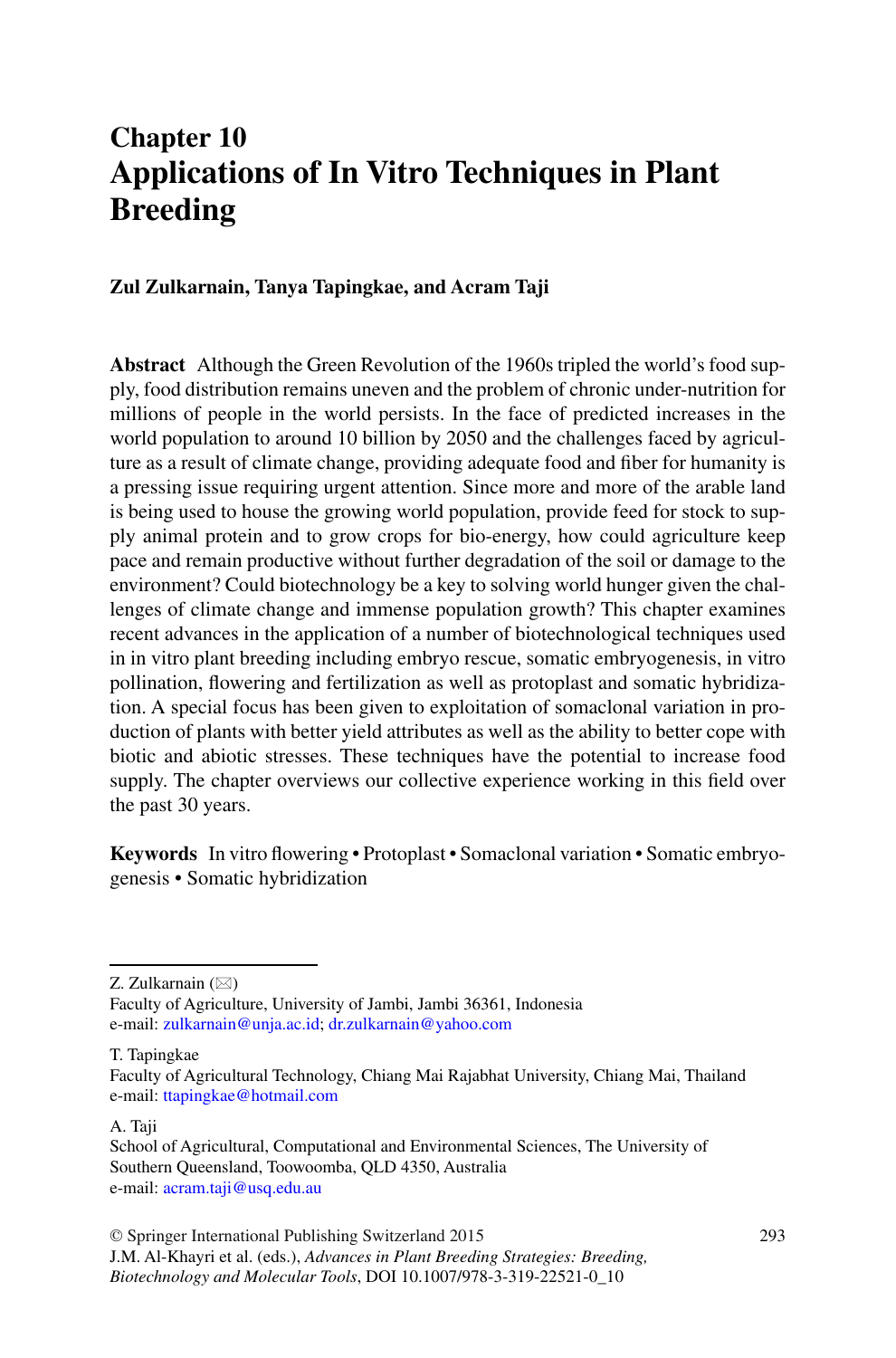# **10.1 Introduction**

 Research in plant tissue culture over the past several decades has led to the development of techniques now used commercially across the globe to rapidly multiply a wide range of crops and improve their production systems. Plant tissue culture technology began with Gottlieb Haberlandt's theory of cell totipotency at the beginning of twentieth century (see Vasil [2008](#page-34-0)). Following on from this, the discovery of auxins by Frits Warmolt Went in 1926 (see Pennazio 2002), and cytokinins by Folke Skoog and colleagues in the  $1950s$  (see Kieber 2002), led to the first success of in vitro techniques in plant tissues. Since then, the technology has developed considerably and now plays a key role in genetic engineering and crop improvement. Plant tissue culture offers an array of techniques that complement conventional plant propagation and plant breeding methods. The most common reasons for the use of in vitro techniques has been for plant propagation, but its most important application in recent years has been to crop improvement using gene technology (Khan 2009; Takeda and Matsuoka 2008; Thakur et al. 2012). Techniques such as in vitro fertilization and protoplast fusion enable the recombination of genotypes otherwise limited by incompatibility (Sri Rama Murthy et al. 2012; Tapingkae et al. 2012; Wang et al. [2006](#page-34-0)). Conventional breeding can be hastened by exploiting increased genetic diversity resulting from somatic variability (Bairu et al. 2011; Nwauzoma and Jaja 2013).

 This chapter is aimed at introducing the reader to recent advances in the application of in vitro breeding techniques including embryo rescue, and utilizing somatic embryogenesis and somaclonal variation in plant breeding and mass propagation . In vitro flowering, pollination and fertilization as well as protoplast culture technologies and their relevance to plant breeding are also reviewed. These methods are now well-established technologies that have made significant contributions to plant improvement and mass propagation in horticulture, agriculture, and to some extent forestry.

# **10.2 Embryo Rescue**

 The term *embryo rescue* is used to describe the in vitro techniques aiming to encourage the development of immature embryos into complete plants. This technique has been widely used to avoid embryo abortion in regenerated plants from hybridization . The technique of embryo rescue has become an important tool in plant breeding, allowing the formation of many interspecific and intergeneric crop species.

 Embryo rescue, also known as *embryo culture* , involves the excising of embryos and placing them onto sterile culture medium. The technique was first developed by Tukey in 1933 who successfully grew the embryo of cherry on an artificial medium. Since then, the procedure has been applied in embryo rescue of many other crops, such as *Lilium* (Chi [2002](#page-26-0); Prosevicius and Strikulyte [2004](#page-31-0)), *Gossypium* (Mehetre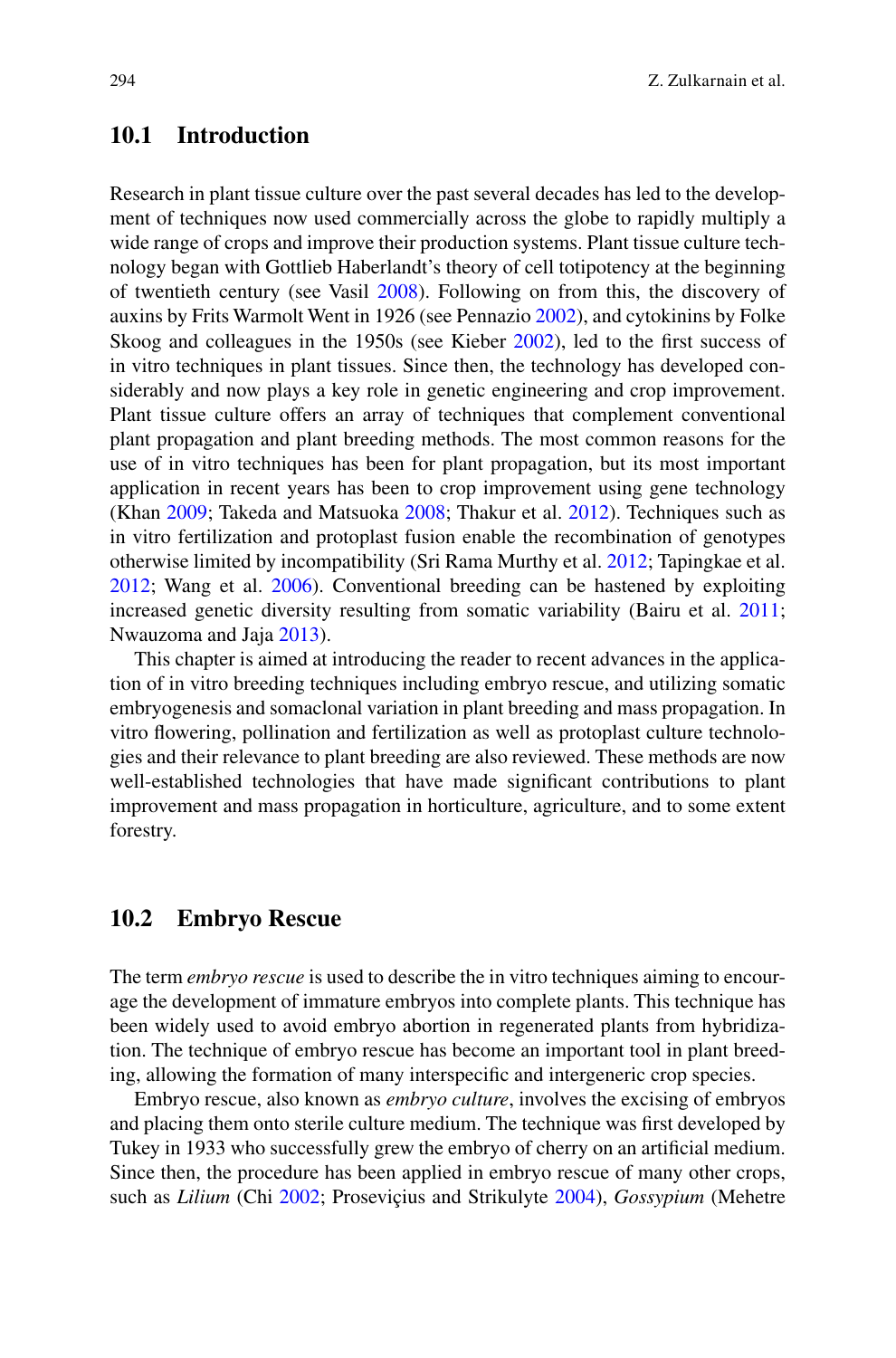and Aher [2004](#page-30-0) ), *Malus* (Dantas et al. [2006](#page-26-0) ), *Prunus* (Kukharchyk and Kastrickaya [2006 \)](#page-29-0), *Elaeis* (Alves et al. [2011](#page-24-0) ), various tree fruits (Fathi and Jahani [2012](#page-27-0) ) and *Capsicum* (Debbarama et al. [2013](#page-27-0)).

Major application of embryo culture in plant breeding has been for interspecific or intergeneric hybridization , in which the endosperm develops poorly or does not develop at all due to hybridization barriers. Embryo culture can also be applied to shorten the breeding cycle by overcoming dormancy in seeds. Factors such as endogenous inhibitors, light, temperatures, humidity or embryo immaturity often cause seed dormancy to occur. By removing the embryos from the influences of these factors, they may germinate and grow quickly, and as a consequence the breeding cycle is shortened.

# 10.2.1 Interspecific and Intergeneric Hybridization

The endosperm of interspecific or intergeneric crosses, as well as crosses between diploids and tetraploids, often develop poorly or not at all, resulting in nonviable embryos. Such embryos, however, may have the potential for initiating growth and subsequent development. By aseptically isolating and culturing them in a nutrient medium, this hybridization barrier may be overcome. Stebbins [\( 1950](#page-33-0) ) proposed two types of hybridization barriers, pre-fertilization and post-fertilization barriers. The pre-fertilization barriers include those mechanisms which prevent fertilization to occur and can be the result of geographical distance, apomixes as well as pollenpistil incompatibilities; whereas post-fertilization barriers can be caused by ploidy differences, chromosome elimination and seed dormancy.

 The embryo rescue technique has been successfully applied to overcome the post-fertilization barrier which has been a great hindrance to hybridization in plant breeding . This technique has been applied in rescuing young embryos of successful interspecific crosses of *Lycopersicon esculentum* × *L. peruvianum* (Thomas and Pratt [1981](#page-34-0)) and *Medicago sativa* × *M. rupestris* (McCoy 1985). Fertile hybrid progenies were produced from the intergeneric cross between *Brassica napus* and *Sinapsis alba* by combination of ovary culture and embryo rescue techniques. The hybrids possess important traits such as resistance to major insect pests, tolerance to high temperatures and drought as well as resistance to shattering (Brown et al. 1997; Momotaz et al. [1998](#page-30-0)). Other recent examples of the application of embryo rescue technique in plant breeding are summarized in Table [10.1 .](#page-3-0)

# *10.2.2 Overcoming Embryo Abortion*

 Embryo abortion is a common phenomenon and has been a major problem in conventional plant breeding. This is primarily due to the failure of the endosperm to properly develop as nutritive tissue surrounding the embryo (Bhojwani and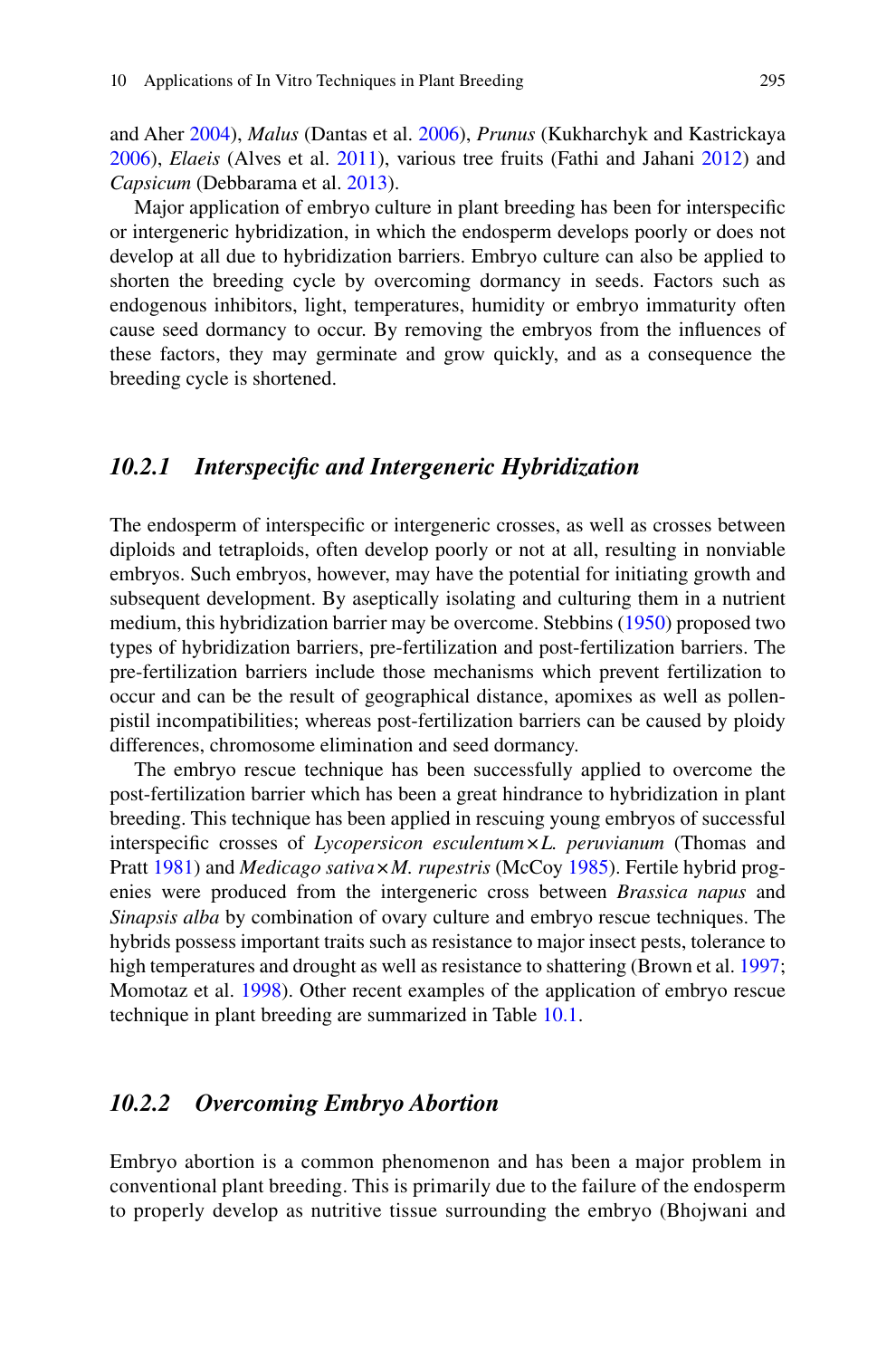| Species                                                                                                     | Use of embryo culture                                                                                   | References                                                       |
|-------------------------------------------------------------------------------------------------------------|---------------------------------------------------------------------------------------------------------|------------------------------------------------------------------|
| Allium cepa×A. roylei                                                                                       | Introgression desirable traits of<br>Allium roylei into the A. cepa<br>genome                           | Chuda and Adamus<br>(2012)                                       |
| Arachis hypogaea×A.<br>paraguariensis, A. hypogaea×A.<br>appressipila                                       | Regeneration of interspecific<br>hybrids with resistance to early<br>leaf spot                          | Rao et al. (2003)                                                |
| Capsicum annuum, C. chinense,<br>and C. frutescens                                                          | Interspecific hybridization for<br>crop improvement                                                     | Debbarama et al. (2013)                                          |
| Elaeis oleifera $\times E$ . guineensis                                                                     | Optimizing media composition<br>for immature embryo culture                                             | Alves et al. $(2011)$                                            |
| Gossypium spp.                                                                                              | Introgression of desirable<br>characteristics into commercial<br>cotton                                 | Mehetre and Aher<br>(2004)                                       |
| $Hylocereus$ polyrhizus $\times H$ .<br>undatus                                                             | Developing efficient method to<br>rescue embryos following<br>interspecific crosses                     | Cisneros and Tel-Zur<br>(2010)                                   |
| Lilium spp.                                                                                                 | Producing interspecific hybrids<br>with useful traits for flower<br>market                              | Proseviçius and<br>Strikulyte (2004)                             |
| Lilium spp.                                                                                                 | Optimizing efficiency of<br>embryo rescue methods in<br>interspecific hybridization                     | Chi (2002)                                                       |
| Malus pumila                                                                                                | Rescuing immature embryos for<br>rootstocks                                                             | Dantas et al. $(2006)$                                           |
| Phaseolus vulgaris $\times$ P.<br>coccineus                                                                 | Rescuing globular stage<br>embryos following interspecific<br>hybridization                             | Barikissou and Baudoin<br>(2011)                                 |
| Phoenix dactylifera x P. pusilla                                                                            | Rescuing and multiplication of<br>interspecific hybrid zygotic<br>embryos                               | Sudhersan et al. $(2009)$ ;<br>Sudhersan and Al-Shayji<br>(2011) |
| Prunus spp.                                                                                                 | Rescuing genetically<br>unbalanced hybrids                                                              | Kukharchyk and<br>Kastrickaya (2006)                             |
| Salix viminalis $\times$ Populus alba, S.<br>viminalis $\times$ P. violascens. S.<br>viminalis × P. tremula | Overcoming post-zygotic<br>barriers caused by the deficiency<br>of endosperm as nutritive tissue        | Bagniewska-Zadworna<br>et al. (2010)                             |
| Solanum pinnatisectum $\times$ S.<br>tuberosum                                                              | Introgression of resistance to<br>late blight from Solanum<br>pinnatisectum into S. tuberosum<br>genome | Ramon and Hanneman<br>Jr. $(2002)$                               |
| Triticale                                                                                                   | Optimizing plant regeneration<br>and the generation of genetic<br>variability                           | Maddock (1985)                                                   |
| <i>Vaccinium</i> spp.                                                                                       | Overcoming post-zygotic barrier<br>during the production of<br>interspecific hybrids                    | Pathirana et al. (2013)                                          |

<span id="page-3-0"></span> **Table 10.1** Recent examples of the use of embryo rescue technology in plant breeding

(continued)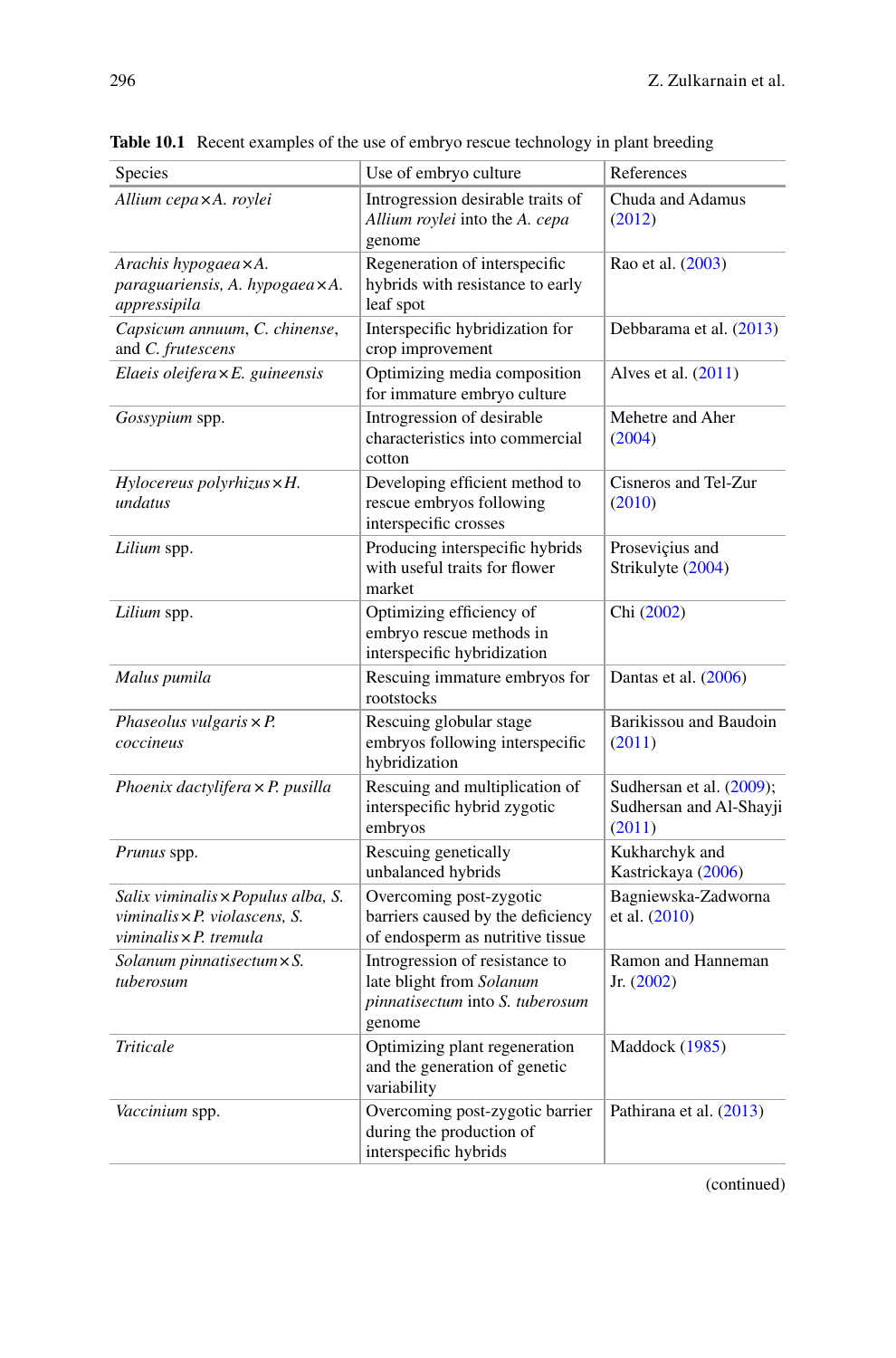| Species                           | Use of embryo culture                                    | References              |
|-----------------------------------|----------------------------------------------------------|-------------------------|
| Vitis vinifera                    | Application of CPPU and BA to<br>enhance embryo recovery | Nookaraju et al. (2007) |
| V. vinifera $\times$ V. amurensis | Resistance to downy mildew<br>and anthracnose            | Tian and Wang (2008)    |

**Table 10.1** (continued)

Razdan 1996; Hu and Wang 1986). For this reason, embryo rescue technology has been widely used to regenerate complete plants under in vitro conditions (Reed 2005).

This method can also be used to rescue young embryos from intraspecific hybrids that normally produce unviable seeds. For instance in seedless triploid embryos resulting from crosses between diploids and tetraploids of the same species. By in vitro culture on aseptic nutrient medium the embryos may develop and grow into complete plants, thus overcoming postzygotic barriers such as endosperm failure.

 Recovery of triploid hybrids by embryo rescue has also been reported to be successful from intraspecific crosses between Fujiminori  $(2n = 4x = 76) \times \text{Jing}$ xiu  $(2n = 2x = 38)$  grape varieties (Yang et al. [2007](#page-35-0)). Intraspecific crosses between diploid  $(2n=22)$  and tetraploid  $(2n=44)$  daylily *(Hemerocallis)* was also performed in vivo to produce triploid hybrids  $(3n=33)$ . Following from this, the embryo rescue procedure was applied to regenerate plants from immature triploid hybrid embryos, which then were propagated in vitro and successfully acclimatized to ex vitro conditions (Zhiwu et al. 2009). Further, Guo et al. (2011) reported successful embryo culture of triploid grapes obtained from crosses between diploid and tetraploid cultivars. More recent achievements in the use of embryo culture technology coupled with triploid plant regeneration have been reported by Aleza et al.  $(2010, 2012)$  in the breeding program of seedless mandarin oranges.

# *10.2.3 Shortening Breeding Cycle by Overcoming Seed Dormancy*

 Embryo rescue technique has also been used to shorten breeding cycle in a number of fruit crops by overcoming seed dormancy. In species which require enough time for embryo maturity, seedlings cannot be raised just after fruit ripening. In addition, some species need a longer period to break their seed dormancy. For example, seeds of Brussels sprouts, rose, apple, oil palm and *Iris* do not germinate after fruit ripening. Culturing immature embryos on proper growth medium will result in immediate germination, and therefore shorten the breeding cycle.

 The occurrence of seed dormancy may be due to internal factors such as endogenous inhibitors and embryo immaturity, or external factors such as light, temperatures and humidity. Debbarama et al.  $(2013)$  claimed that seed dormancy may be localized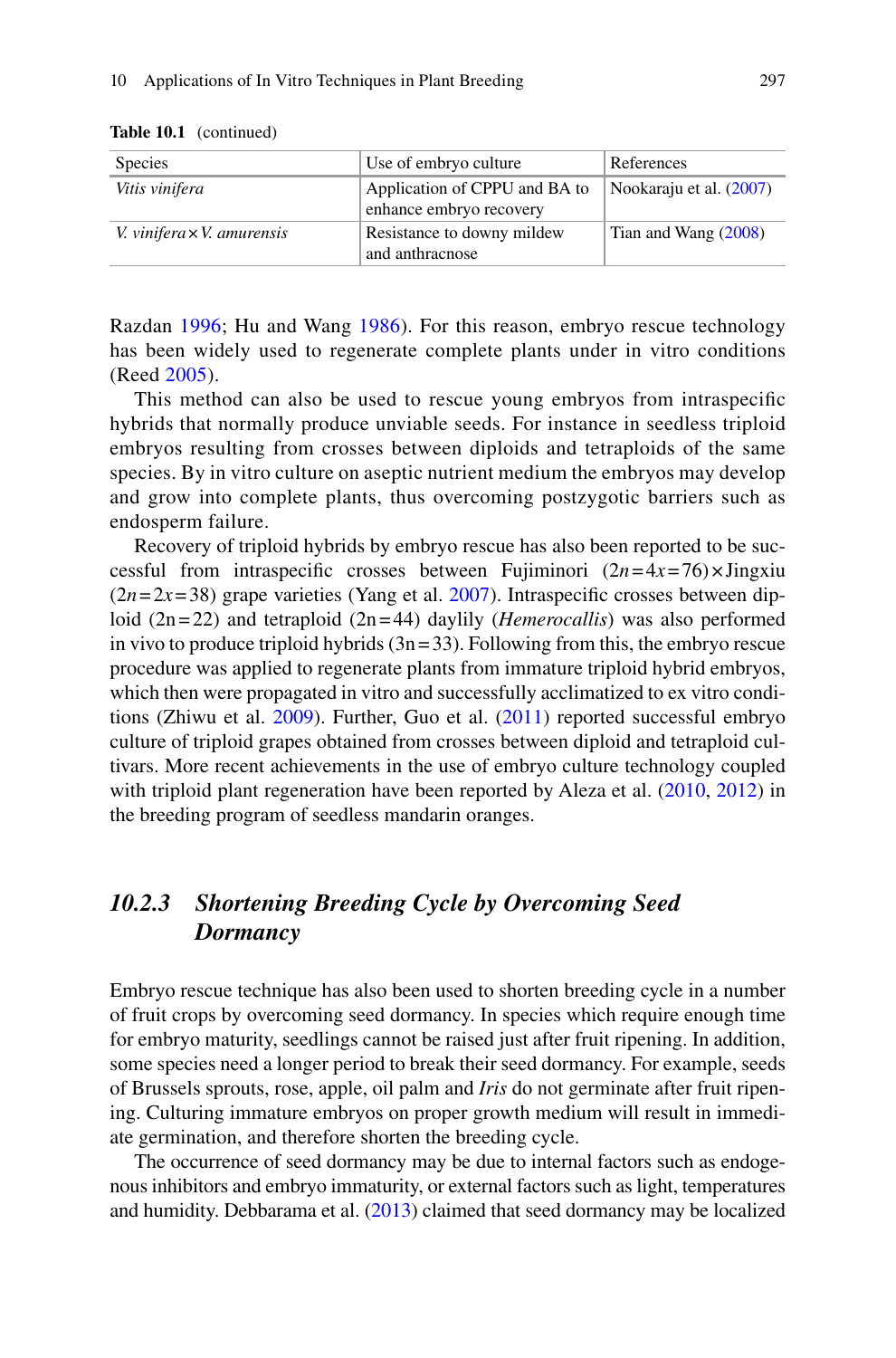in the seed coat or in the endosperm, or both. Therefore, the embryos will germinate and grow successfully and more rapidly when removed from these factors.

 Application of various embryo rescue technique to wide area of plant research have also been reviewed by Bridgen (1994), Sharma et al. (1996), Chuanen and Guangmin (2005), and more recently by Fathi and Jahani (2012).

# **10.3 Somatic Embryogenesis**

 The term *somatic embryogenesis* refers to the process of embryo development from cells other than gametes (somatic cells) without a normal fertilization process. Since the embryos developed by circumventing the normal fertilization process, they are genetically identical to their parent tissue, and as such they are clones.

The phenomenon of somatic embryogenesis was first reported by Steward et al. [\( 1958](#page-33-0) ) on suspension culture of *Daucus carota* , and by Reinert ( [1959 \)](#page-32-0) on callus culture of the same species. It is worth noting that Krikorian and Simola (1999), commented on the pioneer work of Harry Waris on somatic embryogenesis of *Oenanthe aquatica* (Umbelliferae). They emphasized that Waris was one of the first researchers to observe and recognize somatic embryo production in aseptic culture (see also Simola 2000).

 Somatic embryogenesis can be used in a number of ways. For example, large scale-clonal propagation of elite cultivars (Ahmad et al.  $2011$ ), producing artificial seeds (synthetic seeds) (Pintos et al. [2008](#page-31-0)), gene transfer for genetic improvement (Li et al. 2002), in vitro selection approaches for various biotic and abiotic stresses (Ahmad et al. 2011), and providing potential models for studying molecular, regulatory and morphogenetic events during plant embryogenesis (Kamle et al. 2011; Ravi and Anand 2012).

Slater et al. (2003) claimed that somatic embryos may be produced indirectly by involving the dedifferentiation of organized tissue into the callus mass prior to embryo formation, or embryos may be produced directly from organized tissue without an intervening callus phase. The anatomical and physiological features of embryos derived from somatic tissues are highly comparable to zygotic embryos derived through normal fertilization (Dobrowolska et al. 2012; Mathew and Philip [2003](#page-30-0); Palada-Nicolaua and Hausman 2001). They both proceed through a series of distinct stages which span a period of several days. There is no difference in embryogenesis of dicots or monocots up to the octant stage. Following from this, however, the embryogenesis takes different pathways (Raghavan [1986](#page-32-0)). In monocots Godbole et al. (2002) reported that beyond the octant, embryogenesis encompasses globular, elongated, scutellar and coleoptile stages; while in dicots Mandal and Gupta (2002) claimed that the stages are globular, heart, torpedo and cotyledon or plantlet stages.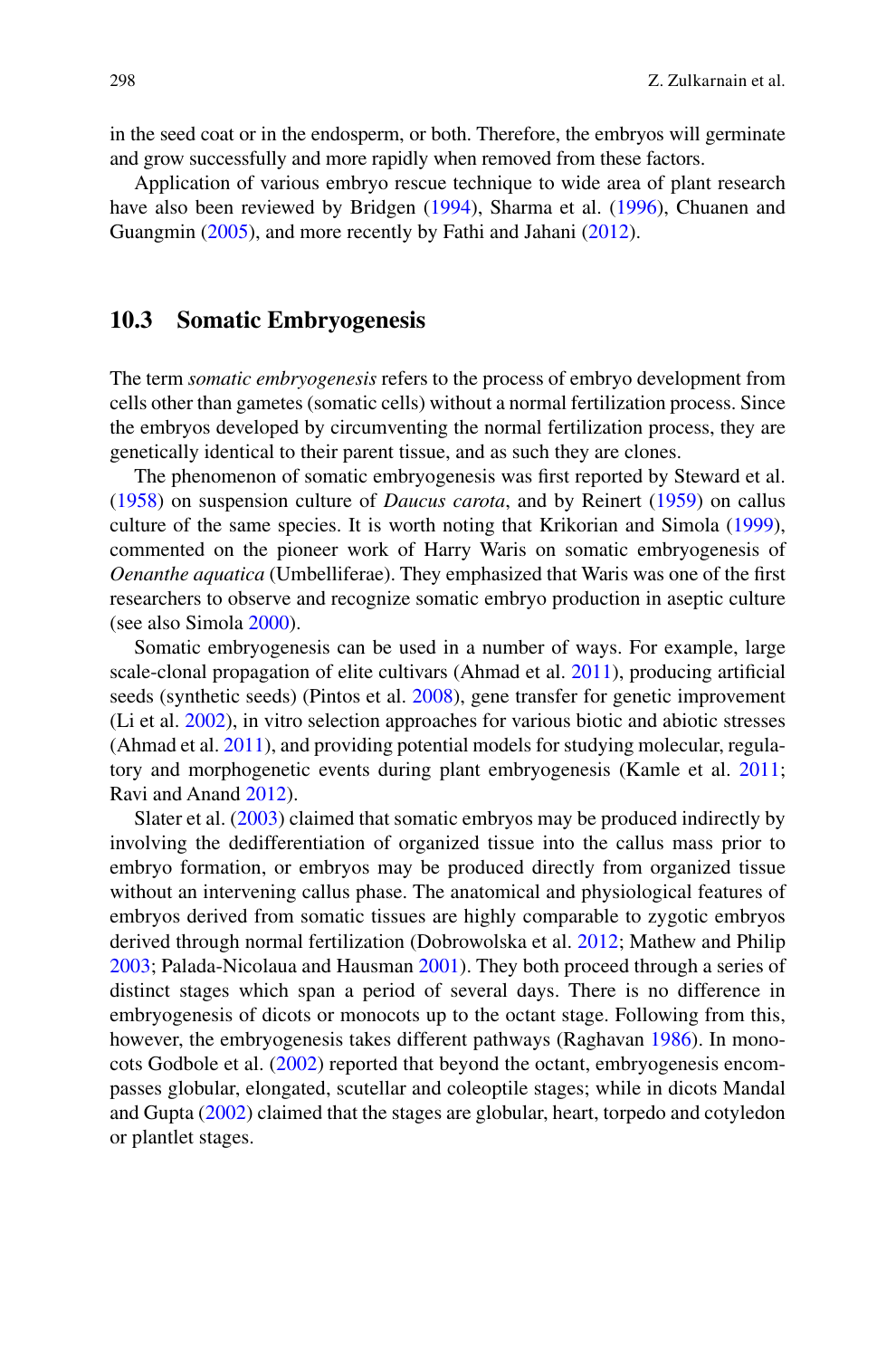# *10.3.1 Somatic Embryogenesis for Mass Propagation*

 Somatic embryogenesis is the most attractive and practical way for rapid mass multiplication of agricultural crops. Deo et al.  $(2010)$  suggested that this technology offers many advantages over conventional micropropagation such as the opportunity of producing somatic embryos; shoot and root of somatic embryos are formed simultaneously avoiding the requirement of a rooting phase as in conventional micropropagation. Embryo formation and germination can be synchronized to maximize plantlet regeneration, the dormancy of somatic embryos can be induced to make long-term storage become possible, and it is easy to scale-up somatic embryos with less labor inputs.

 Research on somatic embryogenesis had been done on various plant species such as *Allium sativum* (Luciani et al. [2006](#page-30-0) ), *Dioscorea alata* (Belarmino and Gonzales [2008 \)](#page-25-0), *Bactris gasipaes* (de-Alencar et al. [2010](#page-27-0) ), *Agapanthus praecox* ssp. *Minimus* (Yaacob et al. [2012](#page-31-0)) and *Theobroma cacao* (Quainoo and Dwomo 2012). Somatic embryogenesis had also been successfully applied to *Alstroemeria* (Khaleghi et al. [2008 \)](#page-29-0), *Dianthus caryophyll* us (Ali et al. [2008](#page-24-0) ; Karami et al. [2007](#page-28-0) ) and *Bauhinia variegata* (Banerjee et al. 2012). Successful somatic embryogenesis has also been reported in *Coffea* (Neuenschwander and Baumann [1992](#page-31-0); Priyono 1993; Sreenath et al. [1995](#page-33-0)), but the rate of success was relatively low and plantlets regeneration was found to be difficult. This technique has also been successfully applied in clonal propagation of various gymnosperms such as *Picea* (Ahmad et al. [2011 \)](#page-24-0), *Ephedra foliata* (Dhiman et al. [2010](#page-27-0)) and *Araucaria angustifolia* (Steiner et al. [2012](#page-33-0)).

 In spite of its advantages, however, somatic embryogenesis also has limitations. There is the tendency of somatic embryo development to be nonsynchronous resulting in embryos of various developmental stages to be present in the culture system (Kong et al. [2012](#page-29-0) ; Zegzouti et al. [2001](#page-35-0) ). However, this limitation could be overcome by incorporating abscisic acid (ABA) and mannitol in culture medium (Torres et al. [2001 \)](#page-34-0). Another problem concerning somatic embryogenesis is the instability of cell lines in culture that may induce morphological abnormalities such as pluricotyledony, multiplex apex formation, fused cotyledons, fasciation (Singh and Chaturvedi 2013; Zegzouti et al. [2001](#page-35-0)), slender stems, stubby structures and non-functional leaves (Benelli et al. 2010). In gymnosperm, the regenerated somatic embryos lack a lipid- and protein-rich megagametophyte, from which amino acids and sugars are mobilized during germination (Bornman et al. 2001).

# *10.3.2 Somatic Embryogenesis in Plant Breeding*

 Somatic embryogenesis has become an indispensable modern plant breeding component since this system provides an alternative platform in the development of new crops with many valuable agronomic properties. One of the benefits is that the somaclonal variations (discussed later in this chapter) which arise from the process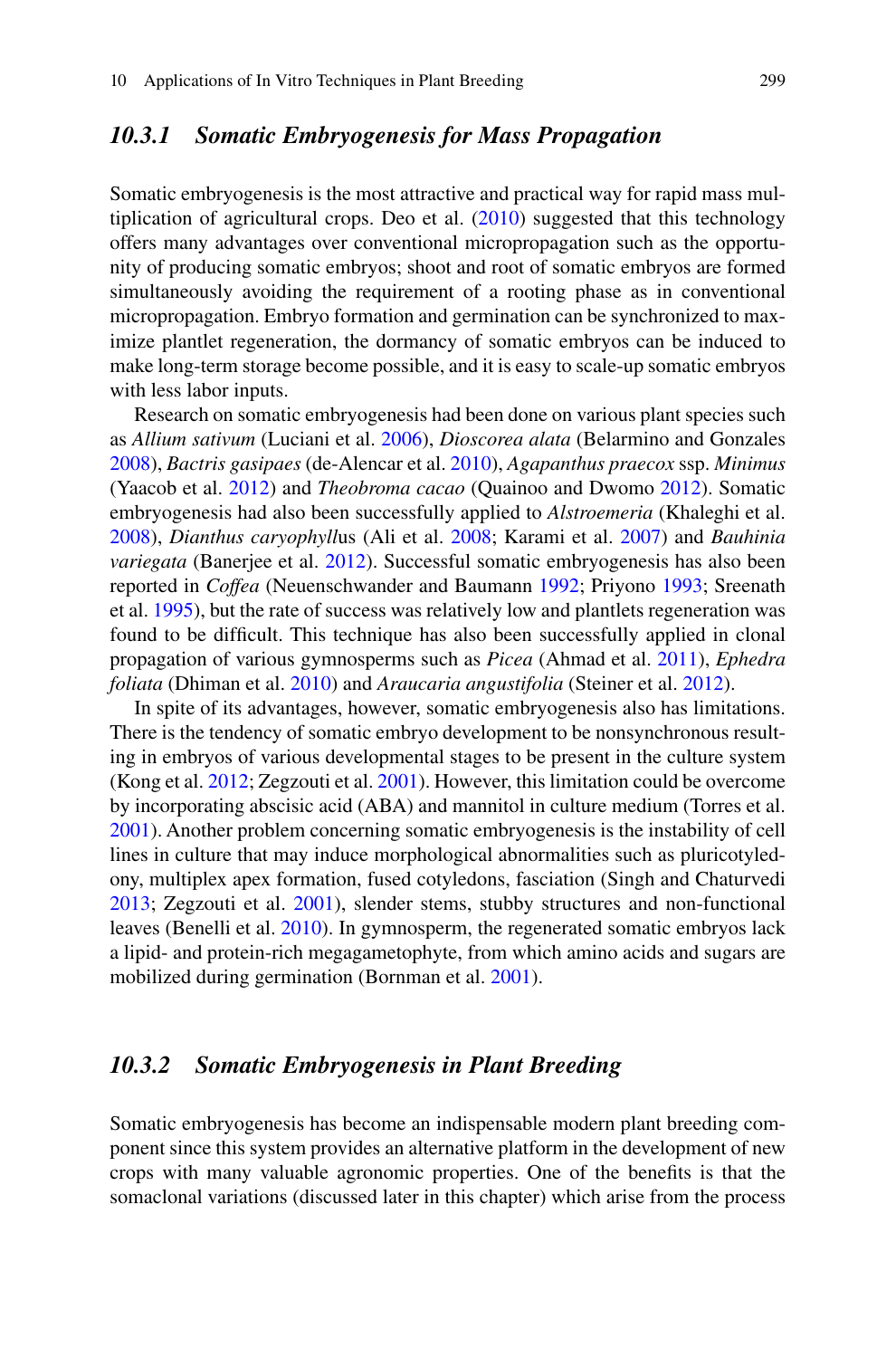of somatic embryogenesis could be utilized as a source of genetic variability for producing novel varieties. The use of somatic embryogenesis as a preferred method for genetic improvement of valuable germplasm of a number of important crops has been emphasized by many researchers (Ashakiran et al. 2011; Ji et al. 2011; Kamle et al. 2011).

 Somatic cell hybridization through protoplast fusion (discussed later in this chapter) has proved useful in shortening the cycle of plant breeding. This technique was first developed by Melchers and Labib (1974) through their investigation on tobacco tissue culture. Since then, somatic cell hybridization has been applied to a wide range of crop species such as crosses between *Triticum aestivum* × *Haynaldia villosa* (Zhou et al. 1996, [2002](#page-35-0)), *Hordeum vulgare* × *Daucus carota* (Kisaka et al. [2001 \)](#page-29-0), *Triticum aestivum* × *Setaria italica* (Cheng et al. [2004 \)](#page-26-0) and *Carica papaya* L × *Vasconcellea cauliflora* (Dinesh et al. 2013). The rate of success, however, varied among crosses.

There are three types of hybrids formed through somatic cell hybridization: symmetric hybrids which contain somatic chromosomes of both parents, asymmetric hybrids which preserve the genetic material of one parent, and cybrids which consist of nucleus of one parent and cytoplasm from both parents. Among the three types, Zhou et al. (2001) claimed that asymmetric somatic hybridization is superior to symmetric because the resultants possess comparatively fewer chromosomes (genes) from the donor, avoiding too many wild traits being introduced into the acceptor, thus the traits of the hybrids were closer to the goal of breeding. Further, Miko  $(2008)$  suggested that a few characters are passed on from parent to offspring by genes which are not part of a nuclear chromosome , but located in cell organelles in the cytoplasm (cytoplasmic genes). This suggests that regeneration of cybrids with the mixture of cytoplasm from both parents but having only one nuclear genome will help in transfer of cytoplasmic genetic information from donor to offspring. Thus, somatic cybridization can be applicable in plant breeding program

# *10.3.3 Somatic Embryogenesis for Production of Synthetic Seeds*

Ara et al.  $(2000)$  defined artificial seed as encapsulated plant tissue that can be used as a seed that will germinate and grow into a complete plant under favorable in vitro or ex vitro conditions, and this capability is preserved even after storage. Somatic embryos have the potential to be used in producing artificial seed as first demonstrated by Kitto and Janick (1982) in *Daucus carota*. In addition to somatic embryos, axillary shoots, apical shoot tips , buds or stem, root segments, embryogenic calli, as well as protocorms or protocorm-like bodies may be used to produce artificial seeds (Siong et al. [2012 ;](#page-33-0) Vdovitchenko and Kuzovkina [2011 \)](#page-34-0). However, of various micropropagules used, somatic embryos and axillary shoot buds have been mainly favored for synthetic seed production (Siong et al. 2012).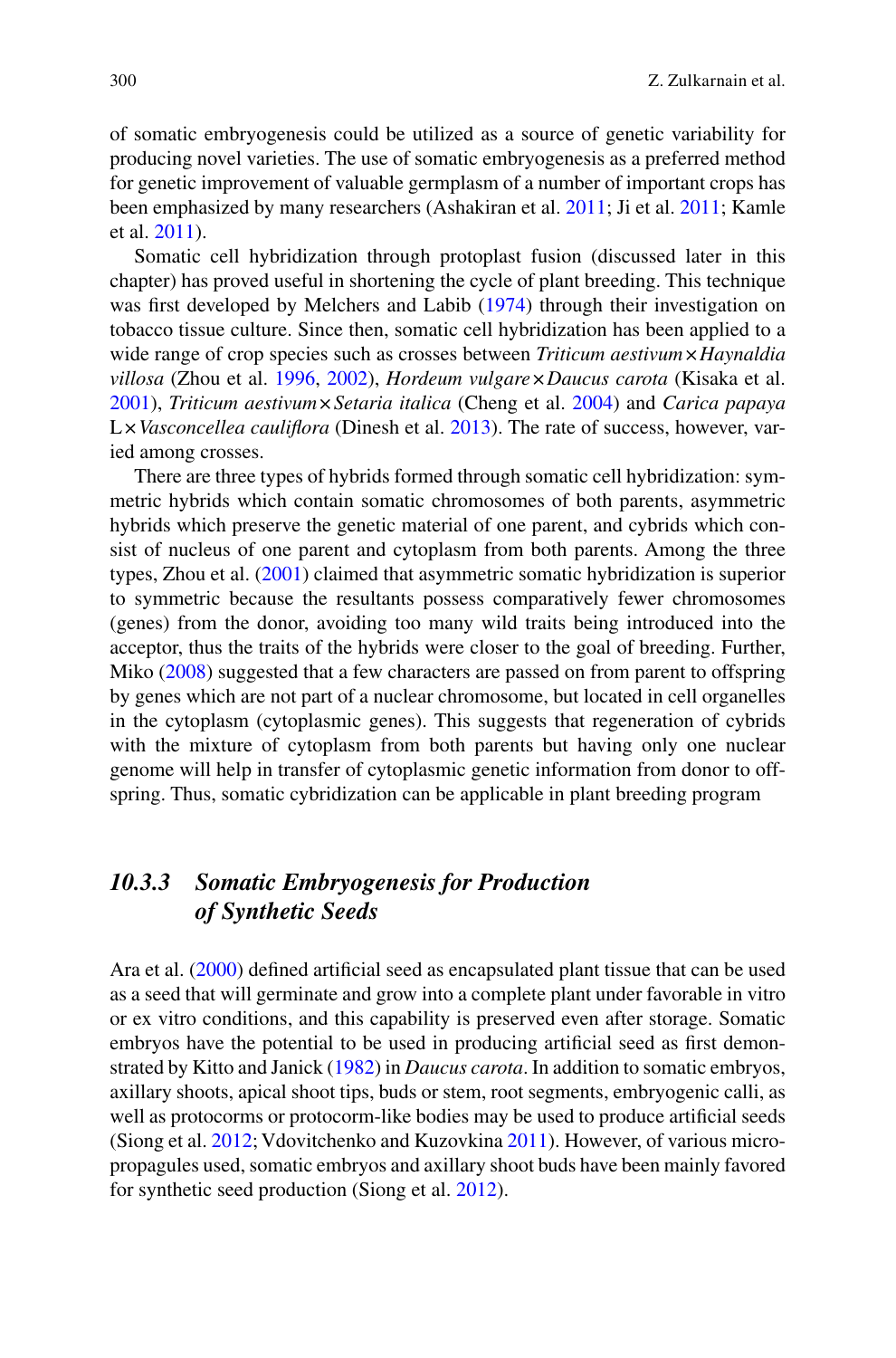The development of synthetic seed production technology is considered an effective and efficient method of propagation in a number of important crops. Explants such as somatic embryos, shoot tips or axillary buds are encapsulated in coating material such as hydrogel, alginate gel, ethylene glycol, or dimethylsulfoxide (Asmah et al. [2011](#page-25-0) ), which can be developed into plants. The coating protects the explants from mechanical damage during handling and allows germination to occur like true seeds and sprout into seedlings under suitable conditions. It is important to note that materials used to encapsulate embryos should also be nontoxic, biocom-patible and water soluble (Ara et al. [2000](#page-24-0)). For this reason, Saiprasad (2011) suggested the use of alginate gel for encapsulating synthetic seed since it has moderate viscosity, low toxicity, rapid gelification, low cost and bio-compatibility properties. In addition, alginate may enhance capsule formation and its rigidity provides better protection for encased explants against mechanical injury.

The successful application of artificial seed technology can only be achieved when there is efficient upstream production of micropropagules (somatic embryos or axillary shoots) as well as downstream germination protocols for high percentage plant regeneration. In this regard, Ara et al.  $(2000)$  and Ravi and Anand  $(2012)$  proposed simplified schematic procedures for the production of artificial seeds, which is summarized in Fig. 10.1.

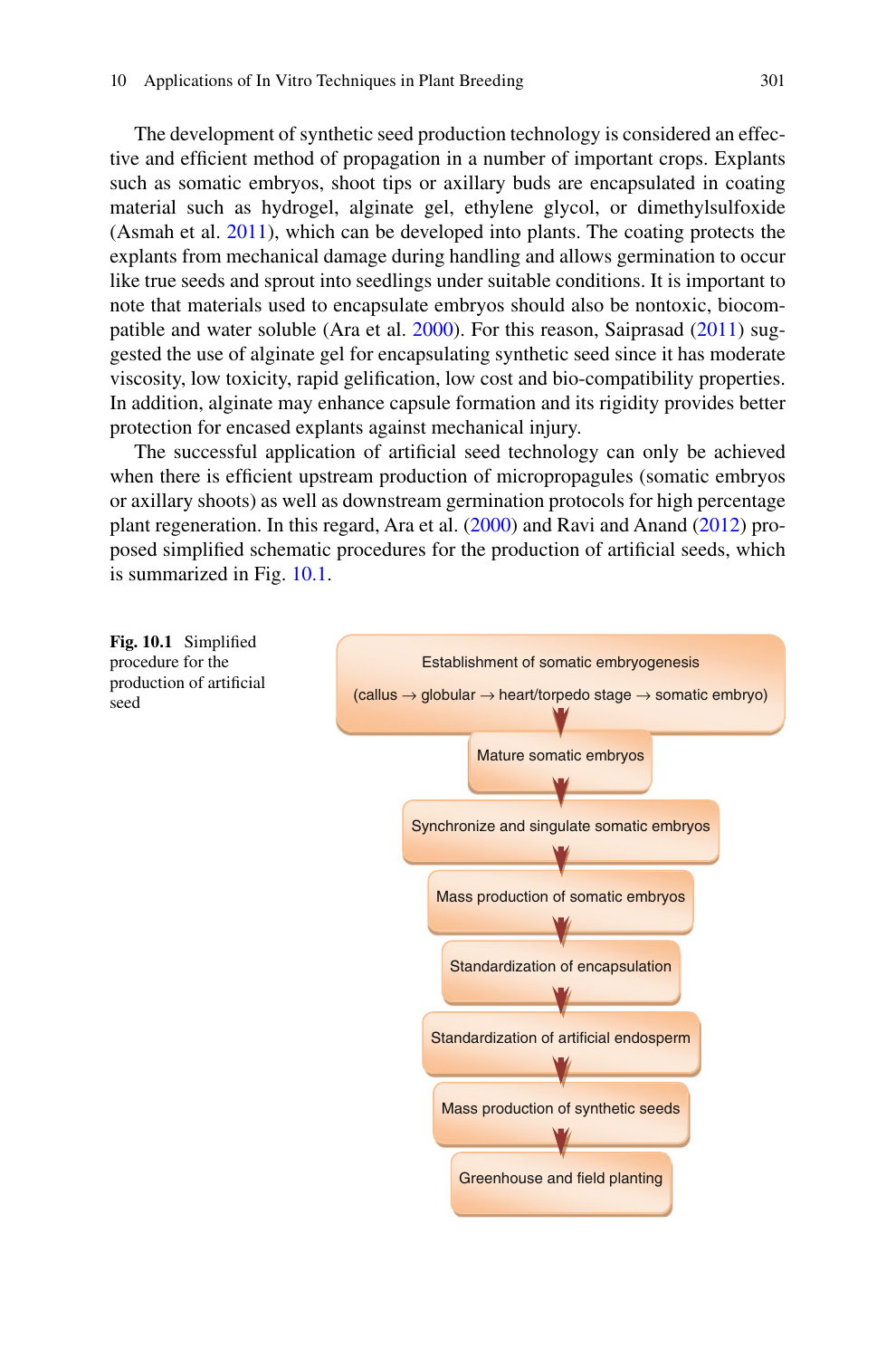There are various advantages of artificial seeds such as: better clonal plants which could be propagated in large scale; preservation of elite and endangered or extinct or rare plant species; and consistent and synchronized harvesting of important agricultural crops (Khor and Loh 2005). In addition, ease of handling, potential long-term storage and low cost of production and subsequent propagation are other benefits (Bekheet  $2006$ ). Ravi and Anand ( $2012$ ) suggested that artificial seeds can also be beneficial in understanding seed coat formation, fusion of endosperm in embryo development and seed germination, production of somatic hybrids in plants with unstable genotypes or those showing seed sterility; it can also be incorporated in embryo rescue technology.

 Recent developments in tissue culture techniques have made synthetic seed technology considerably more diverse, and has been reported in a number of plant species, including *Asparagus officinalis* (Mamiya and Sakamoto 2001), *Geodorum* densiflorum (Datta et al. [2001](#page-26-0)), *Paulownia elongata* (Ipekci and Gozukirmizi 2003), *Dendrobium, Oncydium* and *Catlleya* orchids (Saiprasad and Polisetty 2003), *Gypsophila paniculata* (Rady and Hanafy [2004](#page-32-0) ), *Cyclamen persicum* (Winkelmann et al. [2004](#page-34-0) ), *Camellia sinensis* (Seran et al. [2005](#page-32-0) ), *Allium sativum* (Bekheet [2006 \)](#page-25-0), *Pyrus communis* (Nower et al. [2007](#page-31-0)), *Oryza sativa* (Bidhan and Mandal 2008; Kumar et al. 2005) and *Brassica napus* (Zeynali et al. 2013). These results have shown that artificial seed production is potentially useful for the large scale propagation of superior hybrids of economically important species.

# **10.4 Somaclonal Variation**

 The existence of genetic variation is an important factor exploited in plant breeding . The desired variation, however, is often not available in the right combination or does not exist at all under in vitro conditions. Jain et al. [\( 1998](#page-28-0) ) suggested such variation can be induced in vitro from somatic cells or tissue resulting in somaclonal variation that could be used in combination with conventional breeding methods to create more genetic variability. Somaclonal variation has been a valuable tool in plant breeding; wherein variation in tissue culture regenerated plants from somatic cells can be used to develop crops with desirable traits. Characteristics for which somaclonal mutants can be improved during in vitro culture includes resistance to disease, herbicides and tolerance to environmental or chemical stress, as well as for increased production of secondary metabolites. Selection is done by employing a stress-causing agent in tissue culture containing dividing cells. An efficient method for obtaining plants with desired characteristics is to add selective agents that will alter other aspects of the phenotype is reviewed by Tapingkae et al. (2012).

 Somaclonal variation has been associated with changes in chromosome numbers (polyploidy and aneuploidy), chromosome structure (translocations, deletions, insertions and duplications), point mutations, and DNA methylation (Nwauzoma and Jaja 2013; Rodriguez-Enriquez et al. 2011). The molecular basis of somaclonal variation is not precisely known; however, both genetic and epigenetic mechanisms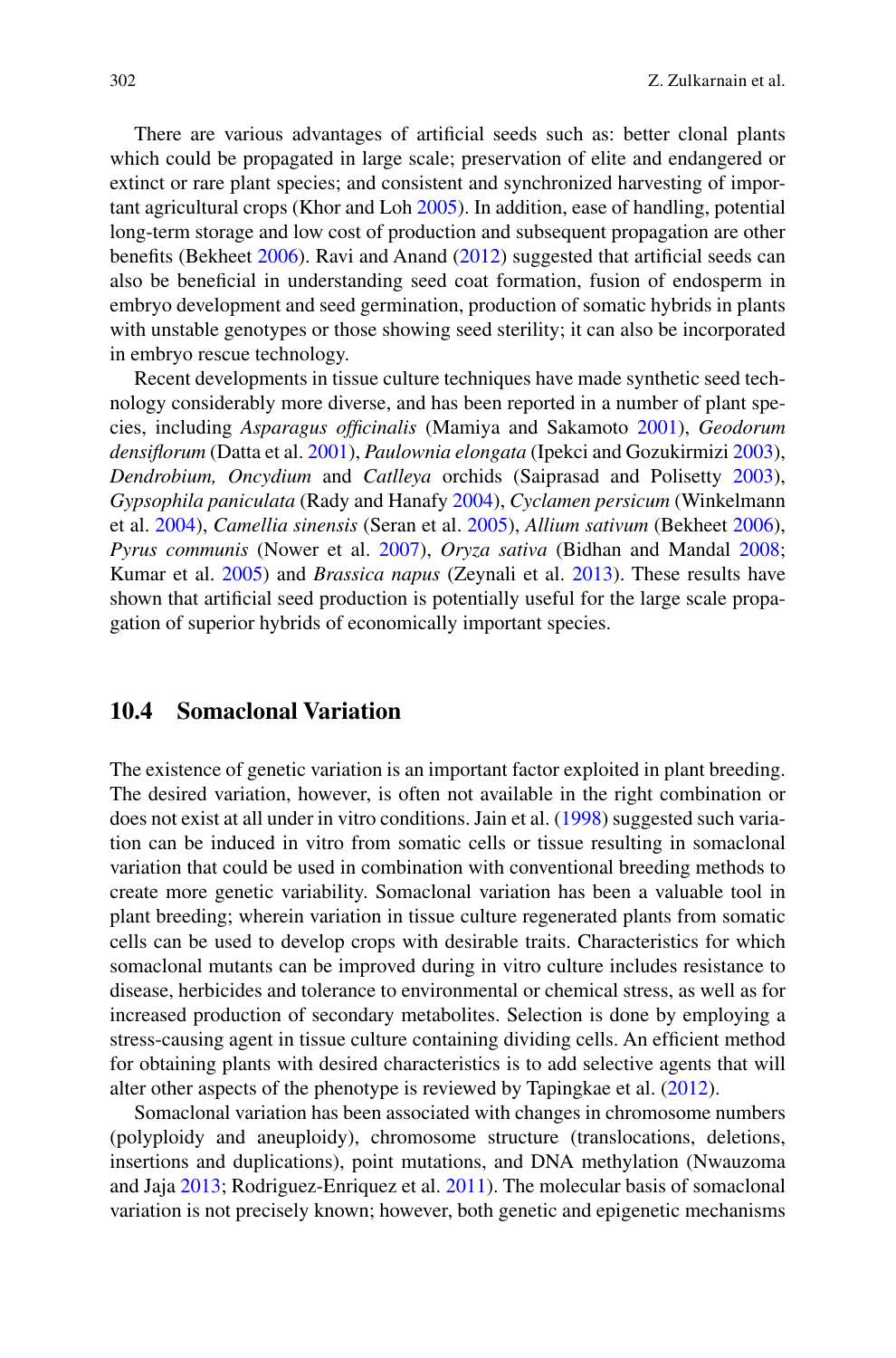are suggested to play a role (Jiang et al. [2011](#page-28-0) ). Changes in DNA methylation often give rise to epigenetic effects, which can affect expression of genes normally suppressed. Epigenetic variation is often unstable and can disappear either after plants are removed from culture or within a few clonal generations, whereas genetic variation is heritable (Biswas et al. [2009 \)](#page-25-0). Therefore, the success in applying somaclonal variation in plant breeding is dependent on the genetic stability of the selected somaclones.

### *10.4.1 Detection of Somaclonal Variation*

 The early detection of the presence of somaclonal variants could save valuable time and minimize the overall economic loss to the users of tissue-cultured planting materials. Various strategies were used to detect somaclonal variants, based on one or more determinants from among morphological traits, cytogenetic analysis (numerical and structural variation in the chromosomes) and molecular and biochemical genetic markers (Tan et al. [2013](#page-33-0) ). Development and application of modern technologies based on molecular marker s provide valuable tools for the detection of somaclonal variation. The use of molecular marker techniques to detect somaclonal variations has been applied successfully to several plant species, such as *Solanum tuberosum* (Ehsanpour et al. [2007](#page-27-0) ), *Gossypium hirsutum* (Jin et al. [2008 \)](#page-28-0) and *Musa* spp. (Abdellatif et al. [2012](#page-24-0)). Research publications continue to increase rapidly and the field is gaining growing interest in a wide range of research areas. This has widely been covered in an extensive set of literature and the reader is referred to publications in broad reference works such as those of Davies  $(2010)$ , Albrecht et al.  $(2012)$  and de Maagd and Hall  $(2013)$ .

### *10.4.2 Genomics , Proteomics and Metabolomics*

The technologies of genomics which assesses changes in the genome, proteomics which studies the total protein complement (the proteome) and the metabolomics which investigates the complement of small molecules (low molecular weight, <1500 Da) (Davies [2010](#page-26-0) ), collectively are referred to as *omics* , have the potential to be utilized in the detection of somaclonal variation.

### **10.4.2.1 Genomics**

Genetic fingerprinting is a powerful tool in the field of plant science, to be used, for example, for correct germplasm identification. When linked to metabolomics and proteomics (fingerprinting techniques on the plant's metabolites or protein composition) has the potential to elucidate data on phenotypic variation, caused by growth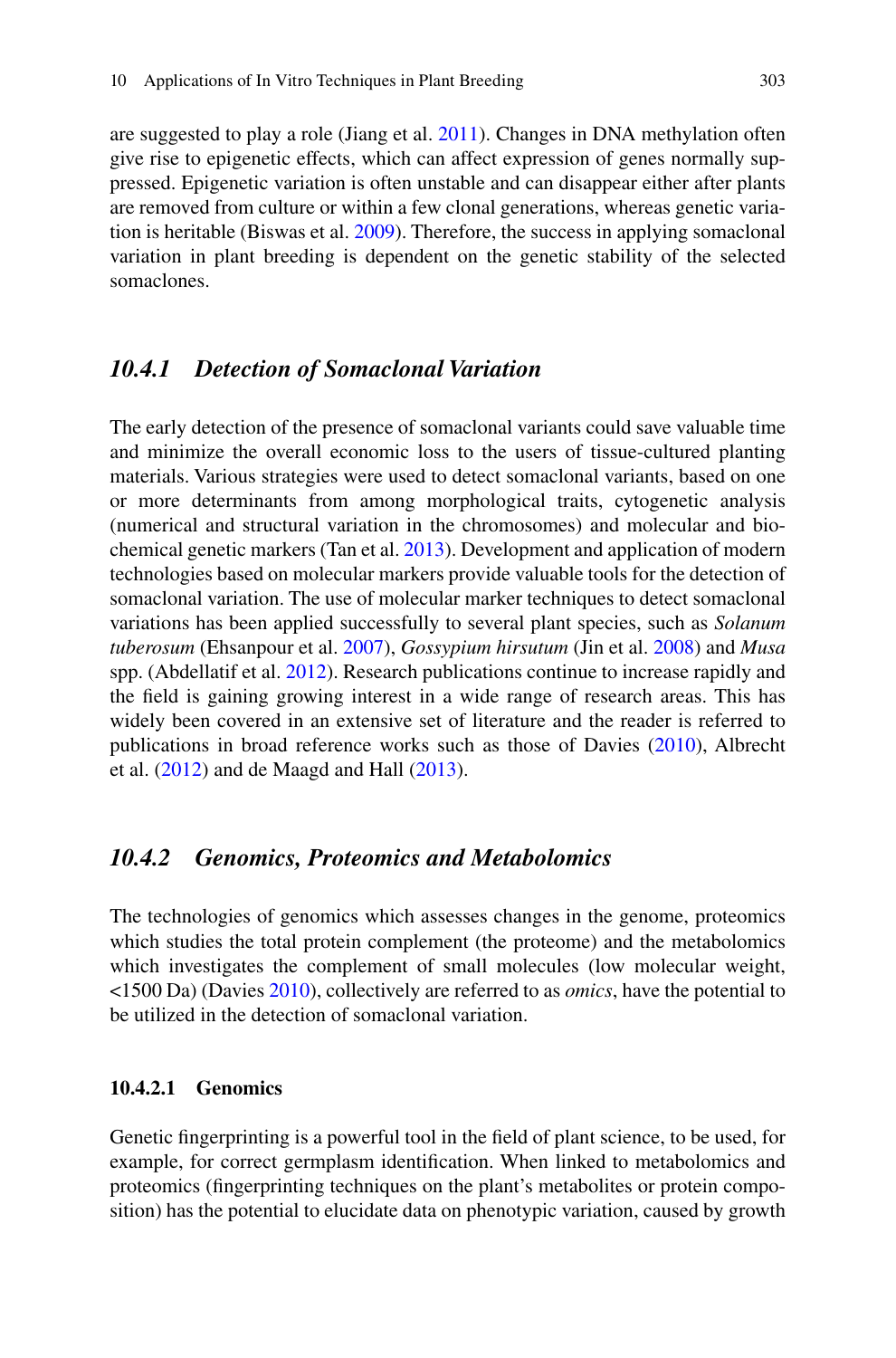conditions or environmental factors, and yield data on the genes involved in the pathways and enzymes involved in the synthesis of natural products (Terryn et al. 2006).

 The development of high throughput genome technologies in the past decade has permitted a number of options to profile the epigenome of several organisms including plants such as Arabidopsis. These new methods are able to provide a detailed characterization of genomic DNA methylation and histone modifications at an unprecedented resolution, which can be integrated with transcriptomics data includ-ing the smRNA transcriptome (Wang et al. [2009](#page-34-0)).

Randomly amplified polymorphic DNA (RAPD), amplified fragment length polymorphism (AFLP), simple sequence repeat (SSR) and inter-simple sequence repeat (ISSR) markers have been employed to assess the genetic fidelity or genetic variability in regenerated plants. Among the markers, ISSR and RAPD have been mostly preferred and well established in many plant species, including *Vitis* (Nookaraju and Agrawal [2012 \)](#page-31-0), *Musa* sp. (Aremu et al. [2013](#page-24-0) ), *Cynara scolymus* (Rey et al. [2013 \)](#page-32-0), *Olea europaea* (Leva et al. [2012 \)](#page-29-0), *Pongamia pinnata* (Kesari et al. 2012) and *Punica granatum* L. (da Silva et al. 2013).

ISSR markers involve PCR amplification of the region between two closely placed simple repeat sequences that are inversely oriented. They are identified using primers designed from within the repeated region (Zietkiewicz et al. [1994 \)](#page-35-0). This technique is based on PCR amplification of inter-microsatellite sequences remaining popular due to their relative simplicity, reliability, cost effectiveness and highly discriminative nature (Agarwal et al. [2008](#page-24-0)). Hence it has been widely used in numerous fields such as genetic diversity, phylogenetic studies, ecology and evolutionary biology (Aremu et al.  $2013$ ; Aruna et al.  $2012$ ). However, reports about somaclonal variation are still controversial. For example, RAPD and ISSR analyses of leaf genomic DNA were able to distinguish between date palm ( *Phoenix dactylifera*) cultivars (Zehdi et al. [2002](#page-35-0)), but according to Fki et al. (2011), they failed to reveal polymorphisms in genomic DNA that could be associated with somaclonal variations in tissue culture-derived date palms.

#### **10.4.2.2 Proteomics**

 Modern technologies of gene sequencing, microarray experiments, gene and protein expression within the cell of an organism and information on molecular markers have been very useful in identifying regions on chromosomes that bring about variation in a trait, thereby providing tools that can lead to far more accurate selec-tion processes for genetic improvement (Nimisha et al. [2013](#page-31-0)). Using proteomic analyses it is possible to identify proteins, their functions and interactions as well as their subcellular localization in a tissue. This can be useful for the determination of protein alteration during plant development, including somaclonal variation. Accordingly, use of proteomics has become increasingly common in cellular, genetic and physiological research (Miransari and Smith 2013). For example, the proteomic analysis of Arabidopsis cells using Polyacrylamide Gel Electrophoresis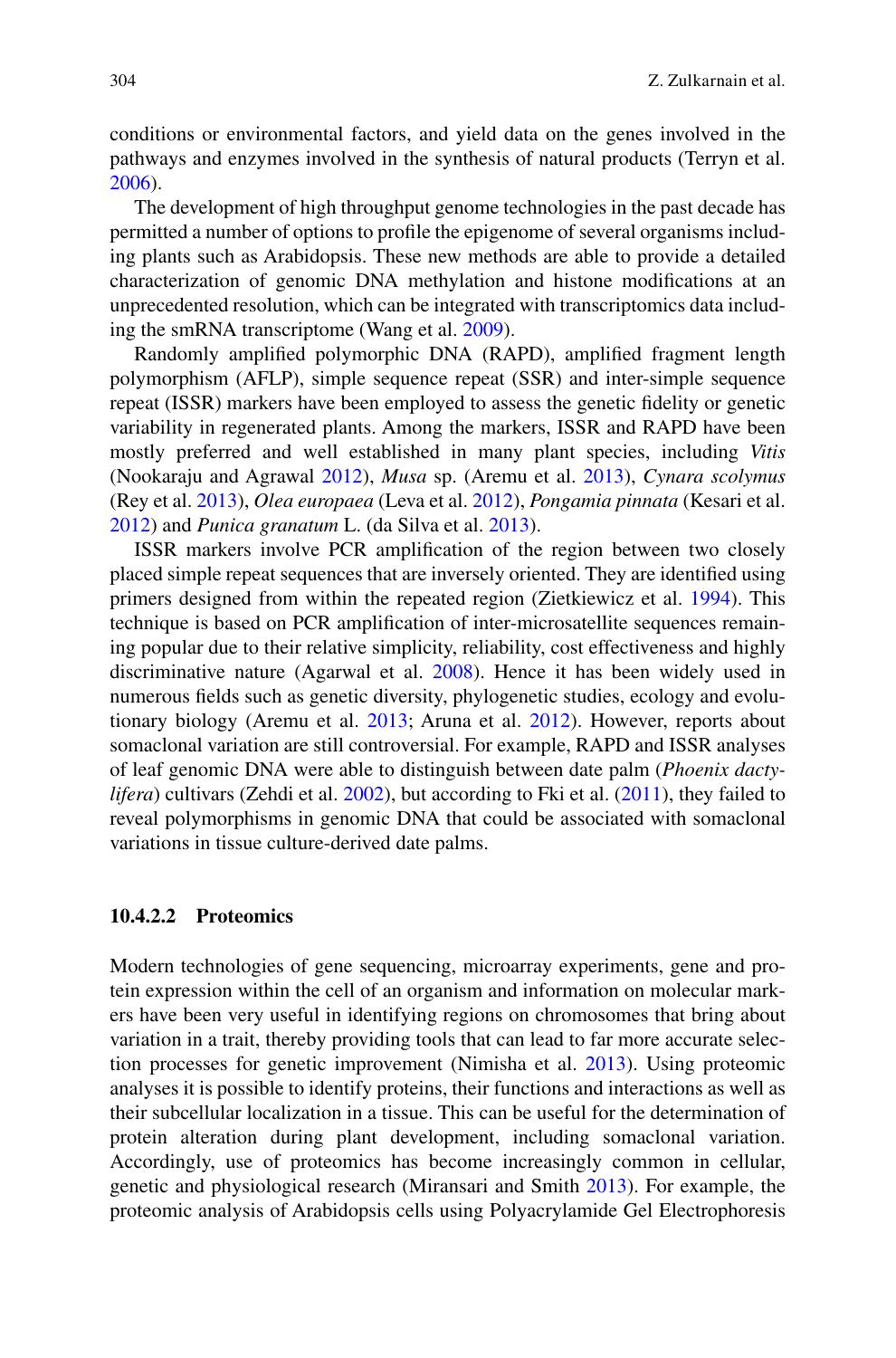(2D-PAGE) and matrix-assisted laser desorption/ionization (MALDI)-time-offlight (TOF) (MALDI-TOF) peptide mass fingerprinting indicated the presence of 663 different proteins originated from 2943 2D-PAGE spots (Giavalisco et al. [2005 \)](#page-27-0).

 Currently, three main techniques are used for quantitation in proteomics : twodimensional 2D-PAGE linked to mass spectrometry for protein identification and stable-isotope labelling-free shotgun proteomics. With 2D-PAGE, proteome differences can be identified by gel-gel comparisons but care needs to be taken to ensure reproducibility, to avoid variable protein staining efficiency of individual gels, and to take account of bias against some protein classes such as membrane proteins. One can expect ca. 1000–2000 proteins to be separated and detected in a single gel. Another technique (shotgun proteomics) involves tryptic digestion of a complex protein sample followed by peptide analysis using liquid chromatography-mass spectrometry (LC–MS) techniques. In this case, the increased complexity of the sample caused by the high number of peptides produced is the primary challenge, but the capacity for throughput is high compared with that of 2D-PAGE with less bias against specific protein classes, as in the case of 2D-PAGE. Protein identification is difficult where whole genome sequences are not available. However, standard protein profiling technologies have two major limitations. First, only the most abundant proteins can be detected in a complex protein mixture and second, the high throughput analysis is mostly restricted to proteins and peptides in protein databases (Davies [2010](#page-26-0)).

More recently a comprehensive proteomic assay was conducted trying to find embryogenic-specific proteins. Proteomic approaches have been applied to investigate the protein profiles and their changes during callus differentiation of *Vanilla planifolia* (Palama et al. 2010). Morel et al. (2012) found 100 significantly- and differentially-expressed proteins in somatic embryogenesis of *Pinus pinaster* . They were mainly involved in carbohydrate or lipid metabolism and genetic information processing. Many storage proteins were identified (vicillin-like, legumin-like, LEA proteins); some of them were observed from the beginning of maturation. In *Cyphomandra betacea* , Correia and Canhoto [\( 2012](#page-26-0) ) reported that a better ability of the embryogenic cells to regulate the effects of stress conditions relied on an increase in metabolism, protein synthesis and stress related proteins.

#### **10.4.2.3 Metabolomics**

 Metabolomics is the systematic characterization of small molecules and their concentrations in cells, tissues, or organisms, in ever more detail. The basis of metabolomics is making unbiased observations with highly reproducible analytical tools, followed by a biostatistical analysis to find correlations between all the available data. This can be illustrated by the identification of the active compounds in medicinal plants. Metabolomics intends to give a wide view of all metabolites in a specific sample at a specific time. Applications of metabolomics in the plant sciences are already extensive and broad. Information on the biochemical composition of plants can help identify biochemical changes as a potential basis of causality for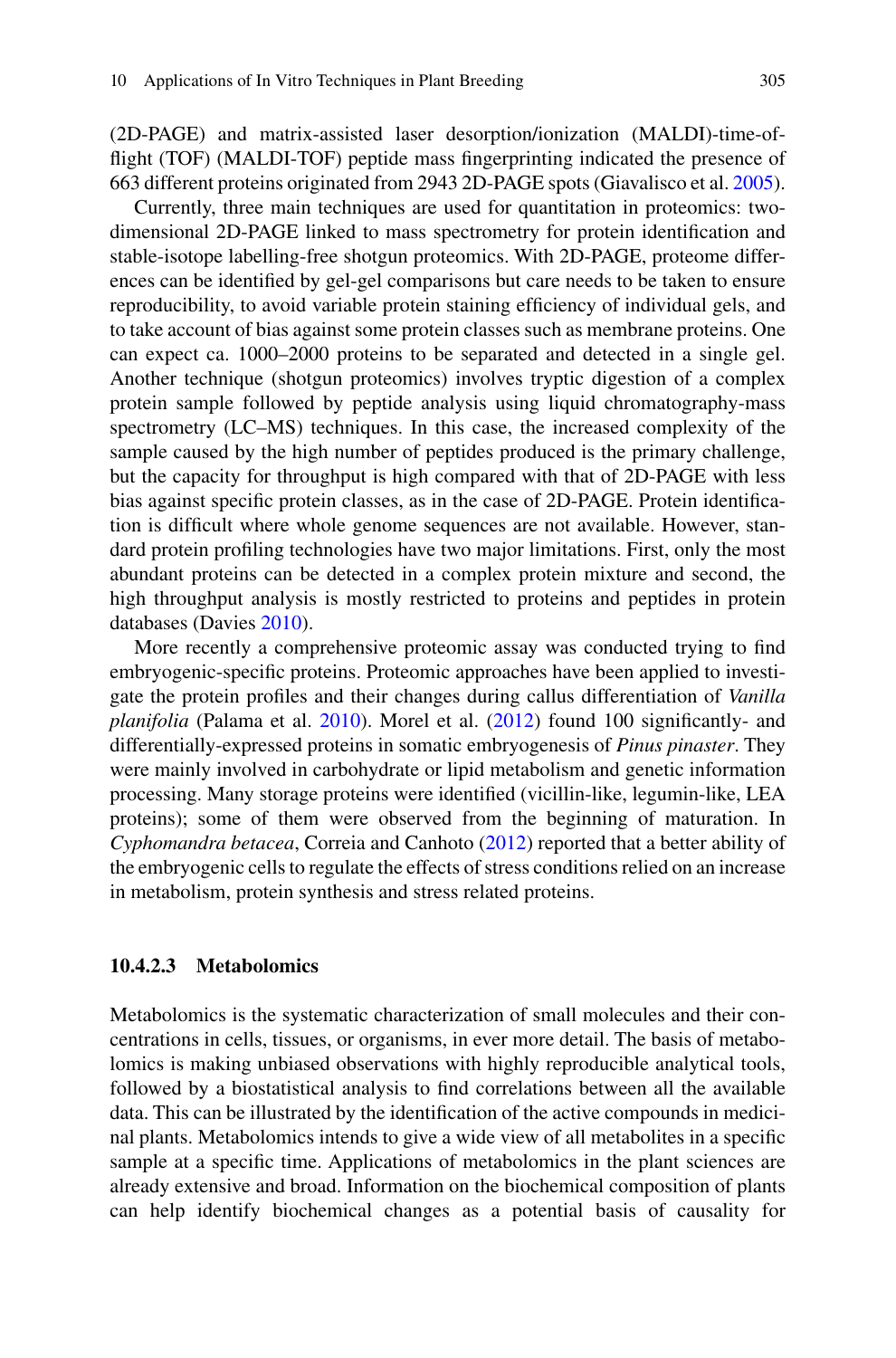phenomena of interest such as visible ( phenotype ) or invisible (chemical/physiological) differences (reviewed by de Maagd and Hall 2013).

 Most metabolomics experiments involve a combination of separation and detection technologies that can be used in serial or in parallel combinations, often referred to as *hyphenated approaches* . Therefore these analyses never give a complete picture, and one needs to know beforehand what class of compounds is considered relevant in order to choose the proper methodology. High performance liquid chromatography (HPLC) with UV, liquid chromatography-Mass spectrometry (LC-MS) or Gas chromatography-mass spectrometry (GC-MS) are most commonly used to monitor the presence of secondary metabolites (Moco and Vervoort [2012 \)](#page-30-0). Whereas, GC-MS is particularly appropriate for the analysis of volatile organic compounds and derivatives of primary and secondary metabolites, LC-MS is highly applicable to the analysis of a wide range of semi-polar compounds including many secondary metabolites with nutriceutical proprieties (Rea et al. [2011](#page-32-0) ). Detailed coverage of the various technologies used for metabolomics can be found in Schauer and Fernie  $(2006)$  and Bowne et al.  $(2011)$ .

Terryn et al. (2006) developed a comprehensive profiling approach that is based on functional genomics . This approach integrates cDNA-AFLP-based transcript profiling and targeted metabolic profiling. As this method requires no prior genetic knowledge or sequence databanks, it is appropriate to any plant species to unravel the biosynthesis of any metabolite of interest. This knowledge will then allow for metabolic engineering , as well as pave the way for so-called *combinatorial biochemistry* , with which novel metabolites could be produced in plants. However, this technology is quite expensive and needs specialized researchers for correct applica-tion as well as for interpretation of the data (de Maagd and Hall [2013](#page-26-0)). All these limitations are expected to decrease in the near future as the technology continues to develop fast.

 New tools of functional genomics combined with metabolomics and proteomics will revolutionize the knowledge of pathways and enzymes involved in the synthesis of natural products, and thus allow a more focused approach for their production. With the increasing need for novel drugs, selection of somaclones with desired traits, using omics technologies will play an increasingly important role in the largescale production of pharmaceuticals in plants.

# **10.5 In Vitro Flowering**

 An in vitro plant production system is considered a convenient tool to study the flowering mechanism, as the conditions can be manipulated and so provide a controlled system. It is possible to use in vitro flowering in genetic studies, biochemistry and studies of environmental factors affecting flower formation. It can also be applied as a tool to shorten breeding programs or can be adjusted to commercial production of specific compounds (Lin et al. [2003](#page-30-0)). In vitro flowering has been reported from both monocotyledonous (Joshi and Nadgauda [1997](#page-28-0); Lin et al. [2003](#page-30-0),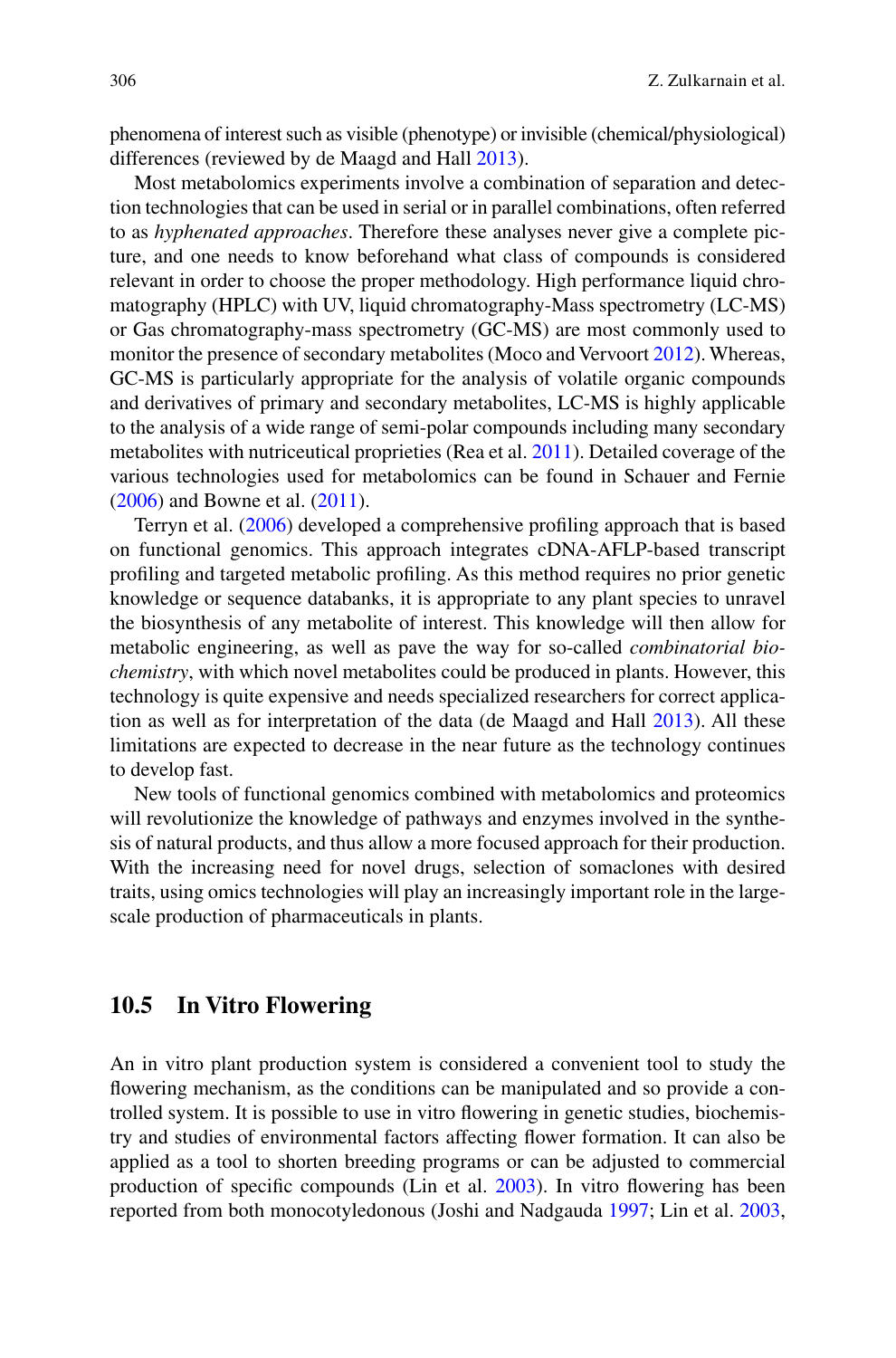2004; Nadgauda et al. [1990](#page-31-0); Ramanayake 2006) and dicotyledonous (Al-Khayri et al. 1991, [1992](#page-24-0); Kanchanapoom et al. [2009](#page-28-0); Yadav and Singh 2011) families. Several factors, such as genotype, culture medium, physical and environmental growth conditions, and factors inherent to the explants, affect in vitro flowering. More general reviews of in vitro flowering include Lakshmanan and Taji  $(2004)$ , Ziv and Naor  $(2006)$  and Sri Rama Murthy et al.  $(2012)$ . Successful in vitro flowering in *Dendrobium* orchid and *Dendrocalamus hamiltonii* has been reviewed by Zulkarnain et al. (2012).

Novel approaches involving in vitro flowering and molecular techniques offer unique opportunities to investigate the flowering process from new perspectives. For example, flowering time in Rosaceae species, such as apricot, sour and sweet cherry, apple, peach, almond and rose, were identified in breeding for climatic adaptation (reviewed by Campoy et al. [2011](#page-25-0) ). These data may facilitate the development of breeding strategies aimed at releasing early or late flowering cultivars and controlling the phenological adaptation of new cultivars to climate change.

The endogenous signaling pathways responding to gibberellic acid  $(GA<sub>3</sub>)$  (autonomous and age) and environmental signals (photoperiod and temperature) converge on genes that then activate floral homeotic genes (reviewed by Pineiro and Jarillo  $2013$ ; Pose et al.  $2012$ ; Song et al.  $2013$ ; Taoka et al.  $2013$ ). In vitro flowering can reduce the influence of environmental factors and allow for precise control of environmental factors and the application of plant growth regulators. It may also offer a means for studying the mechanism of flowering. Recently Chavan et al. (2013) in *Ceropegia panchganiensis* observed varied flower induction to BAP and sucrose concentrations and combinations.

# *10.5.1 In Vitro Pollination and Fertilization*

In angiosperms, pollination is defined as the transfer of pollen grains from an anther to the stigma of the same or different flowers on the same plant (self-pollination) or flowers of other plants (cross-pollination). When a pollen grain makes contact with the stigma, it adheres, hydrates, and germinates, resulting in the growth of a pollen tube which convey the sperm cells to the embryo sac and egg in the ovule (Lord and Russell 2002). Following from this, the plant undergoes fertilization through the fusion of sperm and egg cells.

 Pollination and fertilization are crucial events contributing to genetic diversity and providing a basis for the improvement of important agricultural crops. However, the possibilities for cross combination is sometimes limited by sexual incompatibility and incongruity, restricting successful interspecific hybridization (Vervaeke et al. 2002; Zenkteler [1970](#page-35-0)). Incompatibility may occur in intraspecific crosses as a result of the activity of S-alleles, whereas incongruity operates in interspecific crosses due to a lack of genetic information to complete pre- and post-pollination processes (Hogenboom 1973).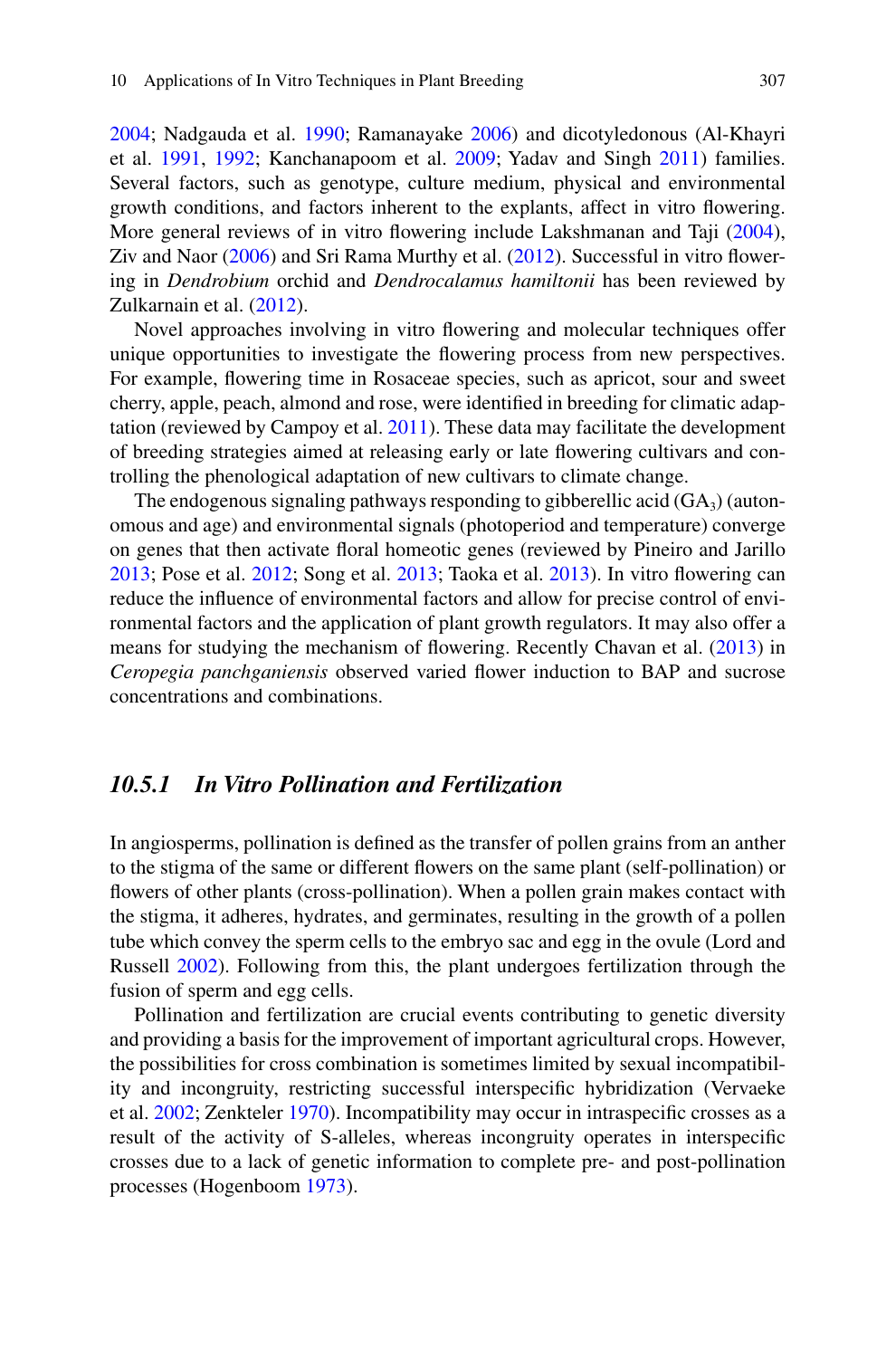Stebbins (1958) separated such sexual barriers preventing interspecific hybridization into pre-fertilization (factors hindering effective fertilization) and postfertilization (barriers occurring during or after syngamy) barriers. The pre-fertilization barrier is mostly confined within the style (Vervaeke et al. 2002), for example the failure of pollen to germinate on stigma, or failure of pollen tube to reach the ovule due to very long style, or slow growth of pollen tube which fails to reach the ovule before the ovary abscises (Taji et al. [2002](#page-33-0)). To overcome this type of sexual barrier, a number of techniques such as bud pollination, stump pollination, use of mentor pollen and grafting of the style have been developed (Van Tuyl and De Jeu 1997).

 On the other hand, the post-fertilization barrier is mainly caused by the failure of hybrid embryo to gain its maturity because of embryo-endosperm incompatibility or poor embryo development (Taji et al. [2002](#page-33-0) ). To overcome the post-fertilization barriers, Van Tuyl and De Jeu (1997) proposed ovary and ovary-slice culture, ovule culture and embryo culture.

 Ovary and ovary-slice culture are applied when abortion takes place at a very young stage of seed development. In this technique, embryos are dissected or in some crops, where the ovary is large, slicing the ovary in small parts is a better option for rescuing the young seedlings in vitro. Ovule culture is applied when the mismatch between embryo and endosperm development occurs very early and ovary culture and/or ovary slice culture fails. In this method, ovules are dissected out of the ovaries and are cultured in vitro under controlled environment. Meanwhile, embryo rescue method may be applied when young fruits remain for a long time on the mother plant, and it is necessary to excise the entire embryo to prevent abortion. However, it is technically difficult to isolate the intact embryos due to their very small size, therefore ovaries with young embryos or entire fertilized ovules are often cultured (Van Tuyl and De Jeu [1997](#page-34-0)).

The technique of in vitro fertilization, in which isolated sperm and egg cells are induced to fuse under controlled conditions, removes much of the interfering barrier. In vitro pollination and fertilization have been used to overcome pre- and postfertilization barriers in a number of genera. The use of in vitro fertilization in higher plants, therefore, has become an important contemporary research area in plant developmental and reproductive biology with potentially significant scientific applications (Wang et al. 2006).

Since it was first introduced by Kanta et al. (1962) on *Papaver somniforum*, the technology of in vitro pollination and fertilization have been successfully applied in various important agricultural crops including *Lycopersicon esculentum* (Sheeja and Mandal [2003 \)](#page-32-0), *Helianthus annuus* (Popielarska [2005 \)](#page-31-0) and *Melandrium album* (Zenkteler et al. 2005).

 In plant breeding the technique of in vitro pollination and fertilization has potential applications at least in the following areas: (a) production of interspecific and intergeneric hybrids, (b) production of haploid plants through parthenogenesis , (c) overcoming self-incompatibility, and (d) overcoming cross-incompatibility. In addition, Taji et al.  $(2002)$  proposed that in vitro pollination and fertilization is also important in the study of pollen physiology and fertilization.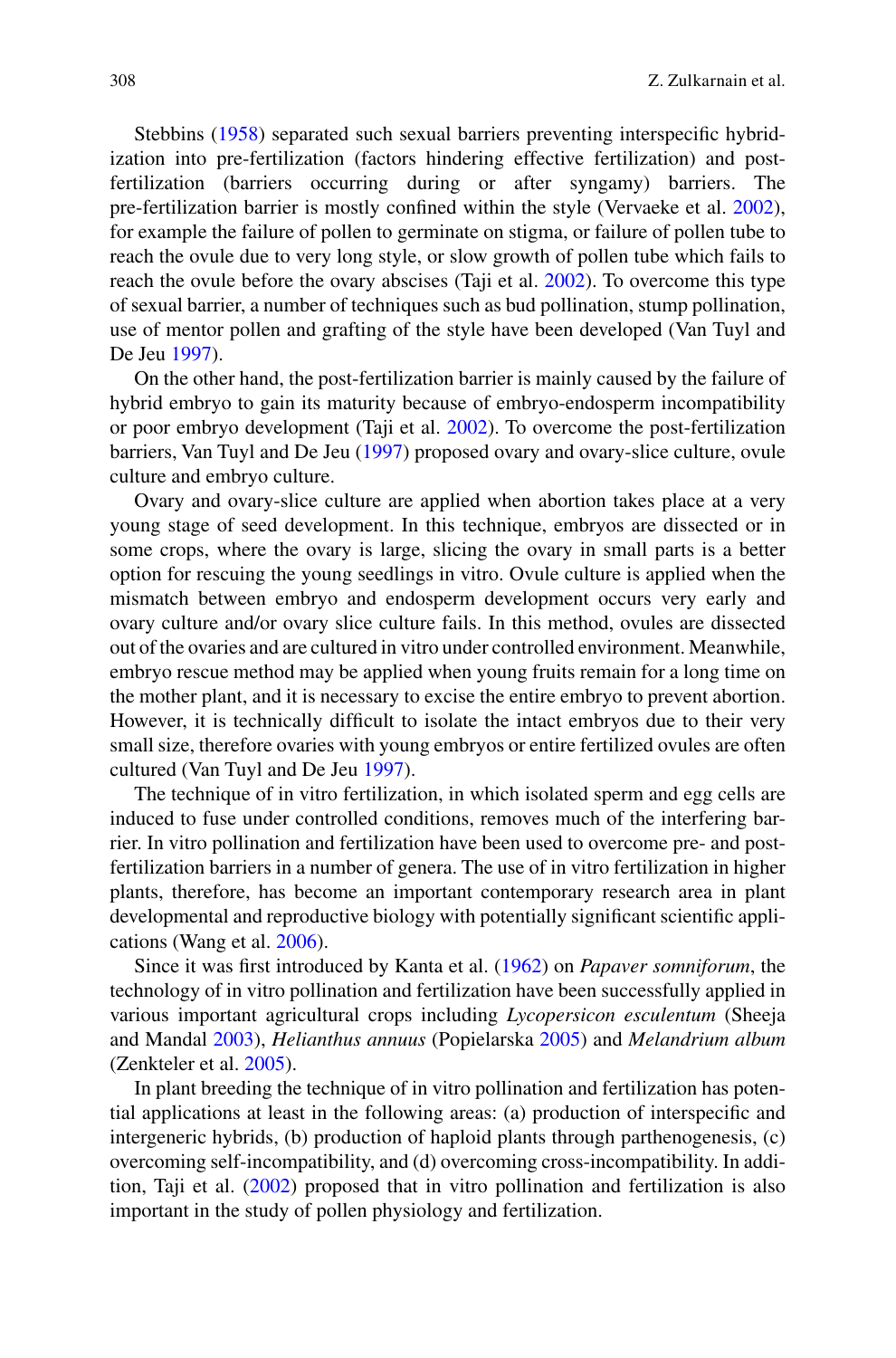# 10.5.2 Production of Interspecific and Intergeneric Hybrids

In vitro pollination and fertilization have been successfully used in interspecific and intergeneric hybridization to produce novel cultivars with blended traits of both parents and to introgress useful traits of one species to another. This is made possible because under in vitro condition environmental factors can be controlled and optimized, while in nature such hybrids would not be formed readily. In vitro interspecific hybridization progenies have been created within the genus *Helianthus* (Weber et al. [2000](#page-34-0)), *Lilium* (Lim et al. 2008; Wang et al. 2012) and *Cucumis* (Skálová et al. 2010). Meanwhile, successful intergeneric hybridization has been achieved in *Brassica napus* using *Brassica elongata* , *B. fructiculosa, B. souliei, Diplotaxis tenuifolia, Hirschfeldia incana, Coincya monensis* and *Sinapis arvensis* (Siemens 2002). Further, intergeneric hybrids have also been successfully obtained between *Sandersonia aurantiaca* × *Gloriosa rothschildiana* (Nakamura et al. [2005 \)](#page-31-0), between rare and endangered orchids, *Renanthera imschootiana* × *Vanda coerulea* (Kishor and Sharma [2009 \)](#page-29-0) and between *Cyamopsis tetragonoloba* × *Cyamopsis serrata* and *C. tetragonoloba*  $\times$  *C. senegalensis* (Ahlawat et al. 2013).

# *10.5.3 Production of Haploid Plants*

The potential of haploid technology for plant breeding arose in 1964 with the first report by Guha and Maheshwari [\( 1964](#page-27-0) ) on haploid embryo production from in vitro culture of *Datura* anthers. This was followed by the successful effort of Nitsch and Nitsch (1969) on the regeneration of haploid plants from microspore culture of tobacco. Since then, many attempts have been made on over 250 plant species belonging to almost all families of the plant kingdom (Maluszynski et al. [2003 \)](#page-30-0).

As with anther or microspore culture, in vitro pollination and fertilization may also be used to produce haploid plants through parthenogenesis . This has been achieved in *Mimulus luteus* when the ovule was pollinated with pollen from *Torenia fournieri* (both from family Scrophulariaceae) (Taji et al. 2002). More recent achievement on the production of double haploid plants through ovule cultures resulted from the hybridization reported in cultivated species of *Cucurbita pepo* with three other Cucurbita species i.e. *C. moschata*, *C. ficifolia* and *C. martinezii* (Rakha et al. 2012). Though ovules offer possible alternative source for haploid or doubled-haploid production, the exploration of this tissue in producing haploid or doubled-haploids in breeding programs is still very limited. For more in-depth discussion on haploid plant production the reader is referred to Chap. [5](http://dx.doi.org/10.1007/978-3-319-22521-0_5) in this volume. Further reading on haploid higher plant production via in vitro technique can be found in Jain [e](#page-28-0)t al.  $(1996a, b, c, d, e)$  $(1996a, b, c, d, e)$  $(1996a, b, c, d, e)$ .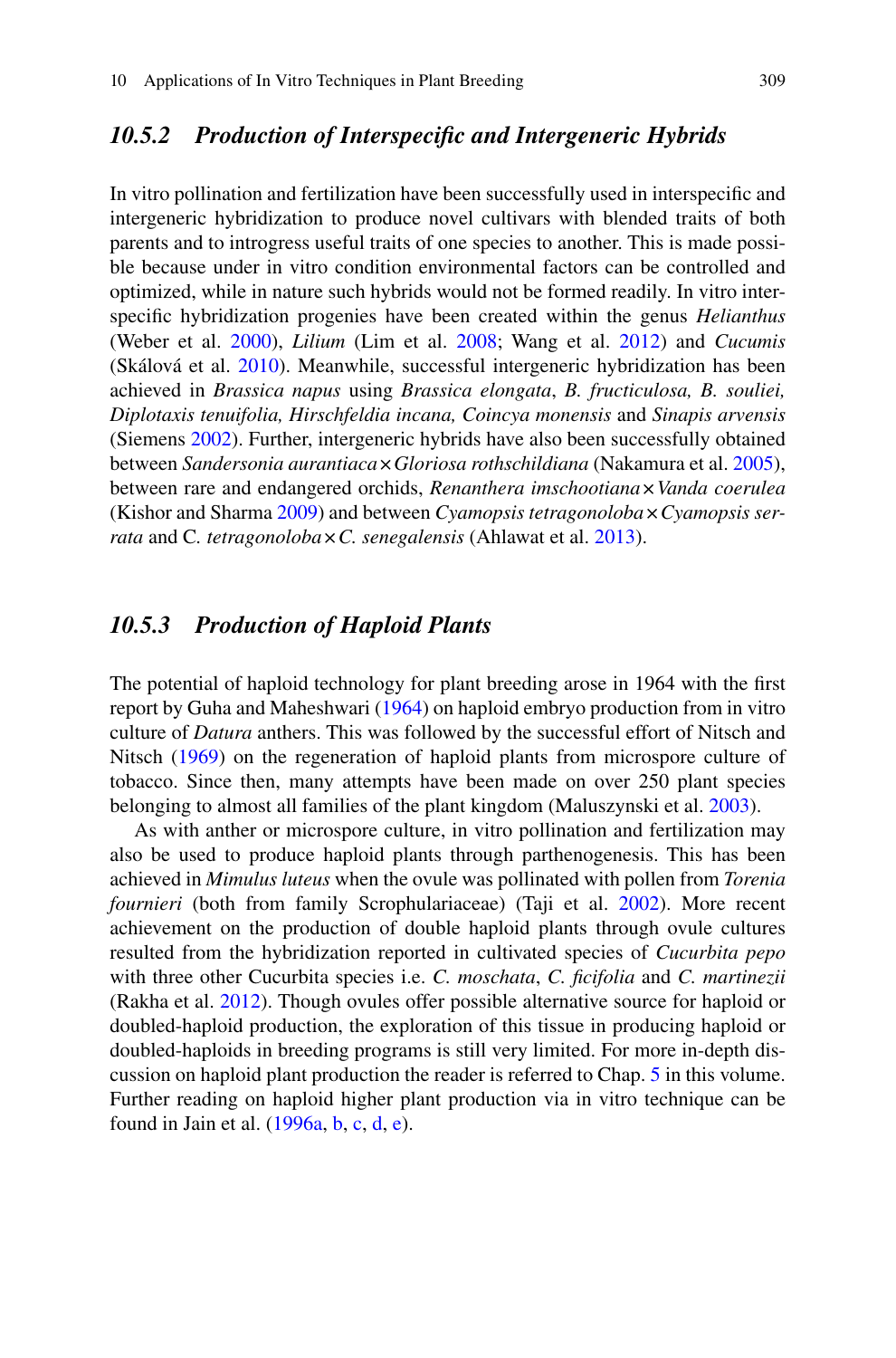# *10.5.4 Overcoming Self- and Cross-Incompatibility*

 Self-incompatibility is a physiological barrier preventing fusion of male and female gametes from the same individual (self-fertilization), thus preventing inbreeding and encouraging outcrossing. On the other hand, cross-incompatibility occurs when male and female gametes from different individual fail to fuse, and as such, prevent outcrossing and encourage inbreeding to take place. In vitro pollination and fertilization can be used to overcome these physiological barriers.

 In this method, the entire ovule mass from an ovary, intact on the placenta, is cultured in vitro just after pollination and fertilization is completed. For example, *Cucumis sativus* which is sexually incompatible with almost all *Cucumis* species due to different chromosome number,  $n = 7$  in *C. sativus* versus  $n = 12$  in *C. melo* and most wild *Cucumis* species. This obstacle can be overcome through the use of embryo rescue and/or ovule culture (Skálová et al. 2008).

# *10.5.5 Pollen Physiology and Fertilization*

 The technique of in vitro pollination and fertilization is an effective tool in studying pollen physiology and fertilization. This has been reported by Chapman and Goring  $(2010)$  who found that successful fertilization in the Brassicaceae was regulated by the cellular systems in the pistil that guide the post-pollination events, from pollen capture on the stigmatic papillae to pollen tube guidance to the ovule, with the final release of the sperm cells to effect fertilization. Study on in vitro pollination and fertilization would also reveal information about the requirement of different constituents on the germination of pollen grains as demonstrated in *Solanum macranthum* (Mondal and Ghanta [2012](#page-30-0)), *Withania somnifera* (Ghanta and Mondal [2013](#page-27-0)) and *Cajanus cinereus* , *Rhyncosia rothii* and *R. aureus* (Jayaprakash and Sabesan [2013 \)](#page-28-0). Specifi c temperature requirement for in vitro pollen germination and pollen tube growth of cotton has also been reported by Kakani et al. (2005).

# **10.6 Protoplast Culture Technology**

 Protoplasts are described as naked plant cells obtained through the removal of the cellulosic cell wall. Removing the cell walls could be performed through enzymatic procedures as pioneered by Cocking ( [1960 \)](#page-26-0) using root tips of tomato ( *Lycopersicon esculentum* Mill. var. Sutton's Best of All) seedlings and a fungal cellulase obtained from *Myrothecium verrucaria* . Since then, the technology has been applied in breeding programs aiming at producing progenies with useful agronomical traits.

 The potential use of protoplast technology for the genetic improvement of many agricultural crops is immense. This technology has allowed not only intraspecific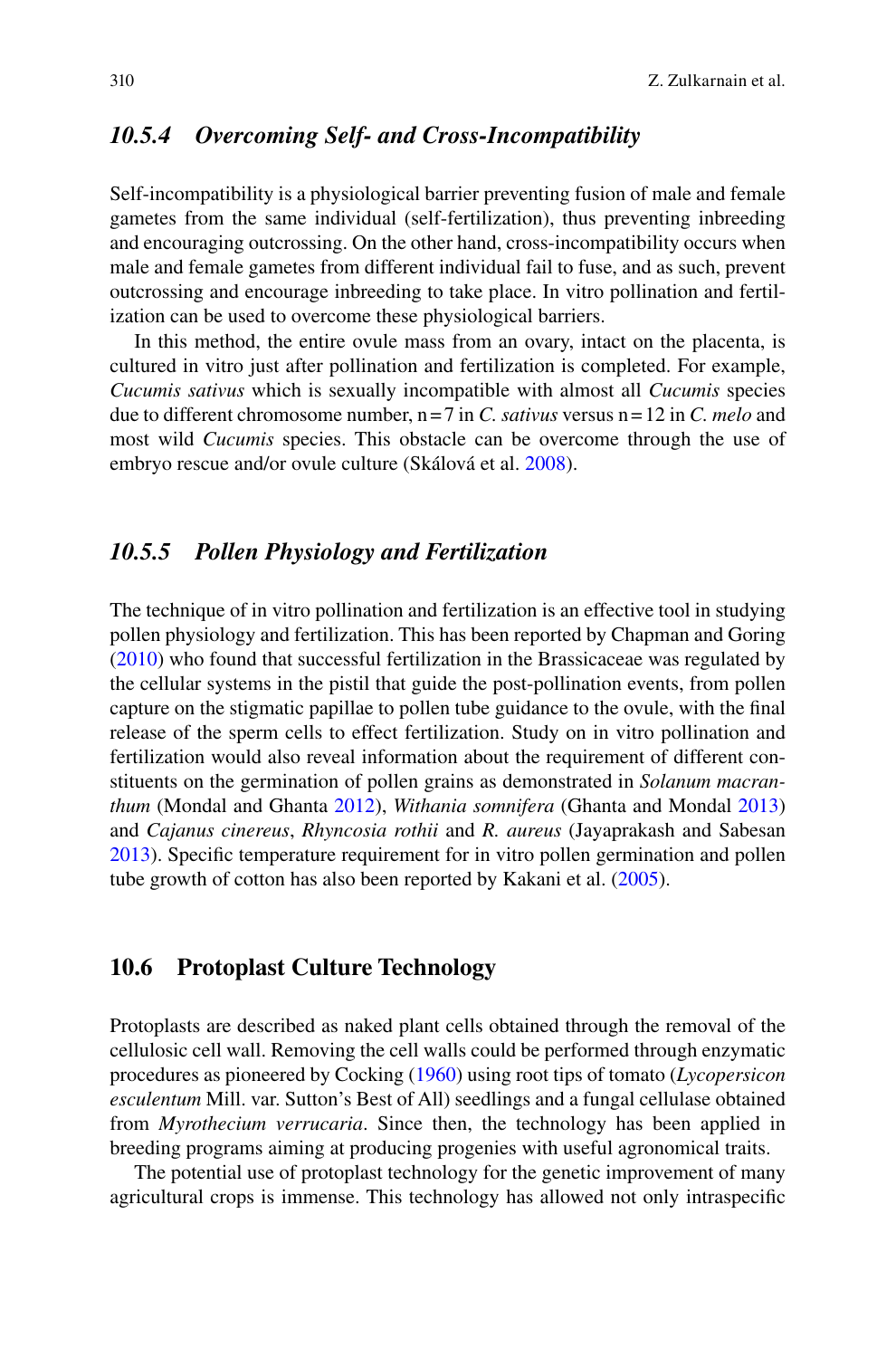<span id="page-18-0"></span>hybridization to take place, but also the creation of interspecific and intergeneric hybrids as well as cybridization. Various desirable traits from donor plants have been successfully transferred to hybrids and cybrids using this technology (see Tables 10.2 and [10.3 \)](#page-19-0).

| Species                                                                                                             | Useful traits transferred                                                                  | References                            |
|---------------------------------------------------------------------------------------------------------------------|--------------------------------------------------------------------------------------------|---------------------------------------|
| Aspergillus niger (+) A. ficuum                                                                                     | Enhanced phytase<br>production                                                             | Gunashree and<br>Venkateswaran (2010) |
| Brassica napus (+) B. rapa                                                                                          | Increased biomass and yield                                                                | Qian et al. (2003)                    |
| Brassica napus (+) Crambe<br>abyssinica                                                                             | Increased erucic acid<br>content in seeds                                                  | Wang et al. (2003)                    |
| Brassica napus $(+)$ Sinapsis arvensis                                                                              | Enhanced resistance to<br>blackleg (Leptosphaeria<br>maculans)                             | Hu et al. (2002a)                     |
| Brassica napus (+) Orychophragmus<br>violaceus                                                                      | Improved fatty acid<br>composition in seeds                                                | Hu et al. (2002b)                     |
| Curvularia lunata (+)<br>Helminthosporium gramineum                                                                 | Improved biocontrol<br>efficiency against rice<br>weeds                                    | Zhang et al. $(2007)$                 |
| Citrus sinensis (+) Fortunella<br>crassifolia                                                                       | Increased plant vigor                                                                      | Cheng et al. (2003)                   |
| Citrus sinensis (+) Clausena lansium                                                                                | Production of triploid plants                                                              | Fu et al. (2003)                      |
| Raphanus sativus (+) Brassica<br>campestris                                                                         | Resistance to atrazine                                                                     | Pelletier et al. (1983)               |
| Saccharomyces cerevisiae (+)<br>Kluyveromyces marxianus                                                             | Enhancing production of<br>temperature-tolerance<br>ethanol                                | Krishnamoorthy et al.<br>(2010)       |
| Solanum melongena (+) S.<br>aethiopicum                                                                             | Resistance to bacterial wilt<br>(Ralstonia solanacearum)                                   | Collonnier et al. (2001)              |
| Solanum melongena (+) S.<br>sisymbrifolium                                                                          | Resistance to bacterial and<br>fungal wilts                                                | Collonnier et al. (2003)              |
| Solanum nigrum (+) S.tuberosum                                                                                      | Resistance to atrazine                                                                     | Binding et al. (1982)                 |
| Solanum nigrum (+) S.lycopersicum                                                                                   | Resistance to atrazine                                                                     | Jain et al. (1988)                    |
| Solanum tuberosum (+) S. tuberosum                                                                                  | Resistance to potato virus Y                                                               | Gavrilenko et al. (2003)              |
| Solanum tuberosum (+) S. nigrum                                                                                     | Resistance to late blight<br>(Phytophthora infestens)                                      | Zimnoch-Guzowska et al.<br>(2003)     |
| Solanum tuberosum (+) S.<br>stenotomum                                                                              | Resistance to bacterial wilt<br>(Ralstonia solanacearum)                                   | Fock et al. (2001)                    |
| Solanum tuberosum (+) S.<br>chacoense, S. tuberosum $(+)$ S.<br>cardiophyllum, S. tuberosum (+) S.<br>pinnatisectum | Resistance to late blight and<br>Colorado potato beetle                                    | Chen et al. (2008)                    |
| Trichoderma reesei (+) T. harzianum                                                                                 | Enhancing enzyme<br>production and bio-control<br>activity against soil-borne<br>pathogens | Srinivasan et al. (2009)              |

 **Table 10.2** Recent examples of the transfer of useful traits by protoplast fusion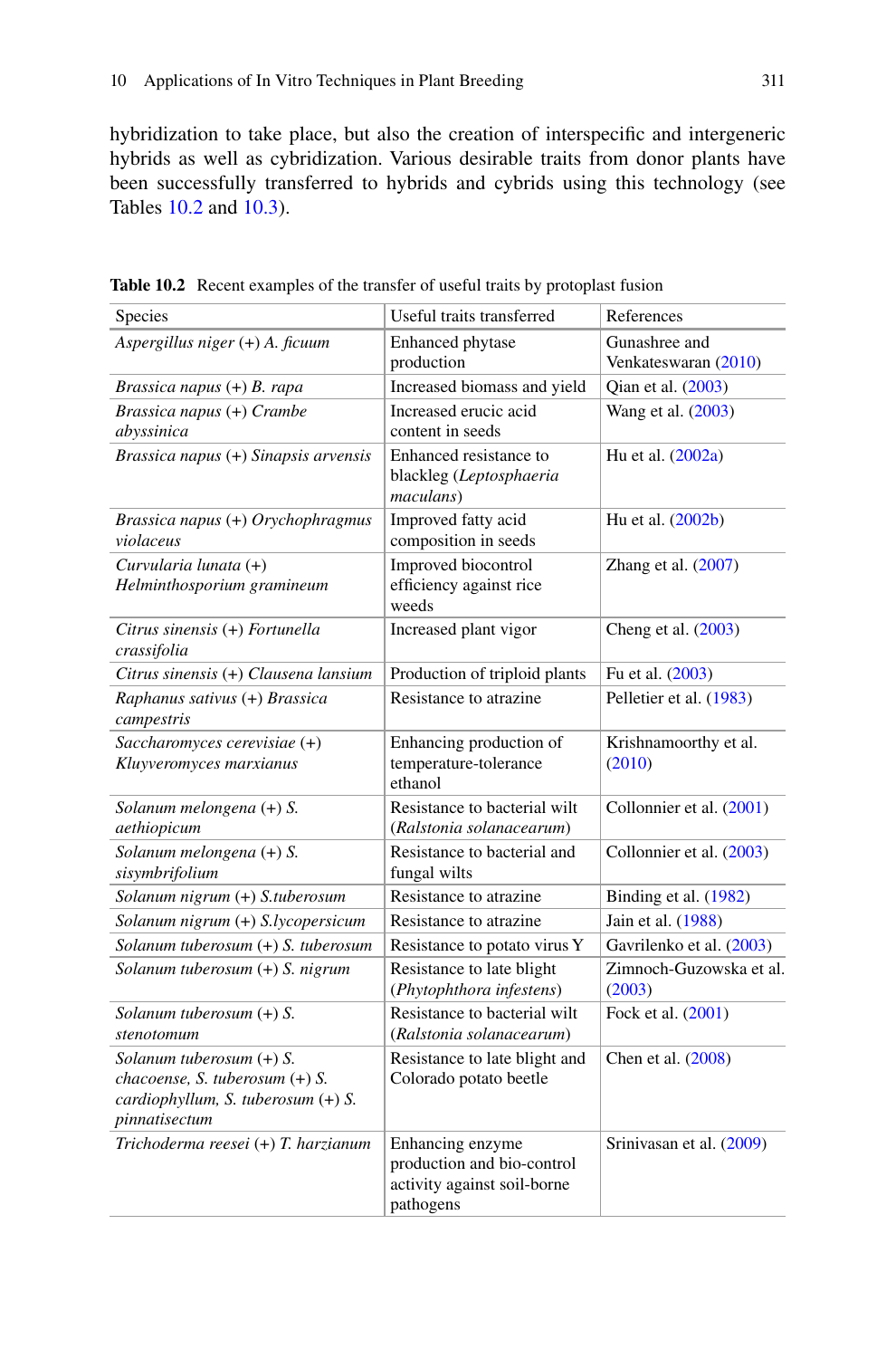| <b>Species</b>                | Application                                                                     | References                          |
|-------------------------------|---------------------------------------------------------------------------------|-------------------------------------|
| Arabidopsis thaliana          | Mechanisms of gene recognition in plant<br>pathogenicity                        | Leister and Katagiri<br>(2000)      |
| A. thaliana, Zea mays         | Elucidation of plant signal transduction<br>mechanisms                          | Sheen (2001)                        |
| Brassica carinata, B.<br>rapa | Cell wall regeneration, cell division and<br>production of microcolonies        | Beránek et al. (2007)               |
| B. carinata, B. napus         | Studies on regenerative capacity and reliable<br>protoplast culture protocol    | Klíma et al. (2009)                 |
| <b>B.</b> chinensis           | Electrophysiological studies of outward K+<br>channels                          | Fan et al. (2003)                   |
| B. napus                      | Resistance to Leptosphaeria maculans                                            | Hu et al. (2002a)                   |
| B. oleracea ssp. capitata     | Cold-tolerant cytoplasmic male-sterile                                          | Sigareva and Earle<br>(1997)        |
| B. oleracea ssp. italica      | Herbicide (glufosinate) resistance                                              | Waterer et al. (2000)               |
| B. rapa                       | Resistance to bacterial soft rot                                                | Ren et al. (2000)                   |
| Cucurbita pepo                | Viral pathogenicity                                                             | Choi et al. (2003)                  |
| Centella asiatica             | Basis for the development of protoclones<br>with high asiaticoside productivity | Aziz et al. (2006)                  |
| Citrus spp.                   | Production of tetraploids and triploids for<br>scion and rootstock              | Grosser and Gmitter<br>Jr. $(2010)$ |
| Helianthus annuus             | Synthetic peptide import through the plasma<br>membrane                         | Cormeau et al.<br>(2002)            |
| Hibiscus cannabinus           | Viral replication processes                                                     | Liang et al. (2002)                 |
| Muscari neglectum             | Somatic embryo development and plant<br>regeneration                            | Karamian and<br>Ranjbar (2010)      |
| Nicotiana benthamiana         | Viral recombination and replication                                             | Shapka and Nagy<br>(2004)           |
| N. plumbaginifolia            | Genetic basis of developmental regulation<br>and specificity                    | Chesnokov et al.<br>(2002)          |
| N. tabacum                    | Regulation of osmotic water transport across<br>cell membranes                  | Ding et al. (2004)                  |
| Phaseolus vulgaris            | Electrophysiological studies of inward-<br>rectifying K+ channels               | Etherton et al. $(2004)$            |
| Raphanus sativus              | Immunocytochemical evaluation of<br>aquaporin accumulation                      | Suga et al. (2003)                  |
| Vicia faba                    | Fluorometric analysis of photosynthetic<br>electron transport                   | Goh et al. (2002)                   |
| Vigna radiata                 | Intracellular responses to drought and<br>salinity stress                       | Kim et al. (2004)                   |
| V. unguiculata                | Studies on plasma membrane organization                                         | Vermeer et al. $(2004)$             |
| Zea mays                      | Studies on transient gene expression and<br>proteomics                          | Cheng et al. $(2001)$               |

<span id="page-19-0"></span> **Table 10.3** Recent examples of the applications of plant protoplasts technology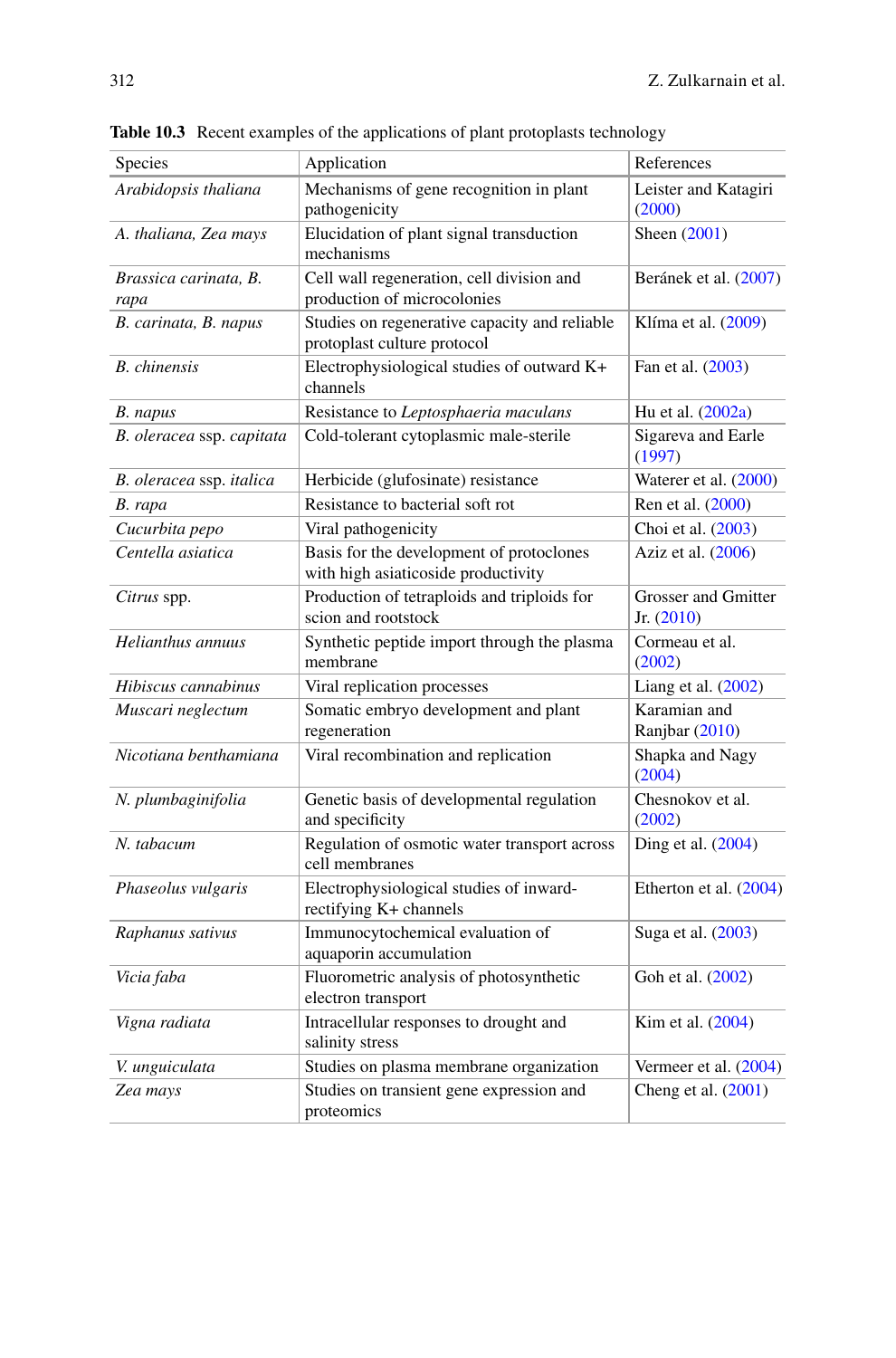# *10.6.1 Protoplast Isolation*

 Before dealing with protoplast culture , it is important to understand the method of protoplast isolation. The material should be handled carefully and gently in order to obtain uninjured and viable protoplasts as they are prone to breakage or injury during isolation. Protoplast isolation is achieved via mechanical and enzymatic procedures.

Mechanical isolation of protoplast was first demonstrated by von Klercker (1892) who successfully isolated protoplast from plasmolyzed cells of *Stratiates aloides.* Following from this, the method was then used to isolate protoplasts from onion bulb tissues. Onion scales were immersed in 1.0 M sucrose solution to induce plasmolysis and therefore protoplasts shrunk away from their enclosing cell walls. The plasmolyzed tissue was carefully cut at such a thickness, so that only cell walls are cut without disturbing the protoplasts. The shrunken protoplast were released by osmotic swelling when the tissue is placed in sucrose solution at a low concentration.

 The enzymatic isolation of protoplast involves the use of enzymes to dissolve the plant cell wall. The wall consists of primary components such as cellulose, hemicellulose and pectic substances. Cellulose is a simple, linear polymer of D-glucose with β-1,4 linkage, and having molecular weight of 50,000–2,500,000 Dalton (depending on species). Hemicelluloses are less well defined and appear to be mixed polymers of glucose, galactose, mannose, arabinose and xylose, and most of them are linked with both β-1,4 and β-1,3 linkages. Meanwhile, pectin substances mostly found in middle lamella, which holds the cells together. Pectin is a polymer of methyl-D-galacturonate with  $\alpha$ -1,4 linkages and having molecular weights of 25,000–360,000 Da. Therefore, cell wall degrading enzymes such as cellulases, hemicellulases and pectinases are used to treat source tissues in enzymatic protoplast isolation method.

 The enzymatic method could be used as a two-step procedure (sequential method) or single-step procedure (direct method). In the two-step procedure, single cells are isolated from source tissues using pectinase, then cellulase is added to this cell suspension to digest the cell wall and release the protoplasts. However, with further refinement, a single-step procedure was developed for cell separation and cell wall degradation. In this method protoplasts are isolated directly by using two enzymes, cellulase and pectinase, simultaneously. Protoplast yield through direct method is high and, now this is the most frequently used method (Pati et al. 2008).

# *10.6.2 Protoplast Purification*

Following isolation, protoplasts need to be purified by removing undigested materials (debris), burst protoplast and enzymes. This step is required to purify the population to obtain intact and viable protoplasts and to ensure the successful culture.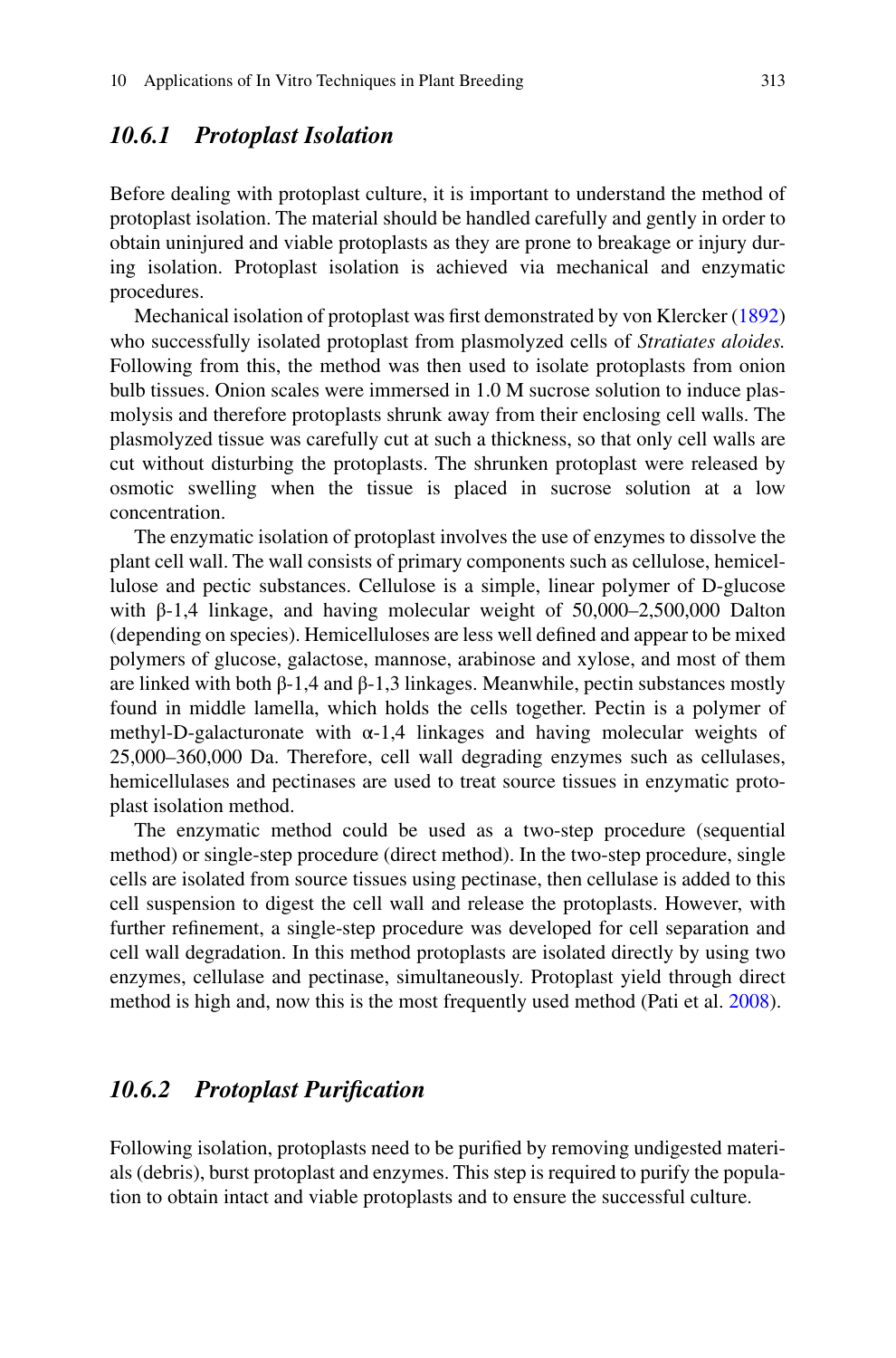Debris can be removed by filtering the suspension through a steel or nylon mesh of 100 μ pore size, whereas enzymes are removed by centrifuging the solution at 600 rpm for 5 min. The protoplasts settle to the bottom of centrifuge tube while supernatant is removed using a pipette. The protoplast are then resuspended in a washing medium containing osmoticum with or without nutrient medium. The suspension is recentrifuged to allow the protoplast to settle down and the washing medium is decanted. Removing traces of enzyme by washing the protoplasts is carried out two or three times. Intact protoplasts are separated from broken ones by suspending the preparation in 20–40 % sucrose solution and centrifugation at 350 rpm for 3 min. Intact protoplasts are carefully removed from the surface of the solution using a pipette (Tomar and Dantu 2010).

The viability of the protoplasts is examined using a fluorescent microscope. For this reason, fluorescein diacetate (FDA) solution in acetone (5 mg  $L^{-1}$ ) is added to the suspension to give final concentration of 0.01  $\%$ . After 5 min at room temperature, the protoplasts are examined. Only viable protoplasts can fluoresce under the fluorescent microscope (Tomar and Dantu [2010](#page-34-0)).

# *10.6.3 Protoplast Fusion*

 Protoplast fusion is known as a physical event, during which two or more protoplasts come in contact and adhere to one another, either spontaneously or with the aid of electrofusion procedure (De Filippis et al. [2000](#page-26-0); Rakosy-Tican et al. 2001) or in the presence of fusiogenic agents such as polyethylene glycol (Klíma et al. 2009; Zhou et al.  $2001$ ) or by using positively charged ions (such as  $Ca^{++}$ ) in a high pH solution (Tomar and Dantu [2010](#page-34-0)).

 Protoplast fusion technology offers the possibility to transfer useful traits from one species to another, such as disease resistance, nitrogen fixation, rapid growth rate, more productivity, better protein quality, frost hardiness, drought resistance, herbicide resistance and heat and cold resistance. Specific genera have been targeted in somatic hybridization through protoplast fusion to transfer useful agronomic traits, as indicated in Table [10.2 .](#page-18-0) Thus, this technology has the potential to improve commercially-important plant species. However, Taji et al. (2002) suggested that protoplast fusion should not be intended to replace conventional plant breeding methods, but rather to complement them. The main obstacles are the difficulty in regenerating fusion products and low fertility of recovered plants.

 The fusion of cytoplasms from two protoplasts may or may not be followed by the fusion of their nuclei. When the fusion of nuclei does not take place, the cells become binucleate known as heterokaryon. However, when the nuclei fuse together the cells are known as hybrid or synkaryon or synkaryocyte. On the other hand, when cytoplasm fuse but genetic information from one of the two nuclei is lost, the cell becomes cybrid (cytoplasmic hybrid). Figure [10.2](#page-22-0) represents schematic diagram of protoplast fusion resulting in hybrid and cybrid cells.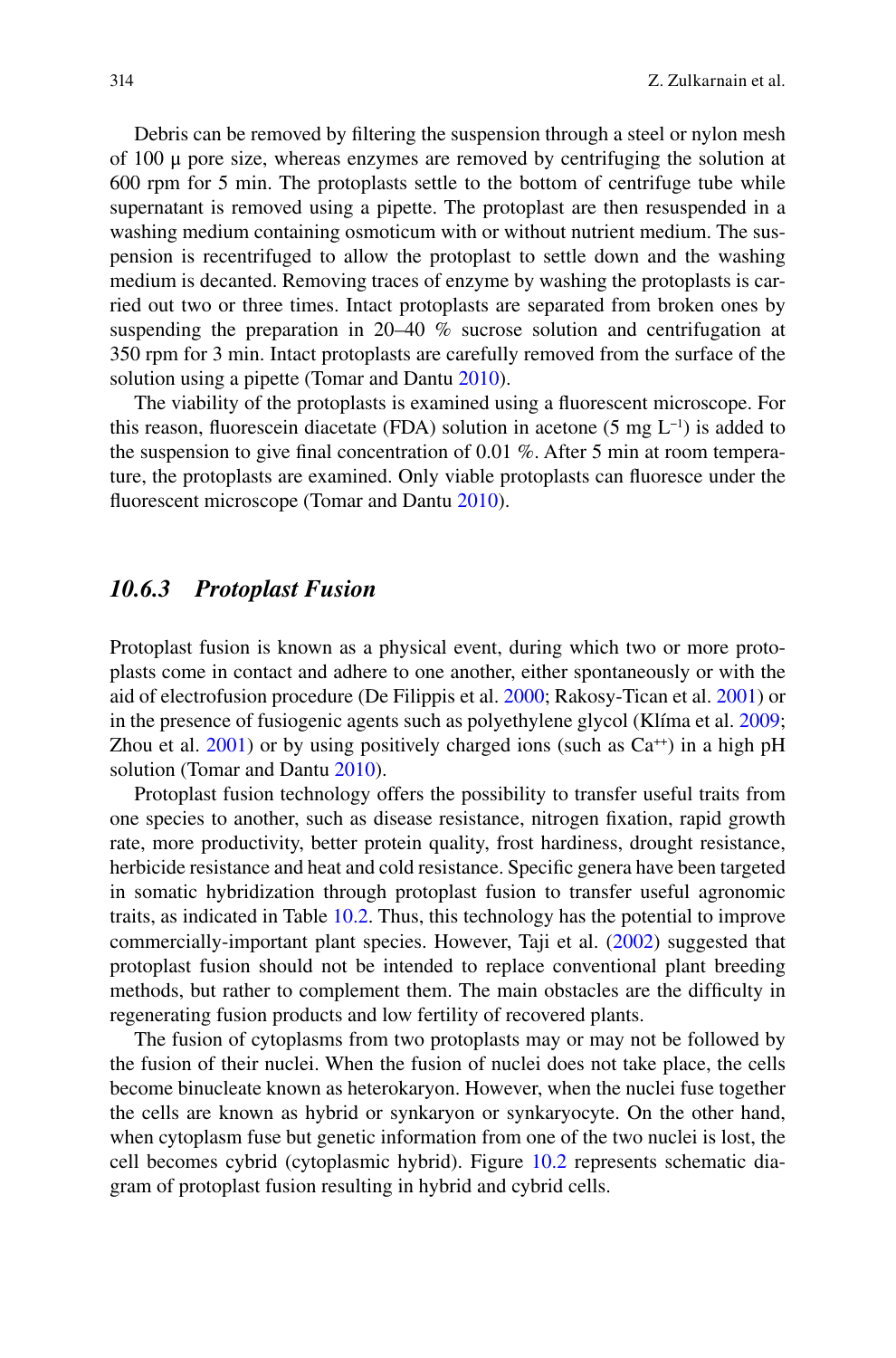<span id="page-22-0"></span>

 **Fig. 10.2** Schematic diagram of hybrid and cybrid production through protoplast fusion

 There are exceptions to the rule of chromosome theory of inheritance. One is that inherited characters may not be determined by genes located in chromosomes within the nucleus. A few characters are passed on from parents to offspring by genes which are not part of a nuclear chromosomes, but located in cell organelles in the cytoplasm (cytoplasmic genes) (Miko 2008). Tao et al. (2004) indicated that cytoplasmic and cytoplasmic-nuclear genomes interaction played important roles in yield, low temperature tolerance, and some important agronomic traits in *japonica* rice. Further Tao et al.  $(2011)$  detected that cytoplasmic genes had a significant effect on grain weight and filled-grain ratio on *indica* rice. In maize, Tang et al. (2013) reported that plant height and ear height are also controlled by cytoplasmic genes. These suggest that the selection of appropriate cytoplasmic germplasm is broadly important in plant breeding . Therefore, regeneration of cybrids with only one nuclear genome but having the mixture of cytoplasm from both parents will be very helpful in transfer of cytoplasmic genetic information from one plant to another. Thus, the production of cybrids can be applicable in plant breeding program.

 Protoplast fusion may be used in somatic hybridization to create hybrid plants that may not be achieved through in vivo crossing techniques due to taxonomic or sexual barriers. However, it is important to note that even the creation of somatic hybrids from completely unrelated and incompatible species through protoplasts fusion is possible, the end products are often unbalanced (sterile, malformed and unstable), and therefore unviable (Chawla 2002).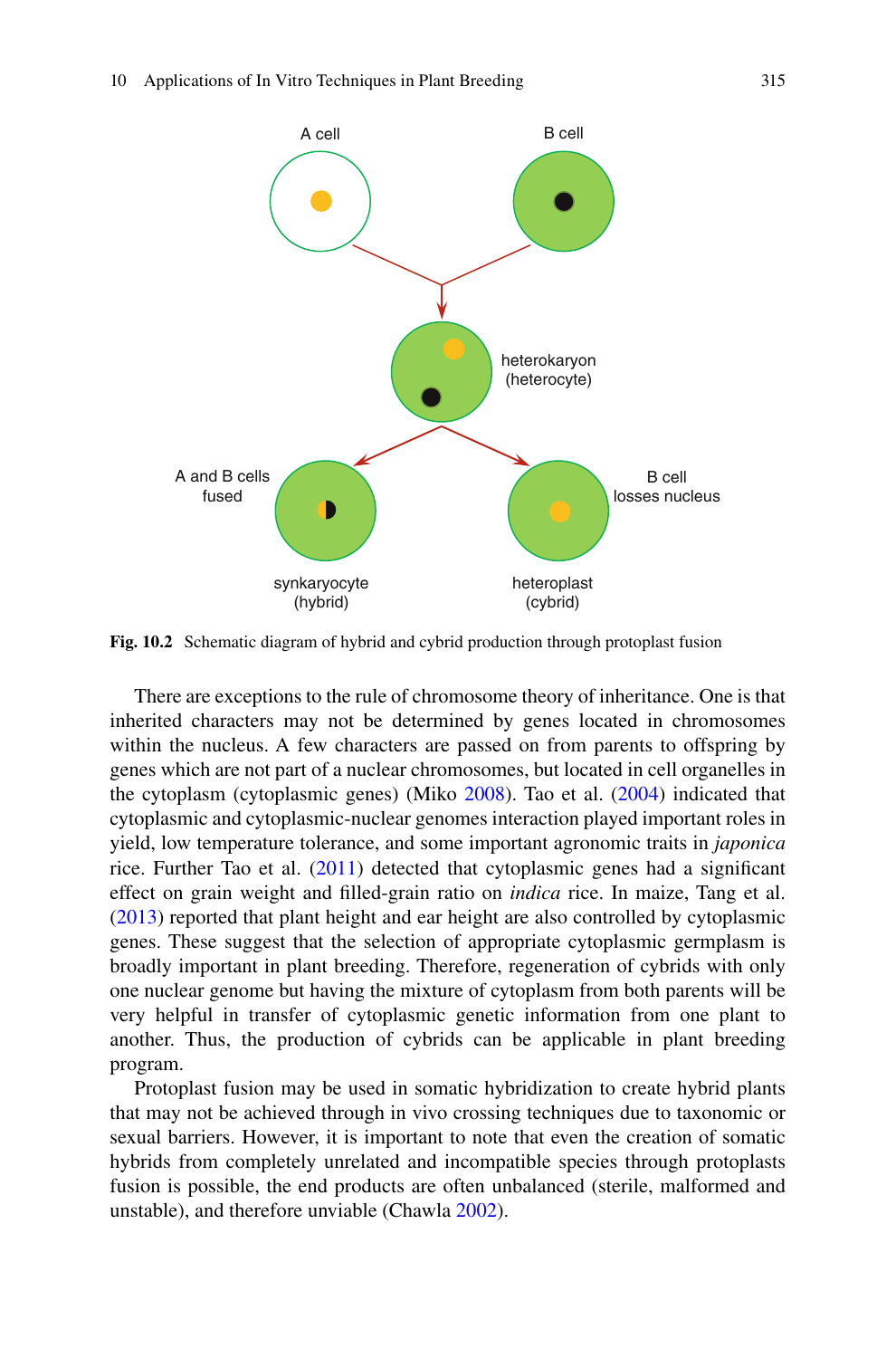# *10.6.4 Application of Protoplast Technology*

 Protoplasts provide a basic experimental system for ultrastructural, genetic and physiological studies. In addition, isolated protoplasts are also exploited in numerous studies involving synthesis of pharmaceutical products, and toxicological assessments. Several recent examples of the application of protoplasts technology are summarized in Table [10.3](#page-19-0) .

 Cybrids produced as a result of protoplast fusion between *Nicotiana plumbaginifolia* TBR2 mutant and *N. tabacum* were resistant to high levels of herbicide atrazine (Menczel et al. [1986 \)](#page-30-0). They also found that these plants were male sterile due to the protruding stigma and shorter than normal filaments of the cybrid plants. Melchers et al. (1992) showed that when mitochondrial-inactivated tomato protoplasts were fused with nuclear‐inactivated *Solanum* spp. protoplasts, cytoplasmic male sterility occurred in the resultant plants. Furthermore partial genome transfer can be obtained through asymmetric somatic hybridization when utilizing protoplast culture technology. Yamashita et al. (1989) produced asymmetric somatic hybrids of *Brassica* by fusing the inactivated *B. oleracea* protoplasts with X‐irradiated *B. campestris* protoplasts.

### **10.7 Conclusion and Prospects**

 Advances in agricultural biotechnology are the cornerstone for feeding the growing world population, estimated to approach 10 billion by 2050. The impact of agriculture biotechnology has been immense since the first products of this technology were released, including crops that exhibited resistance to certain insects, tolerance to selected herbicides, and increased resistance to viral diseases, improving the yield of many crops dramatically and positively affecting the environment, the consumer and the farming companies. The next wave of agriculture biotechnology is further focused on producing crops that withstand biotic and abiotic stresses , as well as value adding to crops through increased levels of nutrients, vitamins and minerals. However, safety of products produced through genetic engineering has been a point of immense debate and hence such products, as yet, have not been widely embraced. The technologies described in this chapter have been utilized to complement classical plant breeding achieving the desired traits without the controversial method of genetic engineering. These technologies will further enhance crop productivity and produce novel plant-based biomaterials including potential energy resources in the face of limitations in natural resources and the inevitable impact of climate change on agriculture productivity.

 In vitro techniques are now applied extensively in breeding programs because of their convenience and because of the potential of decreasing the breeding cycle . However, the lack of well-established in vitro techniques often prevents its practical use. A complete operation of in vitro screening and breeding involves variant or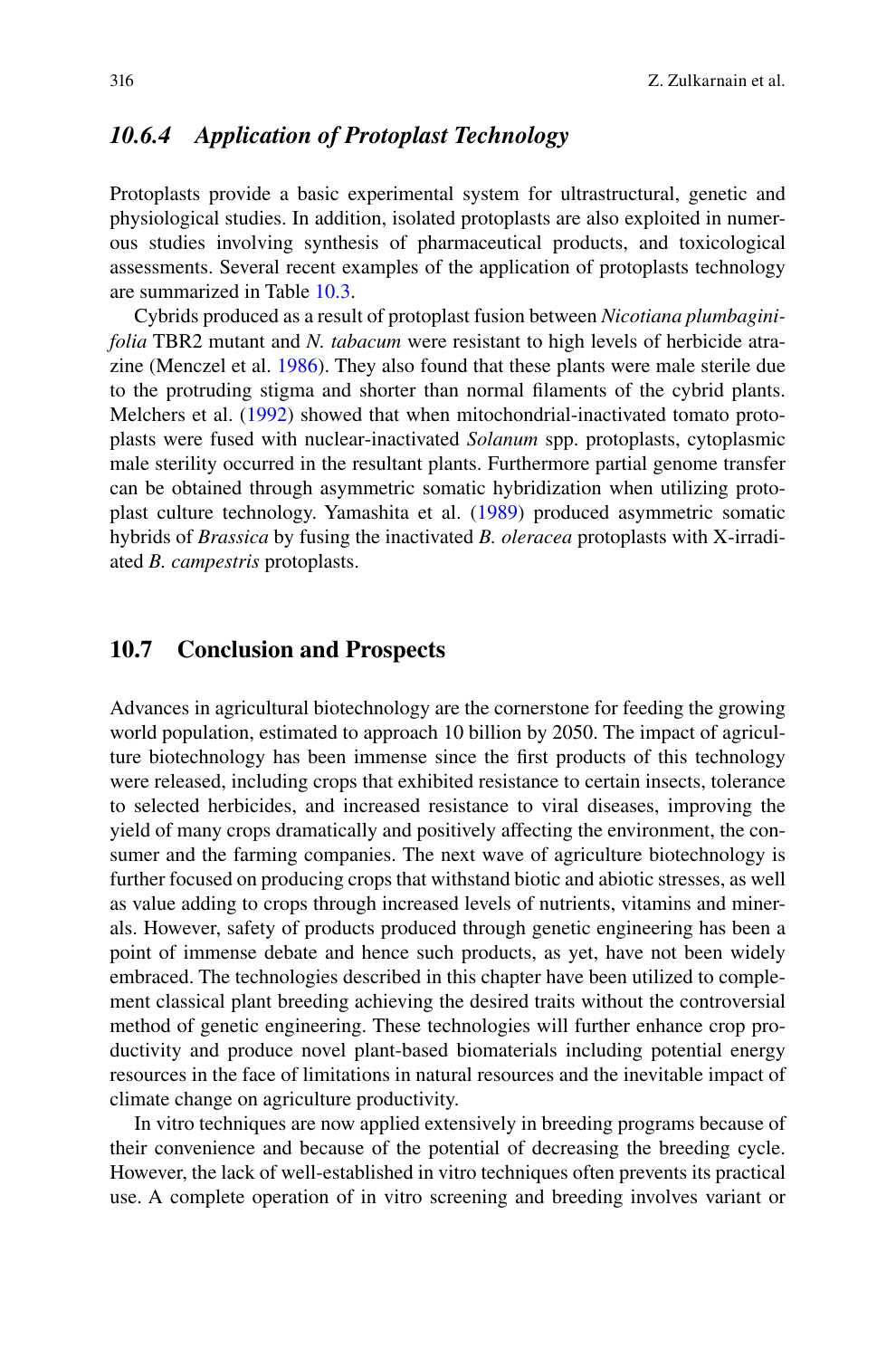<span id="page-24-0"></span>mutant induction, selection, plant regeneration, acclimatization and assessment of in vivo plants. Extensive research into the establishment of each in vitro technique protocol for the success of plant screening and breeding programs is required. Recently, climate change has been affecting the growth and yield of plants all over the world. Growers may be forced to change to a new crop that is suitable for new environmental conditions such as extreme temperatures, drought, or chemical accumulated/contaminated soil. The endless possibilities for developing improvements in plants through technologies described in this chapter have the potential to help solve world hunger and problems faced in agriculture as a result of climate change.

# **References**

- Abdellatif KF, Hegazy AE, Aboshama HM et al (2012) Morphological and molecular characterization of somaclonal variations in tissue culture-derived banana plants. J Genet Eng Biotechnol 10(1):47–53
- Agarwal M, Shrivastava N, Padh H (2008) Advances in molecular marker techniques and their applications in plant sciences. Plant Cell Rep 27:617–631
- Ahlawat A, Pahuja SK, Dhingra HR (2013) Studies on interspecifi c hybridization in *Cyamopsis* species. Afr J Agric Res 8(27):3590–3597
- Ahmad I, Johansson S, Andrade G et al (2011) Somatic embryogenesis for mass propagation of elite Spruce families: effect of storage time on somatic embryogenesis initiation. BMC Proc 5(Suppl 7):P127
- Albrecht CF, Stander MA, Grobbelaar MC et al (2012) LC-MS-based metabolomics assists with quality assessment and traceability of wild and cultivated plants of *Sutherlandia frutescens* (Fabaceae). S Afr J Bot 82:33–45
- Aleza P, Juárez J, Cuenca J et al (2010) Recovery of citrus triploid hybrids by embryo rescue and flow cytometry from  $2x \times 2x$  sexual hybridisation and its application to extensive breeding programs. Plant Cell Rep 29(9):1023–1024
- Aleza P, Juárez J, Cuenca J et al (2012) Extensive citrus triploid hybrid production by  $2x \times 4x$ sexual hybridizations and parent–effect on the length of the juvenile phase. Plant Cell Rep 31(9):1723–1735
- Ali A, Afrasiab H, Naz S et al (2008) An efficient protocol for in vitro propagation of carnation ( *Dianthus caryophyllus* ). Pak J Bot 40:111–121
- Al-Khayri JM, Huang FH, Morelock TE (1991) In vitro flowering in regenerated shoots of Spinach. Hortscience 26(11):1422
- Al–Khayri JM, Huang FH, Morelock TE, Busharar TA (1992) In vitro seed production from sex– modified male spinach plants regenerated from callus cultures. Sci Hortic 52:277–282
- Alves SAO, de Lemos OF, dos Santos Filho BG, da Silva ALL (2011) In vitro embryo rescue of interspecific hybrids of oil palm (*Elaeis oleifera* × *Elaeis guineensis*). J Biotechnol Biodivers  $2(2):1-6$
- Ara H, Jaiswal U, Jaiswal VS (2000) Synthetic seed: prospects and limitations. Curr Sci 78(12):1438–1444
- Aremu AO, Bairu MW, Szücová L et al (2013) Genetic fidelity in tissue–cultured 'Williams' bananas – the effect of high concentration of topolins and benzyladenine. Sci Hortic 161:324–327
- Aruna C, Priya AR, Neeraja CN et al (2012) Diversity analysis using ISSR markers for resistance to shoot pests in sorghum. Crop Prot 35:110–117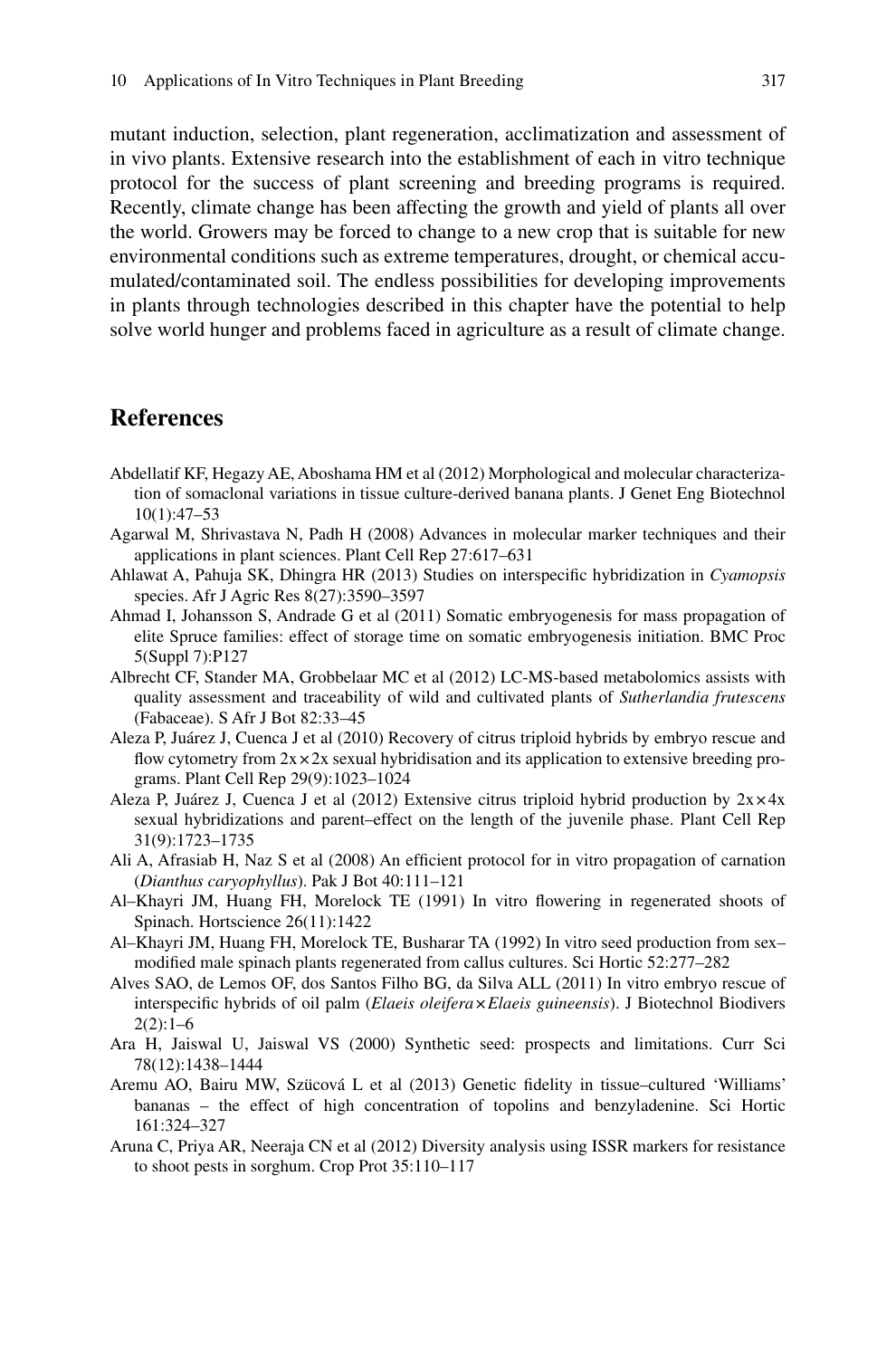- <span id="page-25-0"></span> Ashakiran K, Chidambareswaran M, Govindasamy V et al (2011) Somatic embryogenesis for *Agrobacterium* mediated transformation of tomato *Solanum lycopersicum* . Int J Biotechnol Appl 3(2):72–79
- Asmah NH, Hasnida NH, Nashatul ZNA et al (2011) Synthetic seed technology for encapsulation and re growth of in vitro–derived *Acacia* hybrid shoot and axillary buds. Afr J Biotechnol 10(40):7820–7824
- Aziz ZA, Davey MR, Lowe KC, Power JB (2006) Isolation and culture of protoplasts from the medicinal plant *Centella asiatica* . Rev Bras Plant Med 8:105–109
- Bagniewska-Zadworna A, Zenkteler M et al (2010) A successful application of the embryo rescue technique as a model for studying crosses between *Salix viminalis* and *Populus* species. Aust J Bot 59(4):382–392
- Bairu MW, Aremu AO, Van Staden J (2011) Somaclonal variation in plants: causes and detection methods. Plant Growth Regul 63(2):147–173
- Banerjee P, Maity S, Banerjee N (2012) High frequency somatic embryogenesis and plantlet regeneration of *Bauhinia variegata* , a multipurpose tree legume. Indian J Fund Appl Life Sci 2:87–95
- Barikissou E, Baudoin J–P (2011) Refinement of an in vitro culture technique for the rescue of globular embryos using microcutting for *P. vulgaris* L. and *P. coccineus* L. Tropicultura 29(4):218–224
- Bekheet SA (2006) A synthetic seed method through encapsulation of in vitro proliferated bulblets of garlic (*Allium sativum* L.). Arab J Biotechnol 9(3):415-426
- Belarmino MM, Gonzales JR (2008) Somatic embryogenesis and plant regeneration in purple food yam ( *Dioscorea alata* L.). Ann Trop Res 30:22–33
- Benelli C, Germanà MA, Ganino T et al (2010) Morphological and anatomical observations of abnormal somatic embryos from anther cultures of *Citrus reticulata*. Biol Plant 54(2):224–230
- Beránek M, Bechyně M, Klíma M (2007) Protoplast isolation and fusion between *Brassica carinata* Braun and *Brassica rapa* L. Agric Trop Subtrop 40(1):1–7
- Bhojwani SS, Razdan MK (1996) Plant tissue culture: theory and practice (rev ed). Studies in plant science, 5. Elsevier Science, Amsterdam
- Bidhan R, Mandal AB (2008) Development of synthetic seeds involving androgenic and pro– embryos in elite *indica* rice. Indian J Biotechnol 7:515–519
- Binding H, Jain S, Finger J et al (1982) Somatic hybridization of an atrazine resistant biotype of *Solanum nigrum* and *S. tuberosum*. I. Clonal variation in morphology and in atrazine sensitivity. Theor Appl Genet 63:273–277
- Biswas MK, Dutt M, Roy UK et al (2009) Development and evaluation of in vitro somaclonal variation in strawberry for improved horticultural traits. Sci Hortic 122:409–416
- Bornman CH, Dickens OSP, Botha AM (2001) The disadvantaged embryo. Acta Hortic 560:369–372
- Bowne J, Bacic A, Tester M, Roessner U (2011) Abiotic stress and metabolomics. In: Hall RD (ed) Annual plant reviews (Vol. 43): Biology of plant metabolomics. Wiley-Blackwell, Oxford, pp 61–85
- Bridgen MP (1994) A review of plant embryo culture. Hortscience 29(11):1243–1246
- Brown J, Brown AP, Davis JB, Erickson D (1997) Intergeneric hybridization between *Sinapis alba* and *Brassica napus* . Euphytica 93:163–168
- Campoy JA, Ruiz D, Egea J (2011) Dormancy in temperate fruit trees in a global warming context: a review. Sci Hortic 130:357–372
- Chapman LA, Goring DR (2010) Pollen–pistil interactions regulating successful fertilization in the Brassicaceae. J Exp Bot 61(7):1987–1999
- Chavan JJ, Gaikwad NB, Yadav SR (2013) High multiplication frequency and genetic stability analysis of *Ceropegia panchganiensis* , a threatened ornamental plant of Western Ghats: Conservation implications. Sci Hortic 161:134–142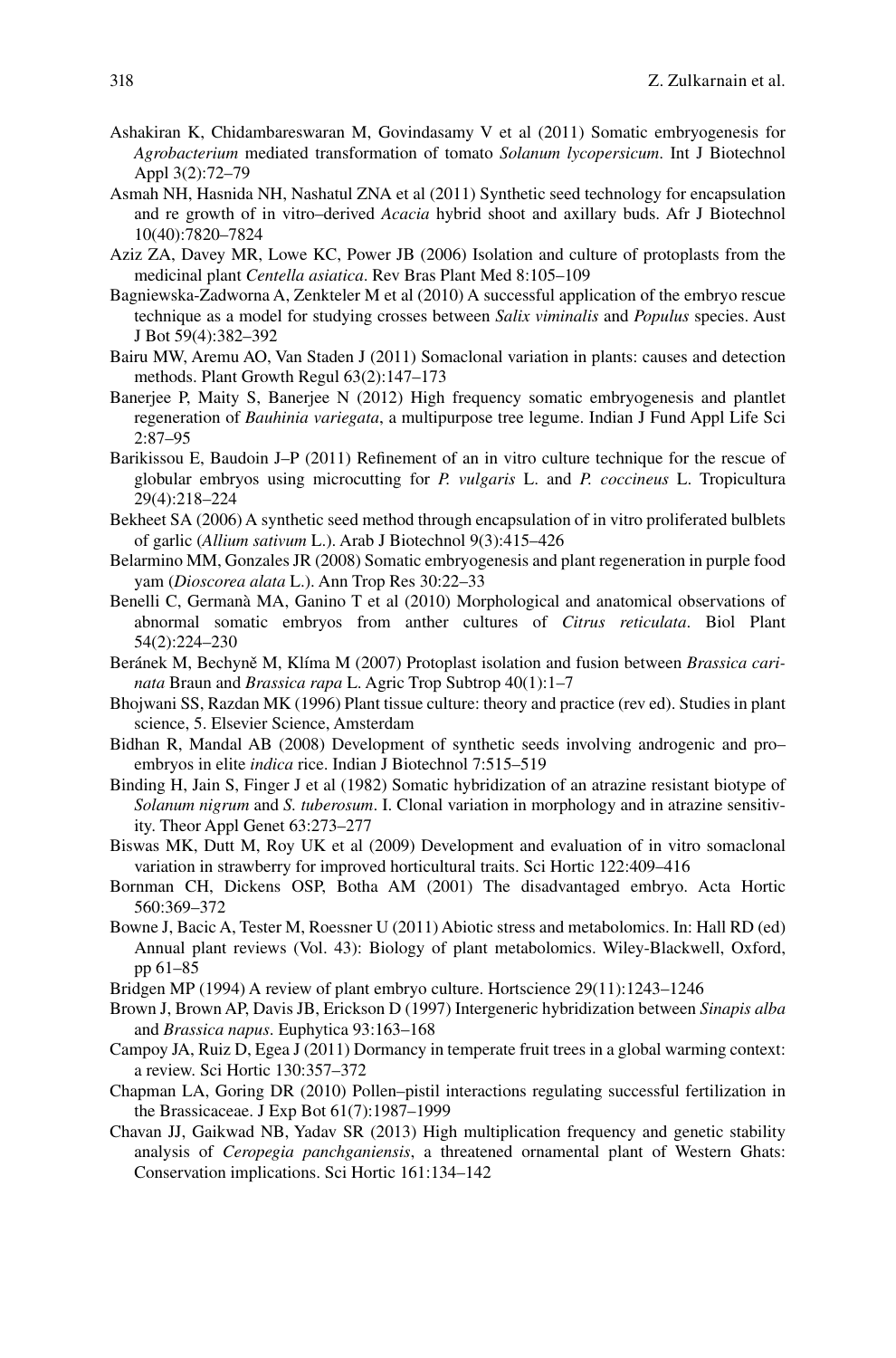- <span id="page-26-0"></span>Chawla HS (2002) Introduction to plant biotechnology, 2nd edn. Science Publishers, Inc. Enfield, New Hampshire
- Chen Q, Li H, Shi YZ et al (2008) Development of an effective protoplast fusion system for production of new potatoes with disease and insect resistance using Mexican wild potato species as gene pools. Can J Plant Sci 88(4):611–619
- Cheng SH, Sheen J, Gerrish C, Bolwell GP (2001) Molecular identification of phenylalanine ammonia–lyase as a substrate of a constitutively active *Arabidopsis* CDPK expressed in maize protoplasts. Fed Eur Biochem Soc Lett 503:185–188
- Cheng YJ, Guo WW, Deng XX (2003) Molecular characterization of cytoplasmic and nuclear genomes in phenotypically abnormal Valencia orange ( *Citrus sinensis* ) plus Meiwa kumquat ( *Fortunella crassifolia* ) intergeneric somatic hybrids. Plant Cell Rep 21:445–451
- Cheng A–X, Xia G–M, Chen H–M (2004) DNA transfer from wild millet to common wheat by asymmetric somatic hybridization. Acta Bot Sin 46(9):1114–1121
- Chesnokov YV, Meister A, Manteuffel R (2002) A chimeric green fluorescent protein gene as an embryogenic marker in transgenic cell cultures of *Nicotiana plumbaginifolia* . Plant Sci 162:59–77
- Chi H–S (2002) The efficiencies of various embryo rescue methods in interspecific crosses of *Lilium* . Bot Bull Acad Sin 43:139–146
- Choi SK, Choi JK, Ryu KH (2003) Involvement of RNA2 for systemic infection of Cucumber Mosaic Virus isolated from lily on zucchini squash. Virus Res 97:1–6
- Chuanen Z, Guangmin X (2005) Embryo rescue technology of distant hybrids in wheat. J Triticeae Crops 25(3):88–92
- Chuda A, Adamus A (2012) Hybridization and molecular characterization of F1 *Allium cepa* × *Allium roylei* plants. Acta Biol Cracov Bot 54(2):25–31
- Cisneros A, Tel–Zur N (2010) Embryo rescue and plant regeneration following interspecific crosses in the genus *Hylocereus* (Cactaceae). Euphytica 174:73–82
- Cocking EC (1960) A method for the isolation of plant protoplasts and vacuoles. Nature 187:927–929
- Collonnier C, Mulya K, Fock I et al (2001) Source of resistance against *Ralstonia solanacearum* in fertile somatic hybrids of eggplant ( *Solanum melongena* L) with *Solanum aethiopicum* L. Plant Sci 160:301–303
- Collonnier C, Fock I, Marie–Christine D et al (2003) Somatic hybrids between *Solanum melongena* and *S. sisymbrifolium*, as a useful source of resistance against bacterial and fungal wilts. Plant Sci 164:849–861
- Cormeau J, Barthou H, Jauneau A et al (2002) Cellular import of synthetic peptide using a cell– permeable sequence in plant protoplasts. Plant Physiol Biochem 40:1081–1086
- Correia SI, Canhoto JM (2012) Biotechnology of tamarillo ( *Cyphomandra betacea* ): From in vitro cloning to genetic transformation. Sci Hortic 148:161–168
- da Silva JAT, Rana TS, Narzary D et al (2013) Pomegranate biology and biotechnology: a review. Sci Hortic 160:85–107
- Dantas ACM, Boneti JI, Nodari RO, Guerra MP (2006) Embryo rescue from interspecific crosses in apple rootstocks. Pesq Agrop Bras 41(6):969–973
- Datta KB, Kanjilal B, De Sarker D (2001) Artificial seed technology: development of a protocol in Geodorum densiflorum (Lam) Schltr. - an endangered orchid. Curr Sci 76:1142-1145
- Davies H (2010) A role for "omics" technologies in food safety assessment. Food Control 21:1601–1610
- De Filippis LF, Hampp R, Ziegler H (2000) Membrane permeability changes and ultrastructural abnormalities during protoplast fusion. J Plant Physiol 156:628–634
- de Maagd RA, Hall RD (2013) The contribution of metabolomics research to the environmental risk assessment of genetically modified plants. Foundation Stichting Dienst Landbouwkundig Onderzoek (DLO) Research Institute Plant Research International, Wageningen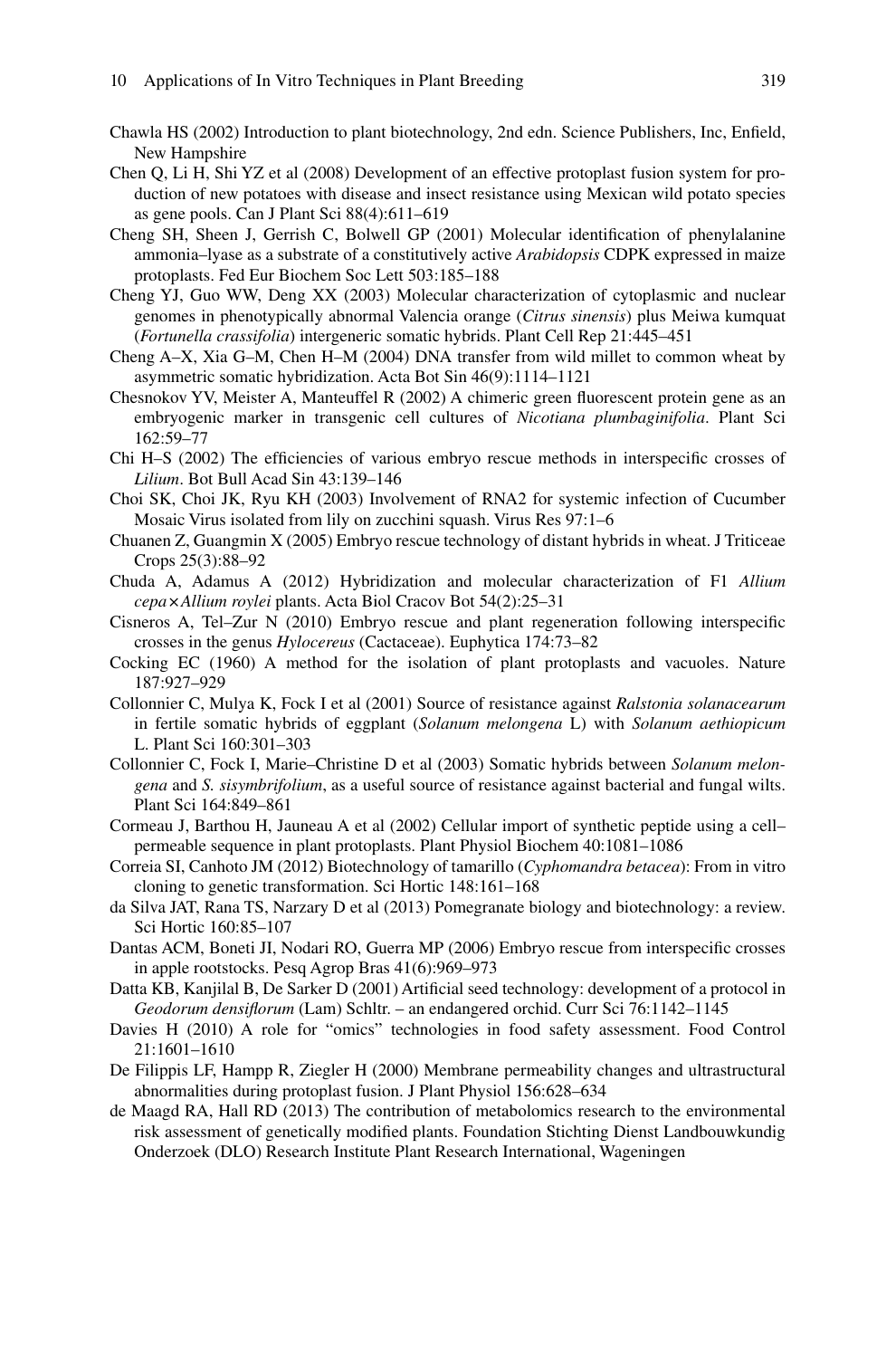- <span id="page-27-0"></span> de-Alencar MS, Junior PCPF, da-Silva RA et al (2010) Morpho–anatomical characterization of embryogenic calluses from immature zygotic embryo of peach palm during somatic embryogenesis. Acta Sci-Agron 32:263–267
- Debbarama C, Khanna VK, Tyagi W et al (2013) Wide hybridization and embryo-rescue for crop Improvement in *Capsicum* . Agrotechnology S11: 003. doi[:10.4172/2168–9881S11–003](http://dx.doi.org/10.4172/2168�9881S11�003)
- Deo PC, Tyagi AP, Taylor M et al (2010) Factors affecting somatic embryogenesis and transformation in modern plant breeding. South Pac J Nat Appl Sci 28:27–40
- Dhiman M, Sharma V, Moitra S (2010) Somatic embryogenesis and plant regeneration in *Ephedra foliata* (Boiss.): a non coniferous Gymnosperm. Plant Tiss Cult Biotech 20(2):133–143
- Dinesh MR, Veena GL, Vasugi C et al (2013) Intergeneric hybridization in papaya for 'PRSV' tolerance. Sci Hortic 161:357–360
- Ding X, Iwasaki I, Kitagawa Y (2004) Overexpression of a lily PIP1 gene in tobacco increased the osmotic water permeability of leaf cells. Plant Cell Envir 27:177–186
- Dobrowolska I, Majchrzak O, Baldwin TC, Kurczynska EU (2012) Differences in protodermal cell wall structure in zygotic and somatic embryos of *Daucus carota* (L.) cultured on solid and in liquid media. Protoplas 249(1):117–129
- Ehsanpour AA, Madani S, Hoseini M (2007) Detection of somaclonal variation in Potato callus by UV-C radiation using RAPD-PCR. Gen Appl Plant Physiol 33(1–2):3–11
- Etherton B, Heppner TJ, Cumming JR, Nelson MT (2004) Opposing effects of aluminium on inward–rectifier potassium currents in bean–tip protoplasts. J Membr Biol 198:15–22
- Fan LM, Wang YF, Wu WH (2003) Outward K<sup>+</sup> channels in *Brassica chinensis* pollen protoplasts are regulated by external and internal pH. Protoplasma 220:143–152
- Fathi H, Jahani (2012) Review of embryo culture in fruit trees. Ann Biol Res 3(9):4276–4281
- Fki L, Bouaziz N, Kriaa W et al (2011) Multiple bud cultures of 'Barhee'™ date palm ( *Phoenix dactylifera* ) and physiological status of regenerated plants. J Plant Physiol 168:1694–1700
- Fock I, Collonnier C, Luisetti J et al (2001) Use of *Solanum stenotomum* for introduction of resistance to bacterial wilt in somatic hybrids of potato. Plant Physiol Biochem 39:899–908
- Fu CH, Guo WW, Liu JH, Deng XX (2003) Regeneration of *Citrus sinensis* (+) *Clausena lansium* intergeneric triploid and tetraploid somatic hybrids and their identification by molecular markers. In Vitro Cel Dev Biol Plant 39:360–364
- Gavrilenko T, Thieme HU, Thieme T (2003) Fertile somatic hybrids of *Solanum etuberosum* (+) dihaploid *Solanum tuberosum* and their backcrossing progenies: relationships of genome dosage with tuber development and resistance to potato virus Y. Euphytica 131:323–332
- Ghanta R, Mondal S (2013) Effect of some nutrients on in vitro pollen germination of *Withania somnifera* (L.) Dunal. Ann Plant Sci 2(6):182–187
- Giavalisco P, Nordhoff E, Kreitler T et al (2005) Proteome analysis of *Arabidopsis thaliana* by two–dimensional gel electrophoresis and matrix assisted laser desorption/ionisation–time of flight mass spectrometry. Proteome 5:1902–1913
- Godbole S, Sood A, Thakur R et al (2002) Somatic embryogenesis and it's conversion into plantlets in a multipurpose bamboo, *Dendrocalamus hamiltonii* Nees *et* Arn. Ex Munro. Curr Sci 83:885–889
- Goh CH, Dietrich P, Steinmeyer R et al (2002) Parallel recordings of photosynthetic electron transport and  $K<sup>+</sup>$  channel activity in single guard cells. Plant J 32:623–630
- Grosser JW, Gmitter FG Jr (2010) Protoplast fusion for production of tetraploids and triploids: applications for scion and rootstock breeding in citrus. Plant Cell Tiss Org Cult 104:343–357
- Guha S, Maheshwari P (1964) In vitro production of embryos from anthers of *Datura* . Nature 204:497
- Gunashree BS, Venkateswaran G (2010) Enhanced phytase production through interspecific protoplast fusion of *Aspergillus niger* CFR 335 and *Aspergillus ficuum* SGA 01 auxotrophic mutants. Enzym Microb Technol 46(7):562–567
- Guo Y, Zhao Y, Li K et al (2011) Embryo rescue of crosses between diploid and tetraploid grape cultivars and production of triploid plants. Afr J Biotechnol 10(82):19005–19010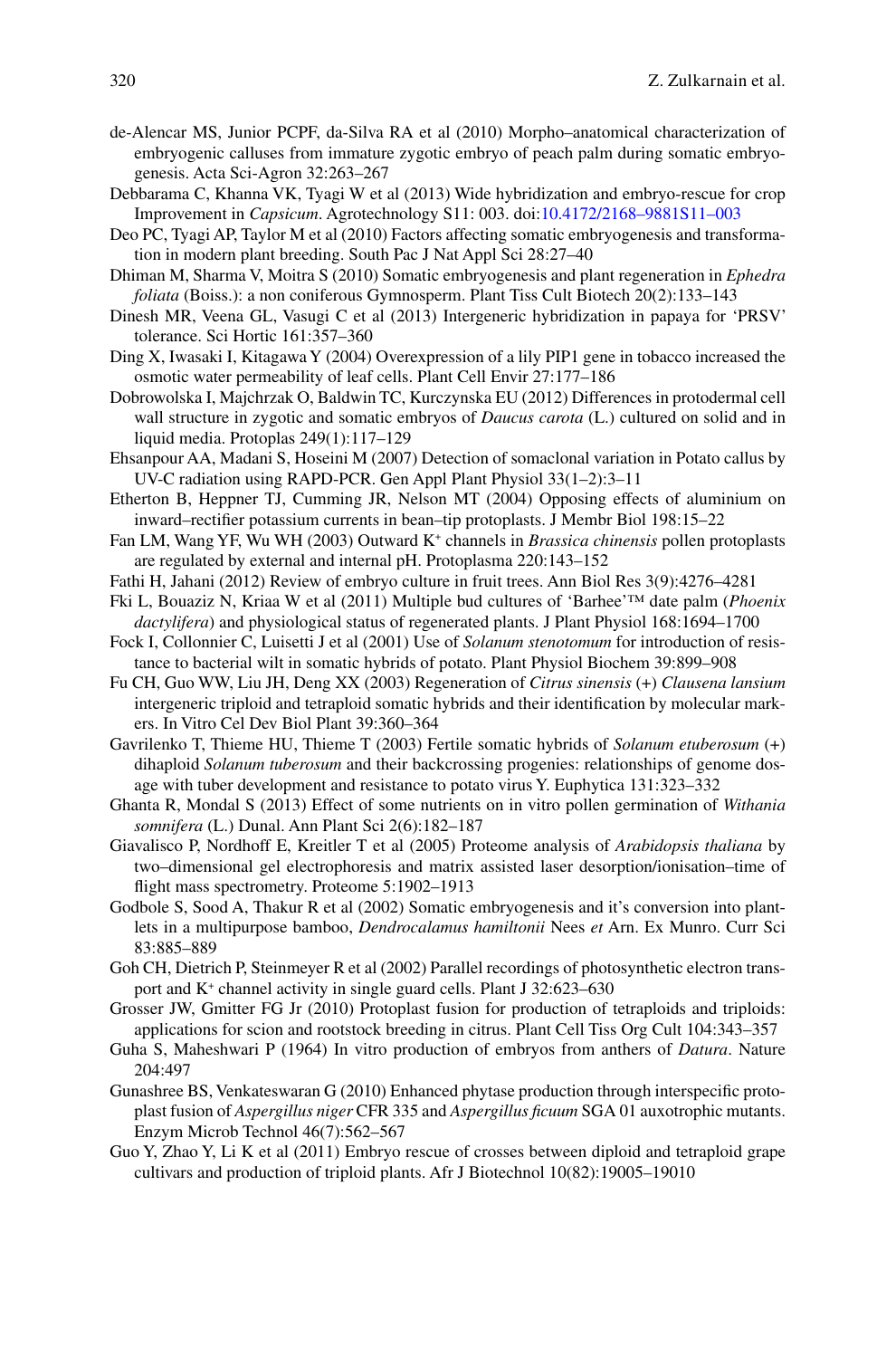- <span id="page-28-0"></span> Hogenboom NG (1973) A model for incongruity in intimate partner relationships. Euphytica 22:219–233
- Hu C, Wang P (1986) Embryo culture: technique and applications. In: Evans DA, Sharp WR, Ammirato PV (eds) Handbook of plant cell culture, vol 4. Macmillan, New York, pp 43–96
- Hu Q, Andersen SB, Dixelius C, Hansen LN (2002a) Production of fertile intergeneric somatic hybrids between *Brassica napus* and *Sinapsis arvensis* for the enrichment of the rapeseed gene pool. Plant Cell Rep 21:147–152
- Hu Q, Hansen LN, Laursen J et al (2002b) Intergeneric hybrids between *Brassica napus* and *Orychophragmus violaceus* containing traits of agronomic importance for oilseed rape breeding. Theor Appl Genet 105:834–840
- Ipekci Z, Gozukirmizi N (2003) Direct somatic embryogenesis and synthetic seed production from *Paulownia elongata* . Plant Cell Rep 22:16–24
- Jain SM, Shahin EA, Sun S (1988) Interspecific protoplast fusion for the transfer of atrazine resistance from Solanum nigrum to tomato ( *Lycopersicon esculentum* L.). In: Puite KJ, Dons JJM, Huizing HJ et al (eds) Progress in plant protoplast research, vol 7. Springer, Dordrecht, pp 221–224
- Jain SM, Sopory SK, Veilleux RE (1996a) In vitro haploid production in higher plants, vol 1 Fundamental aspects and methods. Current plant science and biotechnology in agriculture. Springer, Dordrecht
- Jain SM, Sopory SK, Veilleux RE (eds) (1996b) In vitro haploid production in higher plants, vol 2 – Applications current plants and biotechnology in agriculture. Springer, Dordrecht
- Jain SM, Sopory SK, Veilleux RE (eds) (1996c) In vitro haploid production in higher plants, vol 3 – Important selected plants current plant science and biotechnology in agriculture. Springer, Dordrecht
- Jain SM, Sopory SK, Veilleux RE (eds) (1996d) In vitro haploid production in higher plants, vol 4 – Cereals. current plant science and biotechnology in agriculture. Springer, Dordrecht
- Jain SM, Sopory SK, Veilleux RE (eds) (1996e) In vitro haploid production in higher plants, vol 5 – Oil, ornamental and miscellaneous plants current plant science and biotechnology in agriculture. Springer, Dordrecht
- Jain SM, Brar DS, Ahloowalia BS (eds) (1998) Somaclonal variation and induced mutations in crop improvement, vol 32. Current plant science and biotechnology in agriculture. Springer, Dordrecht
- Jayaprakash P, Sabesan T (2013) In vitro pollen germination of some wild species of pigeonpea ( *Cajanus cajan* ) using PGM droplet technique. Indian J Genet Plant Breed 73(2):211–215
- Ji A, Geng X, Zhang Y et al (2011) Advances in somatic embryogenesis research of horticultural plants. Am J Plant Sci 2:727–732
- Jiang C, Mithani A, Gan X et al (2011) Regenerant *Arabidopsis* lineages display a distinct genome– wide spectrum of mutations conferring variant phenotypes. Curr Biol 21:1385–1390
- Jin S, Mushke R, Zhu H et al (2008) Detection of somaclonal variation of cotton ( *Gossypium hir*sutum) using cytogenetics, flow cytometry and molecular markers. Plant Cell Rep 27(8):1303–1316
- Joshi M, Nadgauda RS (1997) Cytokinins and in vitro induction of flowering in bamboo: *Bambusa arundinaceae* (Retz.) Willd. Curr Sci 73(6):523–527
- Kakani VG, Reddy KR, Koti S et al (2005) Differences in in vitro pollen germination and pollen tube growth of cotton cultivars in response to high temperature. Ann Bot 96(1):59–67
- Kamle M, Bajpai A, Chandra R et al (2011) Somatic embryogenesis for crop improvement. GERF Bull Biosci 2(1):54–59
- Kanchanapoom K, Posayapisit N, Kanchanapoom K (2009) In vitro flowering from cultured nodal explants of Rose (*Rosa hybrida* L.). Not Bot Hort Agrobot Cluj 37(2):261-263
- Kanta K, Rangaswamy NS, Maheshwari P (1962) Test-tube fertilization in a flowering plant. Nature 194:1214–1217
- Karami O, Esna-Ashari M, Piri K, Almasi P (2007) Efficient regeneration of carnation (*Dianthus caryophyllus* L.) via somatic embryogenesis. Propag Orn Plants 7:3–8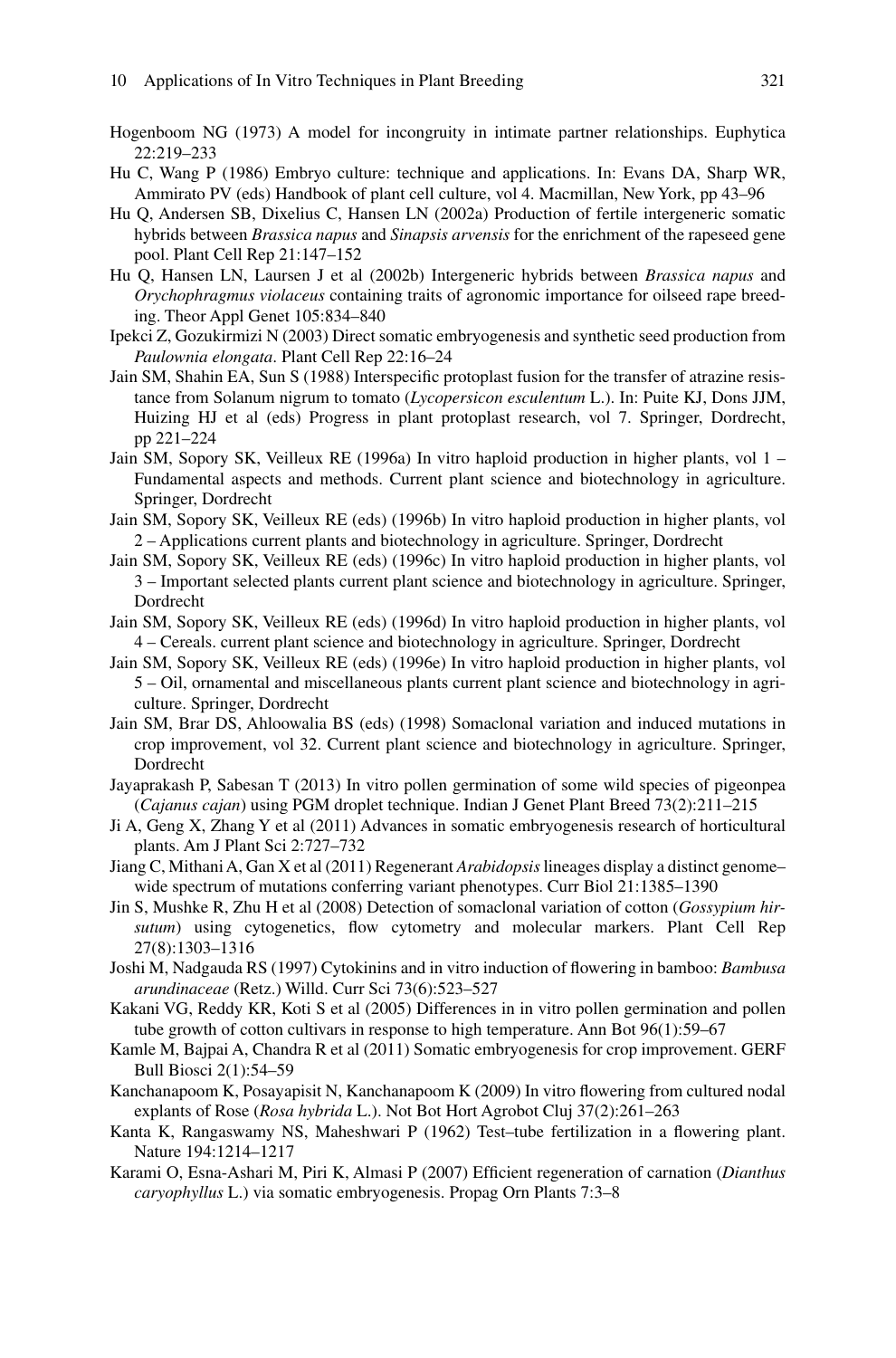- <span id="page-29-0"></span> Karamian R, Ranjbar M (2010) Somatic embryogenesis and plantlet regeneration from protoplast culture of *Muscari neglectum* Guss. Afr J Biotechnol 10(22):4602–4607
- Kesari V, Ramesh AM, Rangan L (2012) High frequency direct organogenesis and evaluation of genetic stability for in vitro regenerated *Pongamia pinnata* , a valuable biodiesel plant. Biomass Bioen 44:23–32
- Khaleghi A, Khalighi A, Azadi P, Mii M (2008) Induction of embryogenic callus and plant regeneration from nodes of greenhouse grown plants of *Alstroemeria* cv. Fuego. J Food Agr Environ 6:374–377
- Khan KH (2009) Gene transfer technologies in plants: Roles in improving crops. Recent Res Sci Technol 1(3):116–123
- Khor E, Loh CS (2005) Artificial seeds. In: Nedović V, Willaert R (eds) Applications of cell immobilisation biotechnology. Springer, Dordrecht, pp 527–537
- Kieber JJ (2002) Tribute to Folke Skoog: Recent advances in our understanding of cytokinin biology. J Plant Growth Regul 21(1):1–2
- Kim YJ, Kim JE, Lee JH et al (2004) The Vr–PLC3 gene encodes a putative plasma membrane– localized phosphoinositide–specific phospholipase C whose expression is induced by abiotic stress in mung bean ( *Vigna radiata* L.). Fed Eur Biochem Soc Lett 556(1-3):127–136
- Kisaka H, Kisaka M, Kanno A, Kameya T (2001) Somatic hybridization between *Hordeum vulgare* L. (barley) and *Daucus carota* L. (carrot). In: Nagata T, Bajaj YPS (eds) Biotechnology in agriculture and forestry: somatic hybridization in crop improvement II, vol 49. Springer– Verlag, Berlin/Heidelberg, pp 3–7
- Kishor R, Sharma GJ (2009) Intergeneric hybrid of two rare and endangered orchids, *Renanthera imschootiana* Rolfe and *Vanda coerulea* Griff. ex L. (Orchidaceae): synthesis and characterization. Euphytica 165(2):247–256
- Kitto SK, Janick J (1982) Polyox as an artificial seed coat for asexual embryos. HortSci 17:488
- Klíma M, Abraha E, Vyvadilová M, Bechyn M (2009) Protoplast culture and fusion between *Brassica carinata* and *Brassica napus* . Agric Trop Subtrop 42(1):34–45
- Kong D-m, Shen H-l, Li N (2012) Influence of AgNO<sub>3</sub> on somatic embryo induction and development in Manchurian ash ( *Fraxinus mandshurica* Rupr.). Afr J Biotechnol 11(1):120–125
- Krikorian AD, Simola LK (1999) Totipotency, somatic embryogenesis, and Harry Waris (1893– 1973). Physiol Plant 105(2):347–354
- Krishnamoorthy RN, Narayanan R, Vijila K, Kumutha K (2010) Intergeneric protoplast fusion of yeast for high ethanol production from cheese industry waste – whey. J Yeast Fungal Res 1(15):81–87
- Kukharchyk N, Kastrickaya M (2006) Embryo rescue techniques in *Prunus* L. breeding. J Fruit Orn Plant Res 14(Suppl. 1):129–135
- Kumar MBA, Vakeswaran V, Krishnasamy V (2005) Enhancement of synthetic seed conversion to seedlings in hybrid rice. Plant Cell Tiss Org Cult 81:97–100
- Lakshmanan P, Taji AM (2004) *In vitro* flowering. In: Goodman RM (ed) Encyclopedia of plant and crop science. Marcel Dekker, New York, pp 576–578
- Leister RT, Katagiri F (2000) A resistance gene product of the nucleotide binding site–leucine rich repeats class can form a complex with bacterial avirulence proteins *in vivo* . Plant J 22:345–354
- Leva AR, Petruccelli P, Rinaldi LMR (2012) Somaclonal variation in tissue culture: A case study with olive. In: Leva AR, Rinaldi LMR (eds) Recent advances in plant *in vitro* culture. InTech, Rijeka, pp 123–150
- Li X, Krasnyanski SF, Korban SS (2002) Optimization of the *uidA* gene transfer into somatic embryos of rose via *Agrobacterium tumefaciens* . Plant Physiol Biochem 40:453–459
- Liang XZ, Ding SW, Wong SM (2002) Development of kenaf ( *Hibiscus cannabinus* L.) protoplast system for a replication study of hibiscus chlorotic ringspot virus. Plant Cell Rep 20:982–986
- Lim K-B, Barba-Gonzalez R, Zhou S et al (2008) Interspecific hybridization in Lily (*Lilium*): Taxonomic and commercial aspects of using species hybrids in breeding. In: da Silva JAT (ed)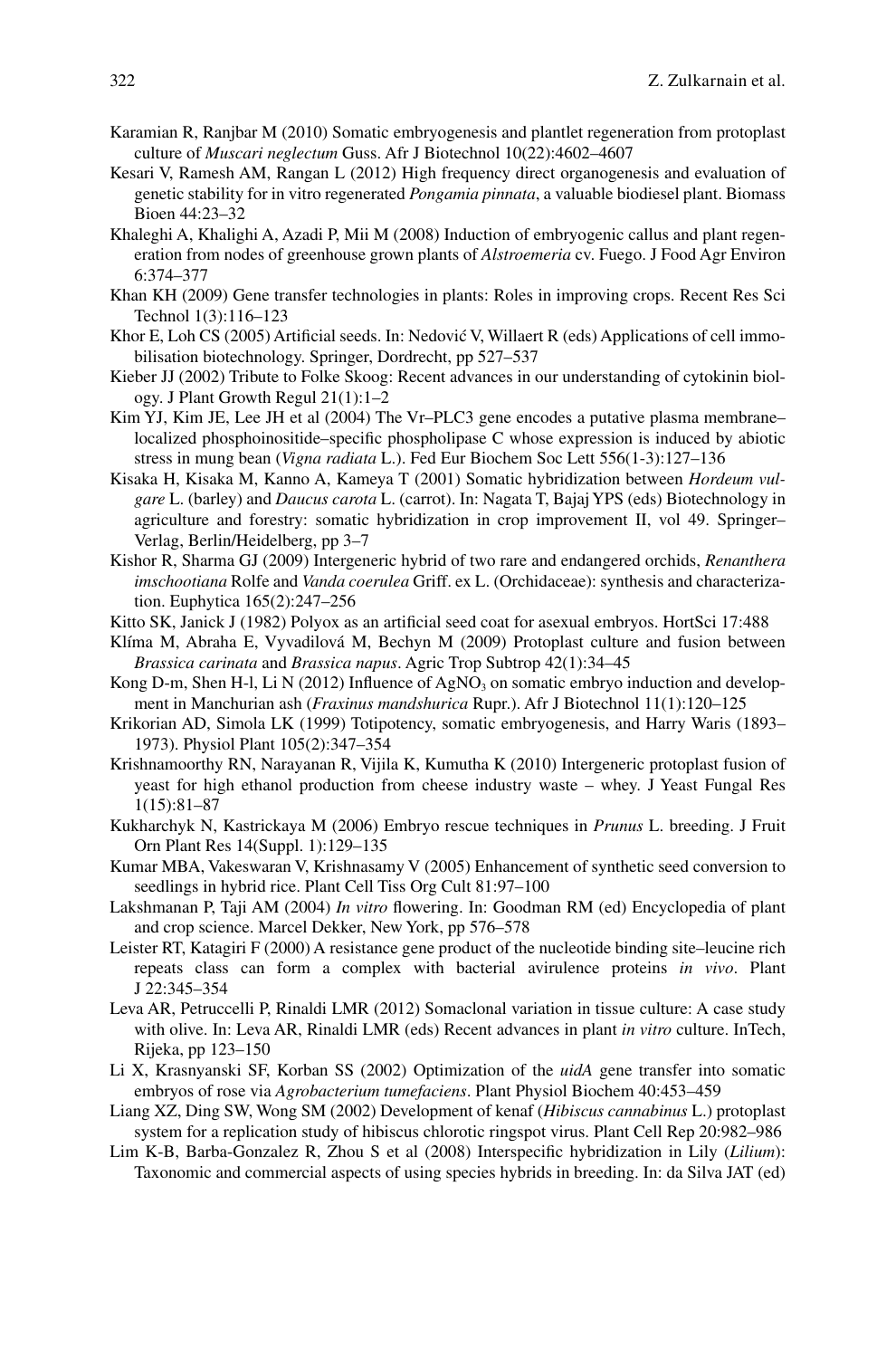<span id="page-30-0"></span>Floriculture, ornamental and plant biotechnology, vol V, Advances and topical issues. Global Science Books, Isleworth, pp 146–151

- Lin CC, Lin CS, Chang WC (2003) In vitro flowering of *Bambusa edulis* and subsequent plantlet survival. Plant Cell Tiss Org Cult 72:71–78
- Lin CS, Lin CC, Chang WC (2004) Effect of Thidiazuron on vegetative tissue derived somatic embryogenesis and in vitro flowering of bamboo *Bambusa edulis*. Plant Cell Tiss Org Cult 76:75–82
- Lord EM, Russell SD (2002) The mechanisms of pollination and fertilization in plants. Annu Rev Cell Dev Biol 18:81–105
- Luciani GF, Mary AK, Pellegrini C, Curvetto NR (2006) Effects of explants and growth regulators in garlic callus formation and plant regeneration. Plant Cell Tiss Org Cult 87:139–143
- Maddock SE (1985) Cell culture, somatic embryogenesis and plant regeneration in wheat, barley, oat, rye and triticale. In: Bright SWJ, Jones MGK (eds) Advances in agriculture biotechnology, vol 15. Springer, Dordrecht, pp 131–174
- Maluszynski M, Kasha KJ, Szarejko I (2003) Published doubled haploid protocols in plant species. In: Maluszynski M, Kasha KJ, Forster BP, Szarejko I (eds) Doubled haploid production in crop plants: a manual. Kluwer, Dordrecht, pp 309–335
- Mamiya K, Sakamoto Y (2001) A method to produce encapsulatable units for synthetic seeds in Asparagus officinalis. Plant Cell Tiss Org Cult 64:27–32
- Mandal AKA, Gupta SD (2002) Direct somatic embryogenesis of safflower: A scanning electron microscopic study. Curr Sci 83:1138–1140
- Mathew MM, Philip VJ (2003) Somatic embryogenesis versus zygotic embryogenesis in *Ensete*  superbum. Plant Cell Tiss Org Cult 72(3):267-275
- McCoy TJ (1985) Interspecific hybridisation of *Medicago sativa* L. and *M. rupestris* M.B. using ovule–embryo culture. Can J Genet Cytol 27:238–245
- Mehetre SS, Aher AR (2004) Embryo rescue: a tool to overcome incompatible interspecific hybridization in *Gossypium* Linn. – a review. Indian J Biotechnol 3:29–36
- Melchers G, Labib G (1974) Somatic hybridisation of plants by fusion of protoplasts I. Selection of light resistant hybrids of "haploid" light sensitive varieties of tobacco. Mol Genet Genomics 135(4):277–294
- Melchers G, Mohri Y, Watanabe K et al (1992) One-step generation of cytoplasmic male sterility by fusion of mitochondrial-inactivated tomato protoplasts with nuclear-inactivated *Solanum* protoplasts. Proc Natl Acad Sci 89:6832–6836
- Menczel L, Polsby LS, Steinback KE, Maliage P (1986) Fusion-mediated transfer of triazineresistant chloroplasts: characterization of *Nicotiana tabacum* cybrid plants. Mol Gen Genet 205:201–205
- Miko I (2008) Non-nuclear genes and their inheritance. Nativ Educ 1(1):135
- Miransari M, Smith DL (2013) Plant hormones and seed germination. Environ Exp Bot 99:110–121
- Moco S, Vervoort J (2012) Chemical identification strategies by liquid chromatography  $(LC)$  photo diode array (PDA)–Solid Phase Extraction (SPE)–Nuclear Magnetic Resonance (NMR)/ Mass Spectrometry (MS). In: Hardy NW, Hall RD (eds) Plant metabolomics methods and protocols: Methods in molecular biology, vol 860. Humana Press, Ottawa, pp 287–316
- Momotaz A, Kato M, Kakihara F (1998) Production of intergeneric hybrids between *Brassica* and *Sinapis soecies* by means of embryo rescue technique. Euphytica 103:123–130
- Mondal S, Ghanta R (2012) Effect of sucrose and boric acid on in vitro pollen germination of *Solanum macranthum* Dunal. Indian J Fund Appl Life Sci 2(2):202–206
- Morel A, Teyssier C, Beaufour M et al (2012) Somatic embryo maturation in Maritime Pine ( *Pinus pinaster* ): contribution of a 2–DE proteomic analysis for a better understanding. Paper presented at the IUFRO Working Party 2.09.02 Conference on integrating vegetative propagation, biotechnologies and genetic improvement for tree production and sustainable forest management, 25–28 Jun 2012, Brno, Czech Republic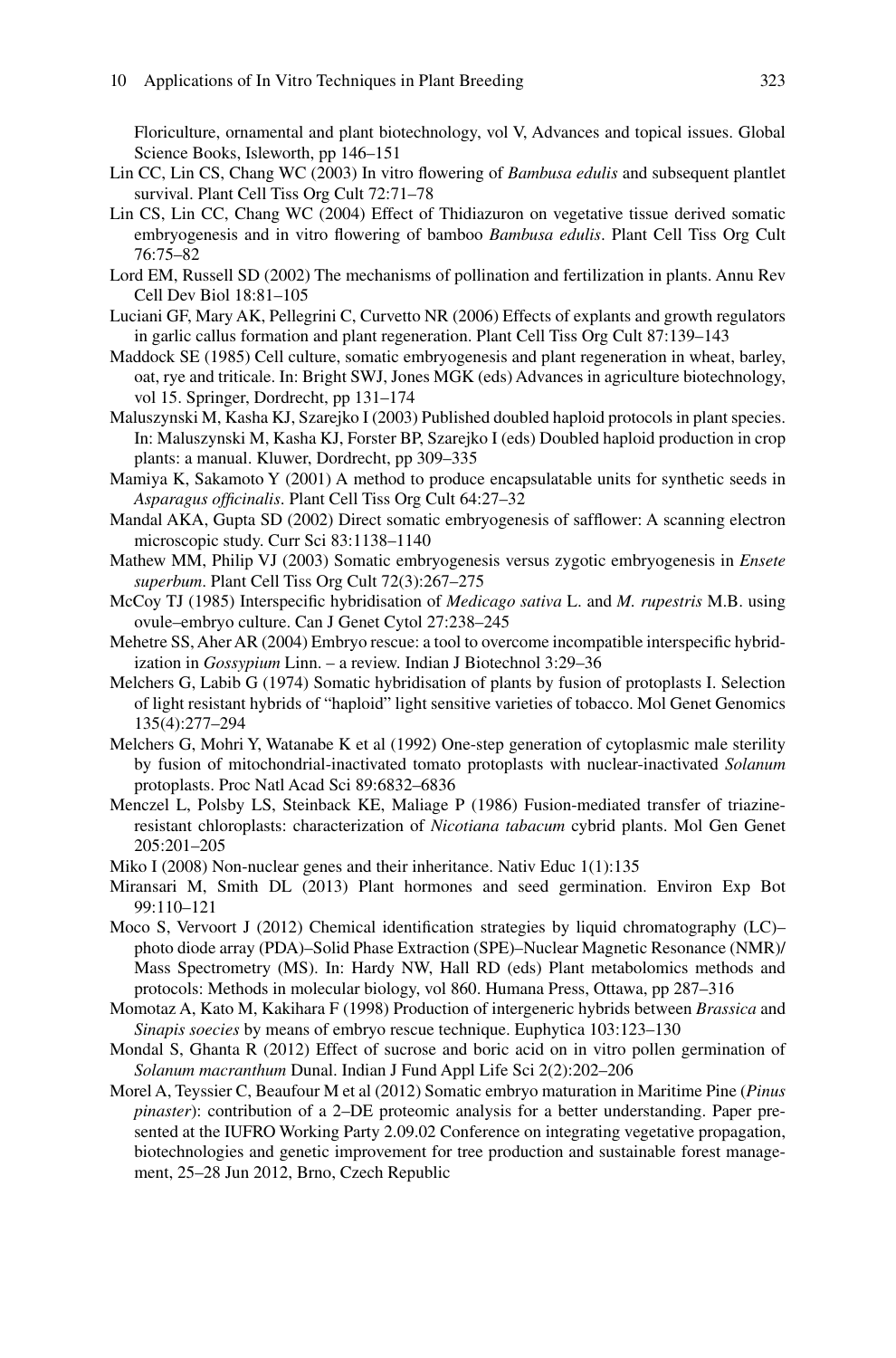- <span id="page-31-0"></span>Nadgauda RS, Parasharami VA, Mascarenhas AF (1990) Precocious flowering and seeding behaviour in tissue–cultured bamboos. Nature 344:335–336
- Nakamura T, Kuwayama S, Tanaka S et al (2005) Production of intergeneric hybrid plants between *Sandersonia aurantiaca* and *Gloriosa rothschildiana* via ovule culture (Colchicaceae). Euphytica 142(3):283–289
- Neuenschwander B, Baumann TW (1992) A novel type of somatic embryogenesis in *Coffea Arabica* . Plant Cell Rep 10:608–612
- Nimisha S, Kherwar D, Ajay KM et al (2013) Molecular breeding to improve guava ( *Psidium guajava* L.): current status and future prospective. Sci Hortic 164:578–588
- Nitsch JP, Nitsch C (1969) Haploid plants from pollen grains. Science 163:85–87
- Nookaraju A, Agrawal DC (2012) Genetic homogeneity of in vitro raised plants of grapevine cv. Crimson Seedless revealed by ISSR and microsatellite markers. S Afr J Bot 78:302–306
- Nookaraju A, Barreto MS, Karibasappa GS, Agrawal DC (2007) Synergistic effect of CPPU and benzyladenine on embryo rescue in six stenospermocarpic cultivars of grapevine. Vitis 46(4):188–191
- Nower AA, Ali EA, Rizkalla AA (2007) Synthetic seeds of pear ( *Pyrus communis* L.) rootstock storage in vitro. Aust J Basic Appl Sci 1(3):262–270
- Nwauzoma AB, Jaja ET (2013) A review of somaclonal variation in plantain ( *Musa* spp.): mechanisms and applications. J Appl Biosci 67:5252–5260
- Palada-Nicolaua M, Hausman J-F (2001) Comparison between somatic and zygotic embryo development in *Quercus robur* L. Plant Biosyst 135(1):47–55
- Palama TL, Menard P, Fock YH et al (2010) Shoot differentiation from protocorm callus cultures of *Vanilla planifolia* (Orchidaceae): proteomic and metabolic responses at early stage. BMC Plant Biol 10:82
- Pathirana R, Scalzo J, Frew T et al (2013) Ovule culture and embryo rescue facilitates interspecific hybridisation in blueberry ( *Vaccinium* spp.). Paper presented at the 20th biennial meeting of The New Zealand Branch of The International Association for Plant Biotechnology, Waiheke Island, Auckland, 25–28 Feb 2013
- Pati PK, Sharma M, Ahuja PS (2008) Protoplast isolation and culture. In: Keshavachanadran R, Peter KV (eds) Plant biotechnology: methods in tissue culture and gene transfer, vol 14. Universities Press Pvt. Ltd, Hyderabad, pp 115–132
- Pelletier G, Primard C, Vedal F et al (1983) Intergeneric cytoplasmic hybridization in cruciferae by protoplast fusion. Mol Gen Genet 191:244–250
- Pennazio S (2002) The discovery of the chemical nature of the plant hormone auxin. Riv Biol 95(2):289–308
- Pineiro M, Jarillo JA (2013) Ubiquitination in the control of photoperiodic flowering. Plant Sci 198:98–109
- Pintos B, Bueno MA, Cuenca B, Manzanera JA (2008) Synthetic seed production from encapsulated somatic embryos of cork oak (*Quercus suber* L.) and automated growth monitoring. Plant Cell Tiss Org Cult 95(2):217–225
- Popielarska M (2005) In vitro pollination of isolated ovules of sunflower (*Helianthus annuus* L.). Acta Biol Cracov Bot 47(1):85–92
- Pose D, Yant L, Schmid M (2012) The end of innocence: Flowering networks explode in complexity. Curr Opin Plant Biol 15:45–50
- Priyono (1993) Embriogenesis somatik langsung pada kultur in vitro eksplan daun kopi arabika ( *Coffea arabica* ). Jurnal Pertanian Indonesia 3(1):16–20
- Proseviçius J, Strikulyte L (2004) Interspecific hybridization and embryo rescue in breeding of lilies. Acta Univ Latv Biol 676:213–217
- Qian W, Liu R, Meng J (2003) Genetic effects on biomass yield in interspecific hybrids between *Brassica napus* and *B. rapa* . Euphytica 134:9–15
- Quainoo AK, Dwomo BI (2012) The effect of TDZ and 2, 4–D concentrations on the Induction of somatic embryo and embryogenesis in different cocoa genotypes. J Plant Stud 1(1):72–78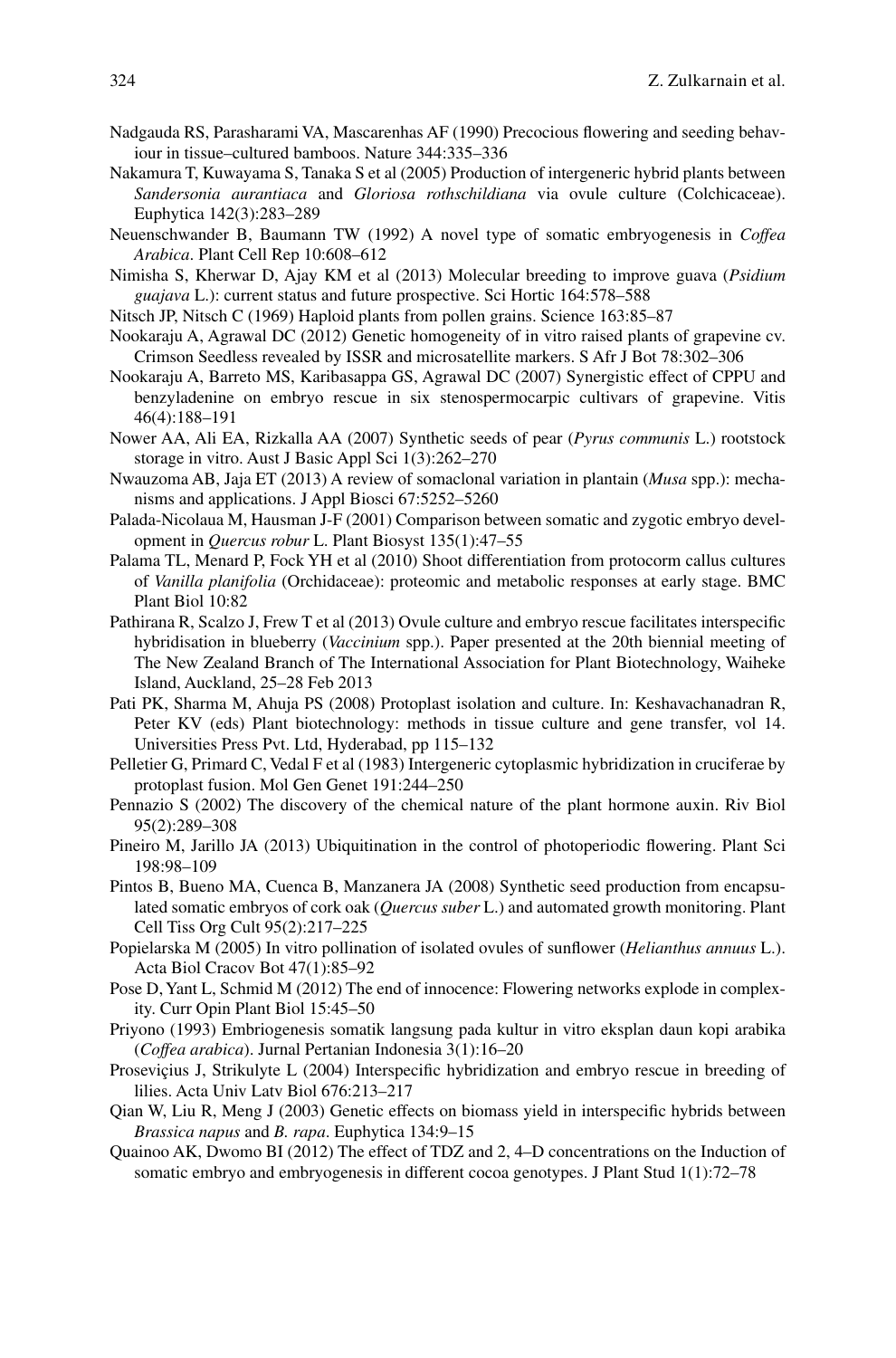- <span id="page-32-0"></span> Rady MR, Hanafy MS (2004) Synthetic seed technology for encapsulation and regrowth of in vitro–derived *Gypsophila paniculata* L. shoot tips. Arab J Biotechnol 7(1):251–264
- Raghavan V (1986) Embryogenesis in angiosperms: A developmental and experimental study. Cambridge University Press, Cambridge
- Rakha MT, Metwally EI, Moustafa SA et al (2012) Evaluation of regenerated strains from six Cucurbita interspecific hybrids obtained through anther and ovule in vitro cultures. Aust J Crop Sci 6(1):23–30
- Rakosy-Tican L, Hornok MLM (2001) An improved procedure for protoplast microelectrofusion and culture of *Nicotiana tabacum* intraspecific somatic hybrids: plant regeneration and initial proofs on organelle segregation. Plant Cell Tiss Org Cult 67:153–158
- Ramanayake SMSD (2006) Flowering in bamboo: An enigma! Ceylon J Sci 35(2):95–105
- Ramon M, Hanneman RE Jr (2002) Introgression of resistance to late blight ( *Phytophthora infestense* ) from *Solanum pinnatisectum* into *S. tuberosum* using embryo rescue and double pollination. Euphytica 127:421–435
- Rao NK, Reddy LJ, Bramel P (2003) Potential of wild species for genetic enhancement of some semi-arid food crops. Genet Resour Crop Evol 50:707–721
- Ravi D, Anand P (2012) Production and applications of artificial seeds: a review. Int Res J Biol Sci 1(5):74–78
- Rea G, Antonacci A, Lambreva M et al (2011) Integrated plant biotechnologies applied to safer and healthier food production: The Nutra–Snack manufacturing chain. Trends Food Sci Technol 22:353–356
- Reed SM (2005) Embryo rescue. In: Trigiano RN, Gray DJ (eds) Plant development and biotechnology. CRC Press, Boca Raton, pp 235–239
- Reinert J (1959) Ueber die kontrolle der morphogenese und die induktion von adventiveembryonen an gewebekulturen aus karotten. Planta 53:318–333
- Ren JP, Dickson MH, Earle ED (2000) Improved resistance to bacterial soft rot by protoplast fusion between *Brassica rapa* and *B. oleracea* . Theor Appl Genet 100:810–819
- Rey NA, Papacchioli V, Tavazza R, Pagnotta MA (2013) Gauging the genetic changes occurring across globe artichoke micropropagation towards an appropriate variety registration and nursery production. Sci Hortic 156:121–126
- Rodriguez-Enriquez J, Dickinson HG, Grant-Downton RT (2011) MicroRNA misregulation: an overlooked factor generating somaclonal variation? Trends Plant Sci 16:242–248
- Saiprasad GVS (2011) Artificial seeds and their applications. Reson May 6(5):39-47
- Saiprasad GVS, Polisetty R (2003) Propagation of three orchid genera using encapsulated protocorm- like bodies. In Vitro Cel Dev Biol Plant 39:42–48
- Schauer S, Fernie AR (2006) Plant metabolomics: towards biological function and mechanism. Trends Plant Sci 11:508–516
- Seran TH, Hirimburegama K, Gunasekare MTK (2005) Encapsulation of embryonic axes of *Camellia sinensis* (L.) O. Kuntze (tea) and subsequent in vitro germination. J Hortic Sci Biotechnol 80:154–158
- Shapka N, Nagy PD (2004) The AU–rich RNA recombination hot spot sequence of Brome Mosaic Virus is functional in tombus viruses: implications for the mechanism of RNA recombination. J Virol 78:2288–2230
- Sharma DR, Kaur R, Kumar K (1996) Embryo rescue in plants a review. Euphytica 89:325–337
- Sheeja TE, Mandal AKA (2003) In vitro flowering and fruiting in tomato (*Lycopersicon esculentum* Mill.). Asia Pac J Mol Biol Biotechnol 11(1):37–42
- Sheen J (2001) Signal transduction in maize and *Arabidopsis* mesophyll protoplasts. Plant Physiol 127:1466–1475
- Siemens J (2002) Interspecific hybridisation between wild relatives and *Brassica napus* to introduce new resistance traits into the oilseed rape gene pool. Czech J Genet Plant Breed 38(3–4):155–157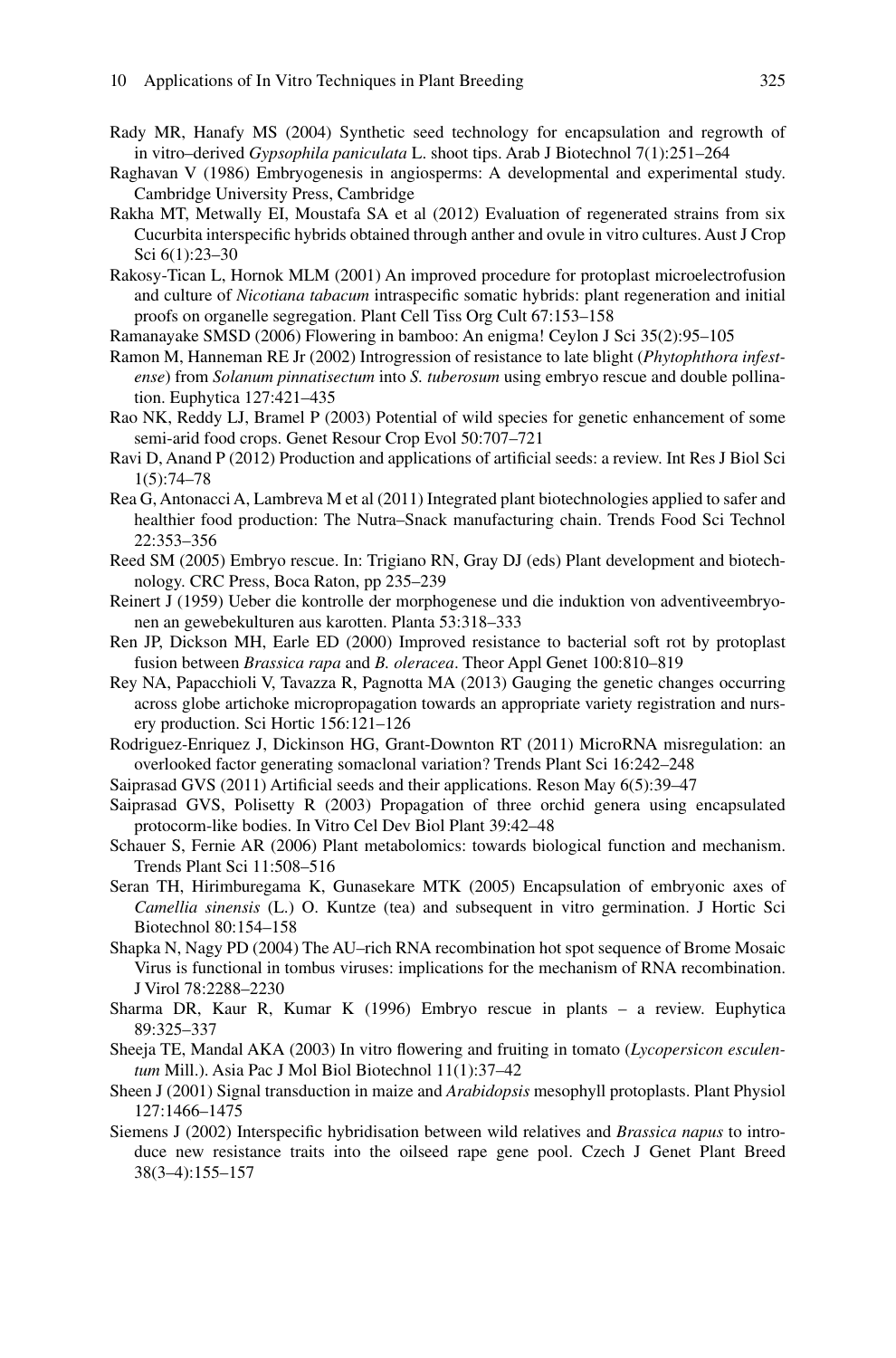- <span id="page-33-0"></span> Sigareva MA, Earle ED (1997) Direct transfer of a cold-tolerant Ogura male-sterile cytoplasm into cabbage ( *Brassica oleracea* ssp. *capitata* ) via protoplast fusion. Theor Appl Genet 94:213–220
- Simola L (2000) Harry Waris, A Pioneer in Somatic Embryogenesis. In: Jain SM, Gupta PK, Newton RJ (eds) Somatic Embryogenesis in Woody Plants, vol 6. Kluwer Academic Publishers, Dordrecht, pp 1–16
- Singh M, Chaturvedi R (2013) Somatic embryogenesis in neem ( *Azadirachta indica* A. Juss.): Current status and biotechnological perspectives. In: Aslam J, Srivastava PS, Sharma MP (eds) Somatic embryogenesis and gene expression. Narosa Publishing House, New Delhi, pp 35–55
- Siong PK, Mohajer S, Taha RM (2012) Production of artificial seeds derived from encapsulated in vitro micro shoots of cauliflower. Brassica oleracea var botrytis Rom Biotechnol Lett 17(4):7549–7556
- Skálová D, Navrátilová B, Lebeda A (2008) Embryo rescue of cucumber ( *Cucumis sativus* ), muskmelon ( *C. melo* ) and some wild *Cucumis* species ( *C. anguria* , *C. zeyheri* , and *C. metuliferus* ). J Appl Bot Food Qual 82:83–89
- Skálová D, Navrátilová D, Ondřej V, Lebeda A (2010) Optimizing culture for in vitro pollination and fertilization in *Cucumis sativus* and *C. melo* . Acta Biol Cracov Bot 52(1):111–115
- Slater A, Scott NW, Fowler MR (2003) Plant biotechnology. Oxford University Press, Oxford
- Song YH, Ito S, Imaizumi T (2013) Flowering time regulation: Photoperiod– and temperature– sensing in leaves. Trends Plant Sci 18:575–583
- Sreenath HL, Shanta HM, Babu KH, Naidu MM (1995) Somatic embryogenesis from integument (perisperm) cultures of coffee. Plant Cell Rep 14:670–673
- Sri Rama Murthy K, Kondamudi R, Chalapathi Rao PV, Pullaiah T (2012) In vitro flowering  $a$ review. J Agr Technol 8(5):1517–1536
- Srinivasan TR, Sagadevan E, Subhankar C et al (2009) Inter–specific protoplast fusion in *Trichoderma* spp. for enhancing enzyme production and biocontrol activity. J Phytol 1(5):285–298
- Stebbins GL (1950) Variation and evolution in plants. Columbia University Press, New York
- Stebbins GL (1958) The inviability, weakness, and sterility of interspecific hybrids. In: Demerec M (ed) Advances in genetics, vol 9. Academic, New York, pp 147–215
- Steiner N, Santa–Catarina C, Guerra MP et al (2012) A gymnosperm homolog of somatic embryogenesis receptor–like kinase–1 (SERK1) is expressed during somatic embryogenesis. Plant Cell Tiss Org Cult 109(1):41–50
- Steward FC, Mapes MO, Mears K (1958) Growth and organized development of cultured cells. Am J Bot 45:693–713
- Sudhersan C, Al-Shayji Y (2011) Interspecific hybridization and embryo rescue in date palm. In: Jain SM, Al-Khayri JM, Johnson DV (eds) Date palm biotechnology. Springer, Dordrecht, pp 567–584
- Sudhersan C, Al-Shayji Y, Jibi MS (2009) Date crop improvement via TxD hybridization integrated with in vitro culture technique. Acta Hortic 829:219–224
- Suga S, Murai M, Kuwagata T, Maeshima M (2003) Differences in aquaporin levels among cell types of radish and measurement of osmotic water permeability of individual protoplasts. Plant Cell Phys 44:277–286
- Taji AM, Kumar K, Lakshmanan P (2002) *In vitro* plant breeding. Haworth Press, Inc., New York
- Takeda S, Matsuoka M (2008) Genetic approaches to crop improvement: responding to environmental and population changes. Nat Rev Genet 9:444–457
- Tan M, Yan M, Wang L et al (2013) Replication of pistillate plants of *Ricinus communis* L. and investigation of the sex stability and genetic variation of the somaclones. Ind Crops Prod 50:50–57
- Tang Z, Yang Z, Hu Z et al (2013) Cytonuclear epistatic quantitative trait locus mapping for plant height and ear height in maize. Mol Breed 31:1–14
- Tao D, Hu F, Yang J et al (2004) Cytoplasm and cytoplasm–nucleus interactions affect agronomic traits in *japonica* rice. Euphytica 135:129–134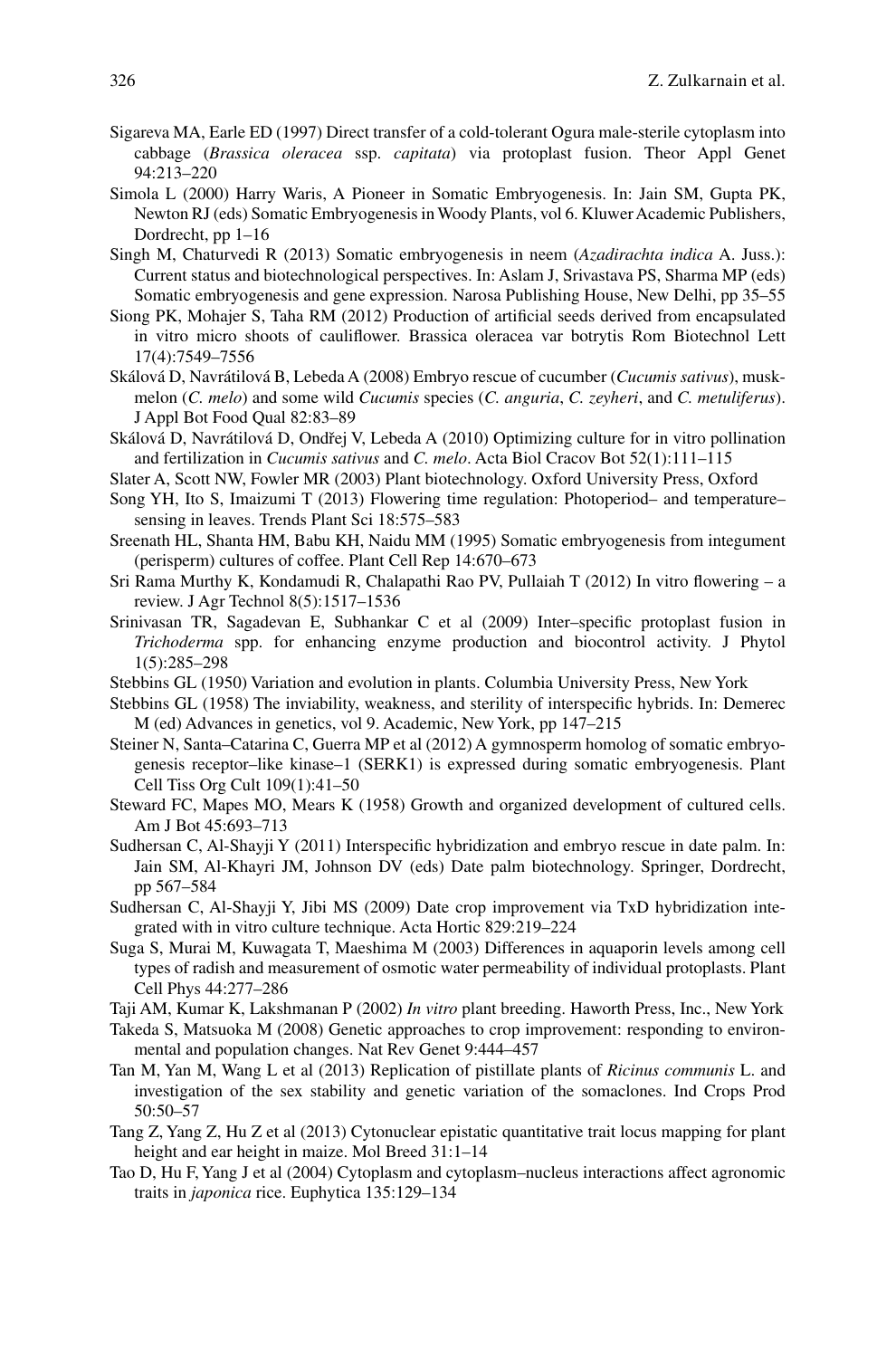- <span id="page-34-0"></span> Tao D, Xu P, Zhou J et al (2011) Cytoplasm affects grain weight and fi lled–grain ratio in *indica* rice. BMC Genet 12:53
- Taoka K, Ohki I, Tsuji H et al (2013) Structure and function of florigen and the receptor complex. Trends Plant Sci 18(5):287–294
- Tapingkae T, Zulkarnain Z, Kawaguchi M et al (2012) Somatic (asexual) procedures (haploids, protoplasts, cell selection) and their applications. In: Altman A, Hasegawa PM (eds) Plant biotechnology and agriculture: Prospects for the 21st century. Academic, Oxford, pp 139–162
- Terryn N, Van Montagu M, Inze D, Goossens A (2006) Functional genomic approaches to study and engineer secondary metabolism in plant cell cultures. In: Bogers RJ, Craker LE, Lange D (eds) Medicinal and aromatic plants. Springer, Dordrecht, pp 291–300
- Thakur AK, Chauhan DK, Parmar N, Verma V (2012) Role of genetic engineering in horticultural crop improvement – a review. Agr Rev 33(3):248–255
- Thomas BR, Pratt D (1981) Efficient hybridization between *Lycopersicon esculentum* tomatoes and *Lycopersicon peruvianum* via embryo callus. Theor Appl Genet 59:215–219
- Tian L, Wang Y (2008) Seedless grape breeding for disease resistance by using embryo rescue. Vitis 47(1):15–19
- Tomar UK, Dantu PK (2010) Protoplast culture and somatic hybridization. In: Tripathi G (ed) Cellular and biochemical science. I.K. International House Pvt. Ltd., New Delhi, pp 876–891
- Torres AC, Mfe'e Ze N, Cantliffe DJ (2001) Abscisic acid and osmotic induction of synchronous somatic embryo development of sweet potato. In Vitro Cel Dev Biol Plant 37(2):262–267
- Van Tuyl JM, De Jeu MJ (1997) Methods for overcoming interspecific crossing barriers. pollen biotechnology for crop production and improvement. Cambridge University Press, London
- Vasil IK (2008) A history of plant biotechnology: From the cell theory of Schleiden and Schwann to biotech crops. Plant Cell Rep 27:1423–1440
- Vdovitchenko YM, Kuzovkina IN (2011) Artificial seeds as a way to produce ecologically clean herbal remedies and to preserve endangered plant species. Mosc Univ Biol Sci Bull 66(2):48–50
- Vermeer JEM, van Munster EB, Vischer NO, Gadella TWJ (2004) Probing plasma membrane microdomains in cowpea protoplasts using lapidated GFP–fusion proteins and multimode FRET. J Microsc 214:190–200
- Vervaeke I, Parton E, Deroose R, De Proft MP (2002) Controlling prefertilization barriers by in vitro pollination and fertilization of bromeliaceae. Paper presented at the proceedings of the 12th international eucarpia symposium, Section Ornamentals: Strategies for New Ornamentals II Melle, Belgium
- von Klercker J (1892) Eine methode zur isolier lebender protoplasten. Ofvers Vetensk Akad Forhandl 49:363–474
- Wang J, Huang L, Bao M-z, G-f L (2012) Production of interspecific hybrids between *Lilium longifl orum* and *L. lophophorum* var. *linearifolium* via ovule culture at early stage. Euphytica 167(1):45–55
- Wang X, Elling AA, Li X et al (2009) Genome–wide and organ–specific landscapes of epigenetic modifications and their relationships to mRNA and small RNA transcriptomes in maize. Plant Cell 21:1053–1069
- Wang YP, Sonntag K, Rudloff E (2003) Development of rapeseed with high erucic acid content by asymmetric somatic hybridisation between *Brassica napus* and *Crambe abyssinica* . Theor Appl Genet 106:1147–1155
- Wang YY, Kuang A, Russell SD, Tian HQ (2006) In vitro fertilization as a tool for investigating sexual reproduction of angiosperms. Sex Plant Reprod 19(3):103–115
- Waterer D, Lee S, Scoles G, Keller W (2000) Field evaluation of herbicide-resistant transgenic broccoli. Hortscience 35:930–932
- Weber S, Horn R, Friedt W (2000) High regeneration potential in vitro of sunflower (*Helianthus annuus* L.) lines derived from interspecific hybridization. Euphytica 116(3):271-280
- Winkelmann T, Meyer L, Serek M (2004) Germination of encapsulated somatic embryos of *Cyclamen persicum* . Hortscience 39:1093–1097